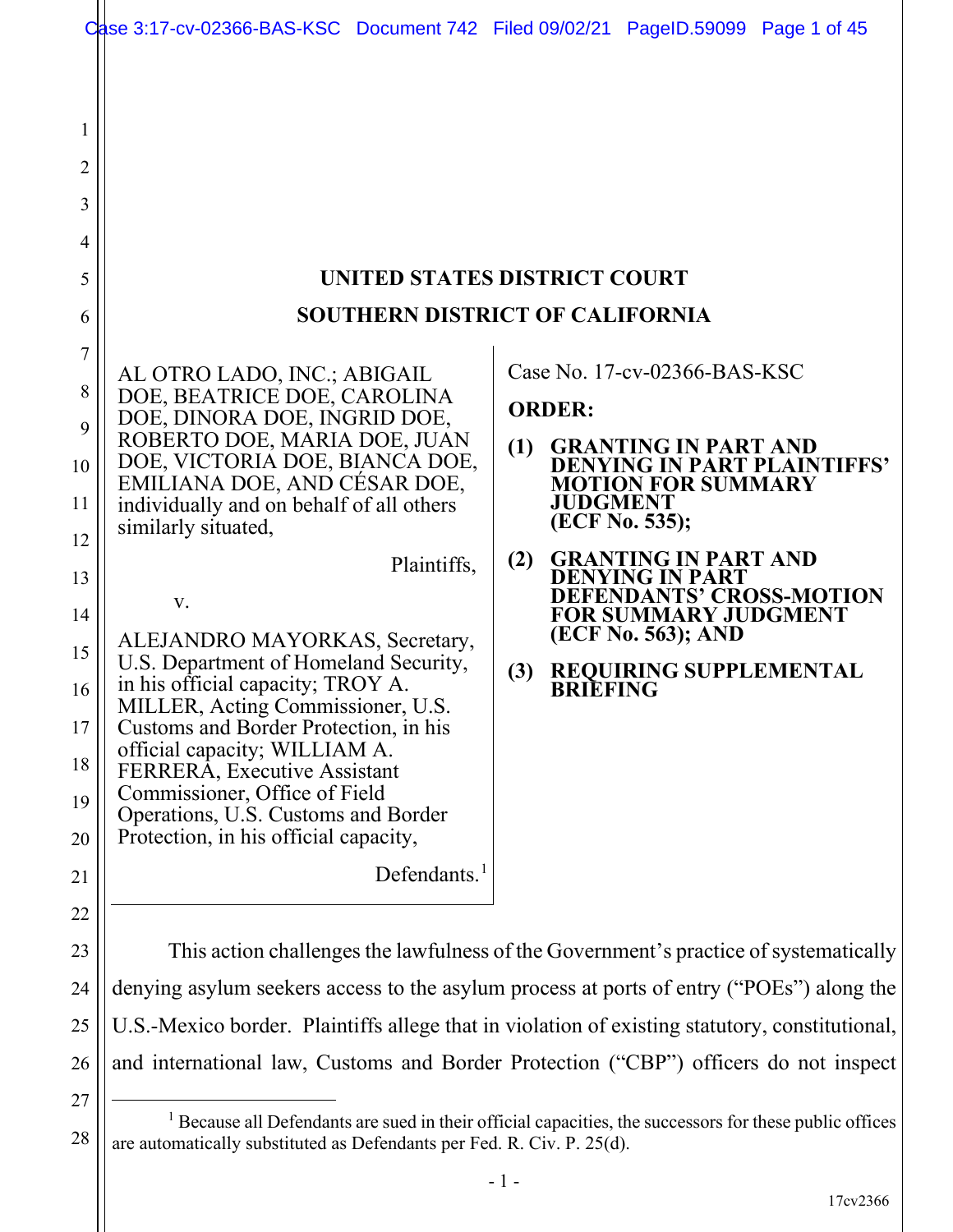1 2 3 asylum seekers when they arrive at POEs and refer them for asylum interviews but instead turn them back to Mexico on the basis that the ports are "at capacity[.] $1^{2,3}$  (Second Am. Compl. ("SAC") ¶ 13, ECF No. 189.)

Now before the Court are the parties' respective summary judgment motions. (Pls.' Mot. for Summ. J. ("Pls.' MSJ"), ECF No. 535; Defs.' Cross-Mot. for Summ. J. and Opp'n to Pls.' Mot. for Summ. J. ("Defs.' MSJ"), ECF No. 563.) For the reasons stated below, the Court **GRANTS IN PART AND DENIES IN PART** Plaintiffs' Motion for Summary Judgment and **GRANTS IN PART AND DENIES IN PART** Defendants' Cross-Motion for Summary Judgment.

## **STATEMENT OF FACTS**

## **I. Factual Background4**

4

5

6

7

8

9

10

11

12

13

14

15

16

17

18

19

20

## **A. Overview of CBP**

CBP, a component agency of the Department of Homeland Security ("DHS"), is tasked with monitoring the flow of people and goods across United States borders. (JSUF ¶ 1.) The Office of Field Operations ("OFO"), a division of CBP, is responsible for the management of operations at POEs in the United States. (JSUF ¶ 4.) OFO operates various different classes of POEs. (JSUF ¶ 5.) Relevant here is a "Class A" land POE, designated for all aliens. (*Id.*) Class A POEs on the U.S.-Mexico border include, among others: San Ysidro, Otay Mesa, Calexico, Nogales, El Paso, Laredo, Hidalgo, and Brownsville. (JSUF

<sup>21</sup> 22 23 24 25 <sup>2</sup> Plaintiffs in this case include Al Otro Lado and the above-captioned individuals on behalf of a class of "all noncitizens who seek or will seek to access the U.S. asylum process by presenting themselves at a Class A [POE] on the U.S.-Mexico border, and were or will be denied access to the U.S. asylum process by or at the instruction of [CBP] officials on or after January 1, 2016." (ECF No. 513.) The Court also certified a subclass consisting of "all noncitizens who were or will be denied access to the U.S. asylum process at a Class A POE on the U.S.-Mexico border as a result of Defendants' metering policy on or after January 1, 2016." (*Id.*)

 $3$  This practice of turning back asylum seekers at POEs is alternatively referred to as "metering" or "queue management."

<sup>26</sup> 27 28 <sup>4</sup> The parties filed a lengthy joint statement of undisputed facts ("JSUF") in support of their respective summary judgment motions. For the sake of brevity, the Court includes an abridged version to provide an overview of the events since 2016 precipitating this litigation and relevant to this Order. The complete joint statement is available on the docket. (*See* ECF No 619.)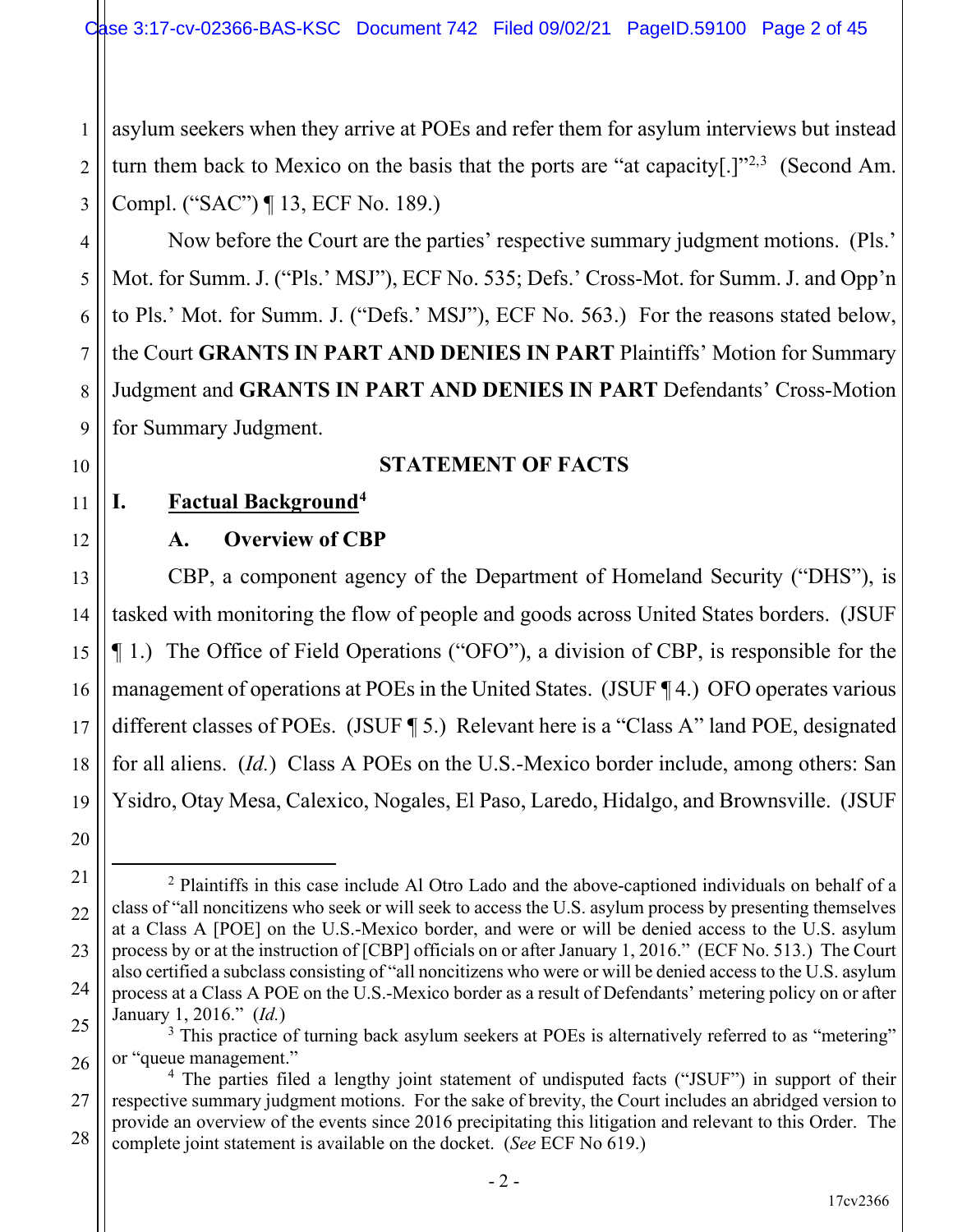1 2 ¶ 8.) These POEs are overseen by four regional field offices: San Diego, Tucson, El Paso, and Laredo. (JSUF ¶ 7.)

3

4

5

6

7

8

9

10

11

17

18

20

21

### **B. First Use of Metering in 2016**

Before metering was implemented in 2016, migrants seeking asylum who lacked documents for lawful entry would queue between the limit line<sup>5</sup> at a POE and the primary inspection booths to wait until there was sufficient space for their intake. (JSUF ¶ 49.)

12 13 14 15 16 19 Beginning in February 2016, CBP saw an increase in the number of inadmissible Haitian nationals seeking admission at San Diego POEs. (JSUF ¶ 31.) CBP had both border-wide and port-specific "contingency plans" in place for the purpose of responding to such "mass migration events." (JSUF ¶¶ 28–29, 191.) In response to the increase in Haitian migration in 2016, the San Ysidro POE converted spaces to create more temporary holding rooms, increased its staffing, and took other measures to increase capacity consistent with the contingency plans in place. (JSUF ¶¶ 35–39, 40–41, 44–47, 55–58.) No contingency plan includes metering or queue management as a tactic for managing port capacity constraints during a period of high-volume arrivals. (*Id.*) However, in 2016, San Ysidro port officials began to stop migrants at the limit line outside the POE to prevent them from entering the port building and coordinated with the Government of Mexico to "meter" asylum seekers at the San Diego POEs "due to facility and processing constraints." (JSUF ¶¶ 66–69, 70, 86–87.)

The high volume of migration continued into the fall of 2016, spread east, and included more family units ("FAMUs") and unaccompanied alien children ("UAC") in addition to the Haitian nationals. (JSUF ¶ 76.) Ports reported challenges with managing the number of people in custody. (JSUF ¶¶ 94–95, 105–07.) CBP officials were informed that their counterparts in Mexico were under pressure for assisting with processing of

27

<sup>22</sup> 23 24 25 26

 $<sup>5</sup>$  The Court understands the "limit line" to be an area at or near the U.S.-Mexico border where</sup> CBP officers stand "to control the flow of undocumented aliens entering CBP ports for processing." (*See* "CBP Has Taken Steps to Limit Processing of Undocumented Aliens at Ports of Entry," Office of Inspector General (Oct. 27, 2020) ("OIG Report") at 4, Ex. 1 to Decl. of Stephen Medlock in supp. of Pls.' Reply, ECF No. 610-2.)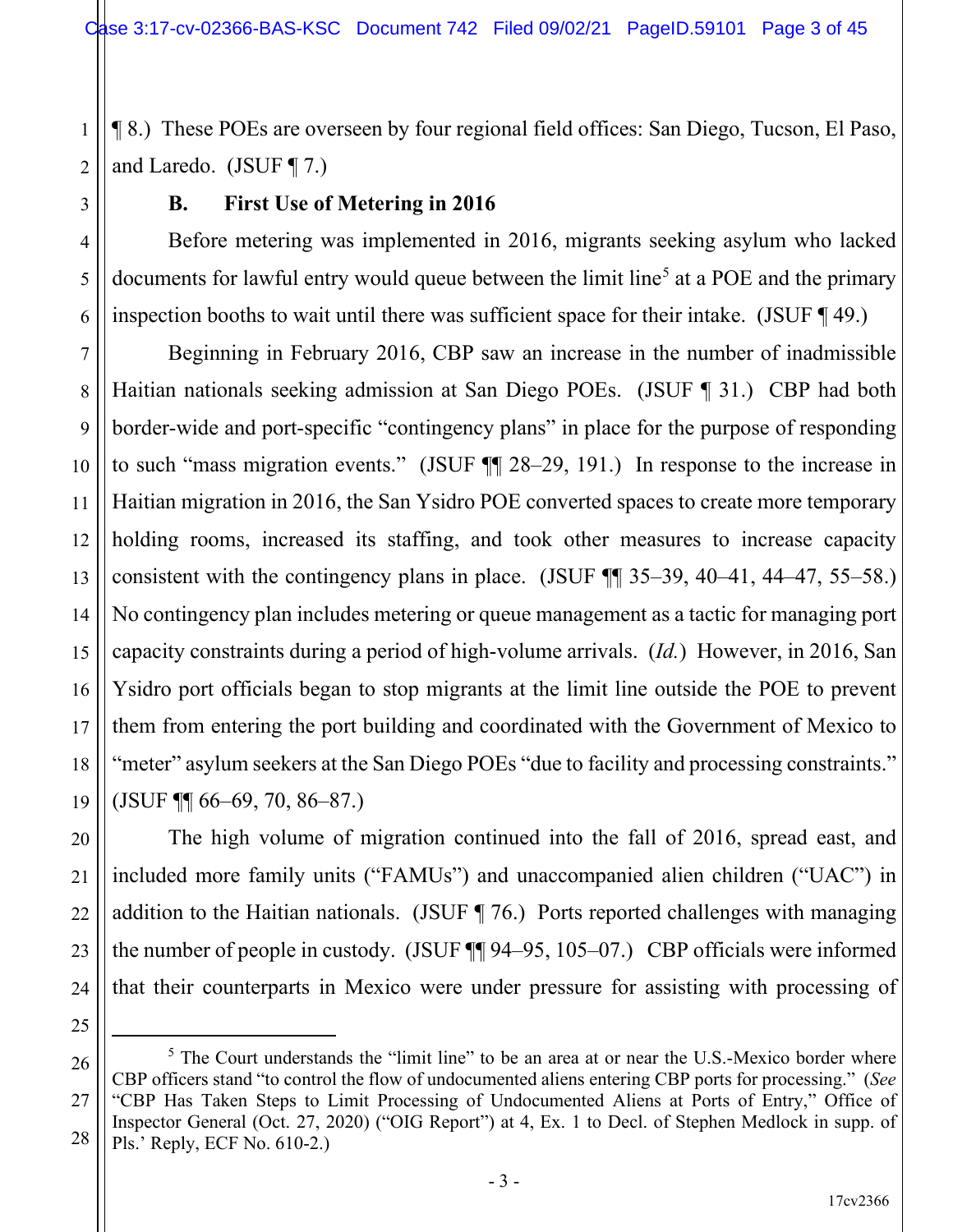1 2 3 4 5 6 asylum seekers because of the "local humanitarian crisis" developing in border towns. (JSUF ¶ 81.) After Hurricane Matthew struck in October 2016, the number of arrivals increased. (JSUF  $\P$ ] 96–97.) DHS, with the assistance of MCAT,<sup>6</sup> developed a multiphased plan to "address the surge of migration along the Southwest border," including constructing "soft-sided holding facilities" to increase capacity. (JSUF ¶¶ 116, 121–22, 125–26, 128.)

The presidential election was held on November 8, 2016. (JSUF ¶ 133.) On November 9, 2016, some soft-sided facilities were put on hold. (JSUF ¶¶ 134, 151.) Shortly after, then-CBP Deputy Commissioner Kevin McAleenan attended a meeting at DHS where he discussed increasing "efforts to meter arrivals of non-UAC, non-Mexican CF [credible fear] cases mid-bridge." (JSUF ¶ 140*.*) Then-DHS Secretary Jeh Johnson approved the proposal to increase metering on November 10, 2016. (JSUF ¶ 141.) Softsided facilities were ultimately scrapped or put on stand-by. (JSUF  $\P$  134, 151, 170–71.)

Metering was then adopted by POEs, although the way in which it was implemented varied. (JSUF ¶¶ 142–44.) At some ports, officers were stationed too far from the limit line and consequently turned back asylum seekers on U.S. soil. (JSUF ¶¶ 157, 159, 160, 162–63, 166–67.) There were also differences in approach, with some ports verbally providing "return" appointments to asylum seekers while others advised them only "to come back at a later time." (JSUF ¶¶ 164–65.) Officials at Laredo noticed that the socalled "turnbacks" were having a strong enough deterrent effect that constant metering was not necessary. (JSUF ¶ 165*.*)

The levels of migration ebbed and flowed in the following 16 months. In December 2016, the number of inadmissible arrivals presenting at POEs on the southwest border decreased. (JSUF ¶ 168.) In a 2017 report, the Office of the Inspector General ("OIG")

7

8

9

10

11

12

13

14

15

16

17

18

19

20

21

22

23

24

25

 $6$  In October 2016, the CBP Commissioner established a Migrant Crisis Action Team ("MCAT"), which was composed of various CBP and DHS components and headed by Border Patrol's Deputy Chief. (JSUF ¶¶ 117–18.) The MCAT reported on DHS-coordinated plans "for addressing the surge of migration along the Southwest border." (JSUF ¶ 120.)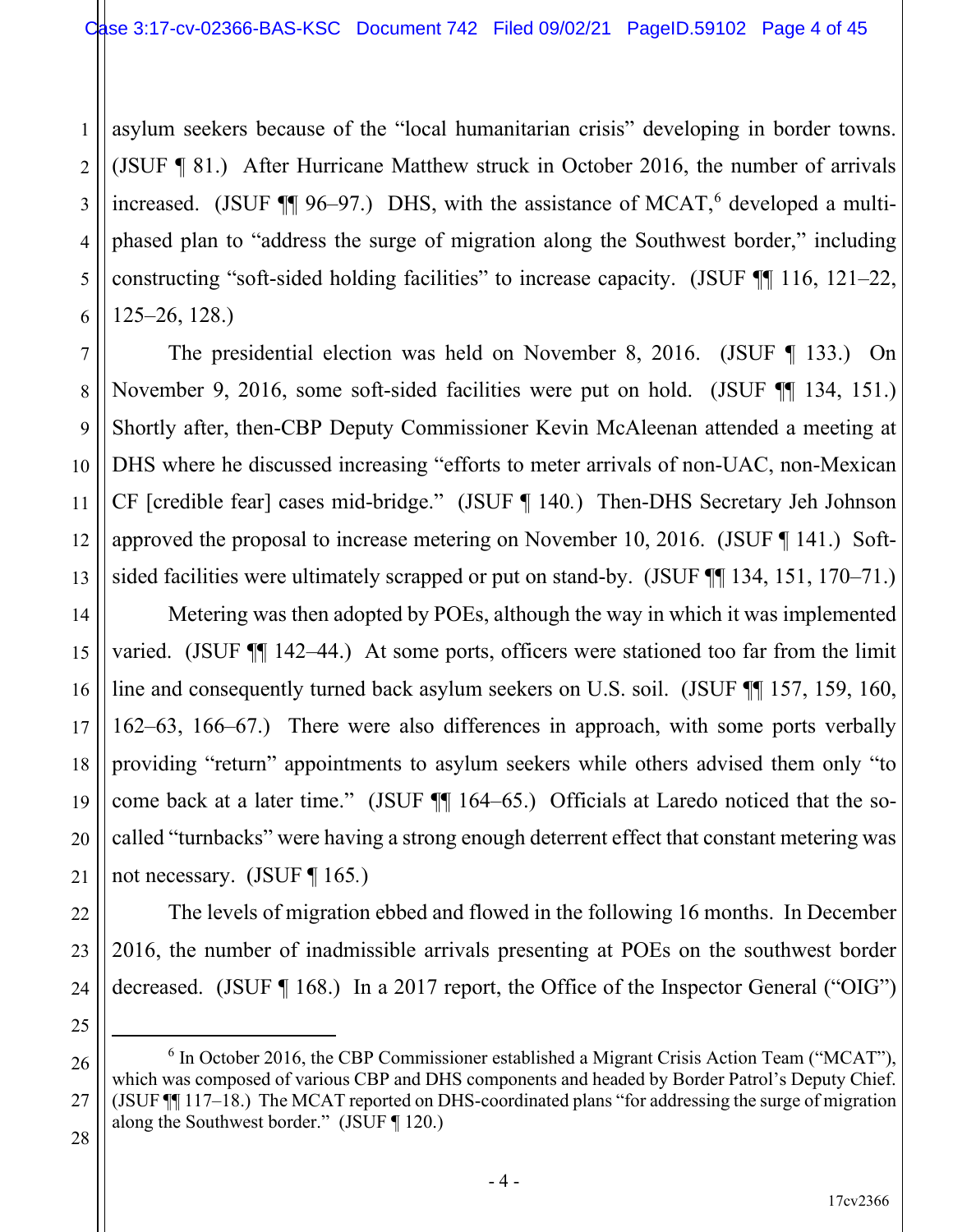1 2 3 4 5 6 7 stated that the "surge of migrants arriving on the Southwest border in 2016" "abruptly, drastically, and unexpectedly ended" in January 2017. (JSUF ¶ 169.) Nonetheless, some ports continued to meter in December 2017. (JSUF ¶¶ 193–98.) In 2018, the migration numbers again began to increase and peaked in the spring. (JSUF ¶ 199.) However, a "migrant caravan" reportedly making its way from Guatemala quickly dwindled and did not have an impact on port operations. (JSUF ¶¶ 206–12, 214–17, 223, 227.) One CBP officer in 2018 noted that metering "deterred [other than Mexican] traffic." (JSUF ¶ 235.)

## **C. The Memorialization of Metering/Queue Management**

On April 27, 2018, the then-Executive Assistant Commissioner of the OFO, Todd Owen, issued a memorandum with the subject line "Metering Guidance to the Directors of Field Operations ['DFOs'] overseeing operations at POEs on the U.S.-Mexico border." (JSUF ¶ 228.) In the memorandum, Owen wrote, in part:

When necessary or appropriate to facilitate orderly processing and maintain the security of the port and safe and sanitary conditions for the traveling public, DFOs may elect to meter the flow of travelers at the land border to take into account the port's processing capacity. Depending on port configuration and operating conditions, DFOs may establish and operate physical access controls at the borderline, including as close to the U.S.- Mexico border as operationally feasible. DFOs may not create a line specifically for asylum-seekers only, but could, for instance, create lines based on legitimate operational needs, such as lines for those with appropriate travel documents and those without such documents.

Ports should inform the waiting travelers that processing at the port is currently at capacity and CBP is permitting travelers to enter the port once there is sufficient space and resources to process them. At no point may an officer discourage a traveler from waiting to be processed, claiming fear of return, or seeking any other protection. . . . Once a traveler is in the United States, he or she must be fully processed.

25 26 27 (*Id.*; *see also* "Metering Guidance," Ex. 82 to Decl. of Stephen Medlock in supp. of Pls.' MSJ ("Medlock Decl."), ECF No. 535-84.) The guidance was disseminated to other executives as "processing guidance for surge events." (JSUF ¶ 230.)

28

8

9

10

11

12

13

14

15

16

17

18

19

20

21

22

23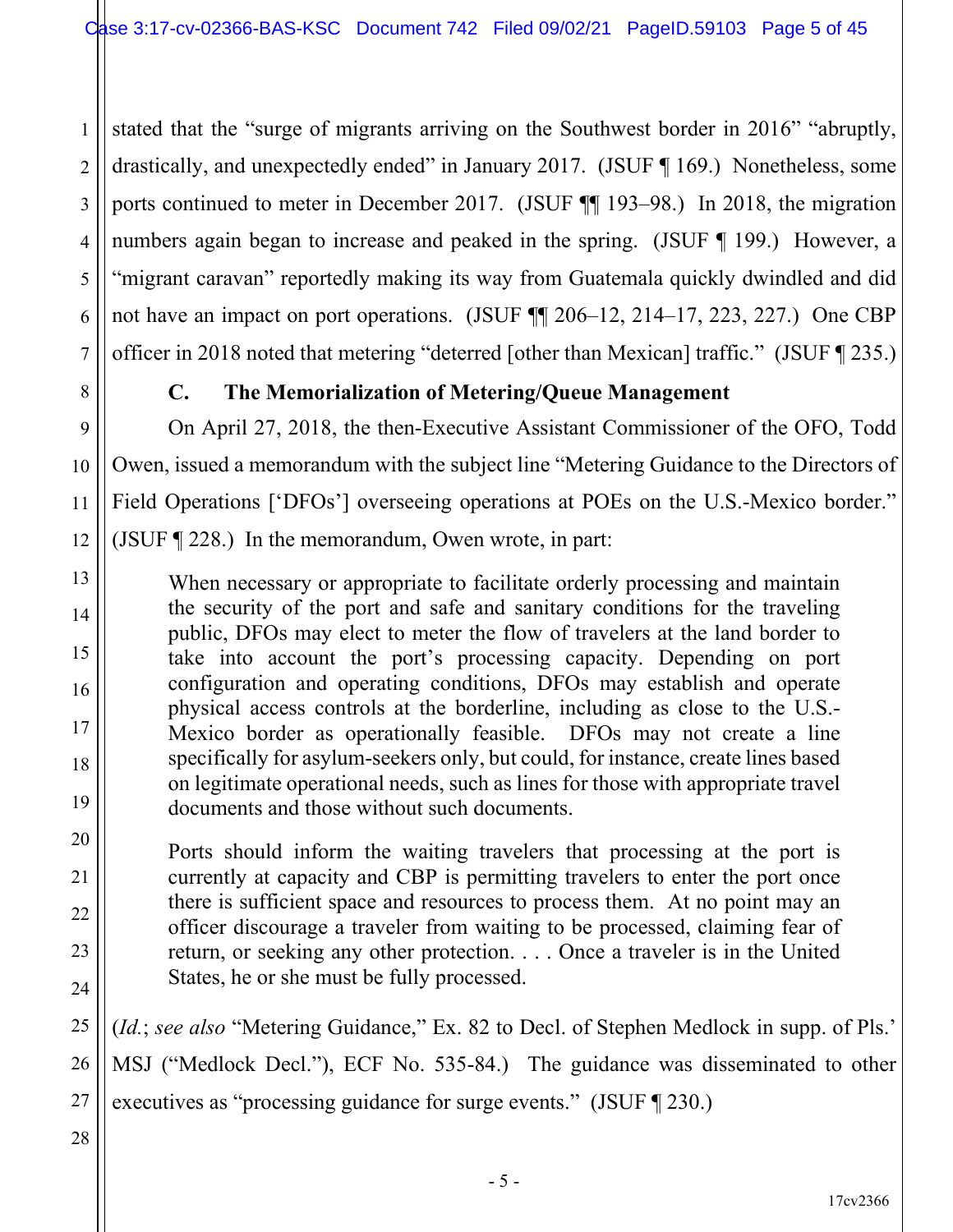1 2 3 4 5 6 In May 2018, DHS made its position on metering publicly known. The DHS Secretary at the time, Kirstjen Nielsen, publicly stated: "We are 'metering,' which means that if we don't have the resources to let them in on a particular day, they are going to have to come back." (JSUF ¶ 238.) Around this time, CBP officials responded to DHS's requests for information regarding the number of people likely to be turned away under a full implementation of the metering policy. (JSUF ¶¶ 239–43.)

7

8

9

10

11

12

13

14

15

16

17

18

21

22

27

Shortly thereafter, in June 2018, Nielsen issued a "Prioritization-Based Queue Management" ("PBQM") memorandum to the CBP Commissioner. (JSUF ¶ 244; *see also* "Prioritization-Based Queue Management," Ex. 3 to Decl. of Alexander Halaska in supp. of Defs.' MSJ, ECF No. 563-5.) In the memorandum, Nielsen explained that apprehensions between POEs and arrivals at POEs of inadmissible migrants "continue to rise," but "CBP's resources remain strained along the Southwest Border." (*Id.*) Specifically, she noted that inadmissible arrivals at POEs require additional processing because they lack documents, which "delays the flow of legitimate trade and travel" and "draws resources away from CBP's fundamental responsibilities." (*Id.*) Nielsen sought to refocus CBP "on its primary mission: to protect the American public from dangerous people and materials while enhancing our economic competitiveness through facilitating legitimate trade and travel." (*Id.*)

19 20 23 24 25 26 28 To this end, she directed the CBP Commissioner to "initiate a 30-day pilot program to prioritize staffing and operations in accordance with the following order of priority at all Southwest border ports of entry:" (1) national security efforts, (2) counter-narcotics operations, (3) economic security, and (4) trade and travel facilitation. (*Id.*) The PBQM memorandum further explains how these priorities function practically: Nielsen further granted DFOs the discretion to "establish and operate physical access controls at the borderline, including as close to the U.S.-Mexico border as operationally feasible." (JSUF ¶ 245.) Thus, according to Nielsen, ports could process asylum seekers to the extent their capacity would allow "without negatively impacting their other responsibilities" under this priority-based regime. (JSUF ¶ 247.) Port officials subsequently began to use "operational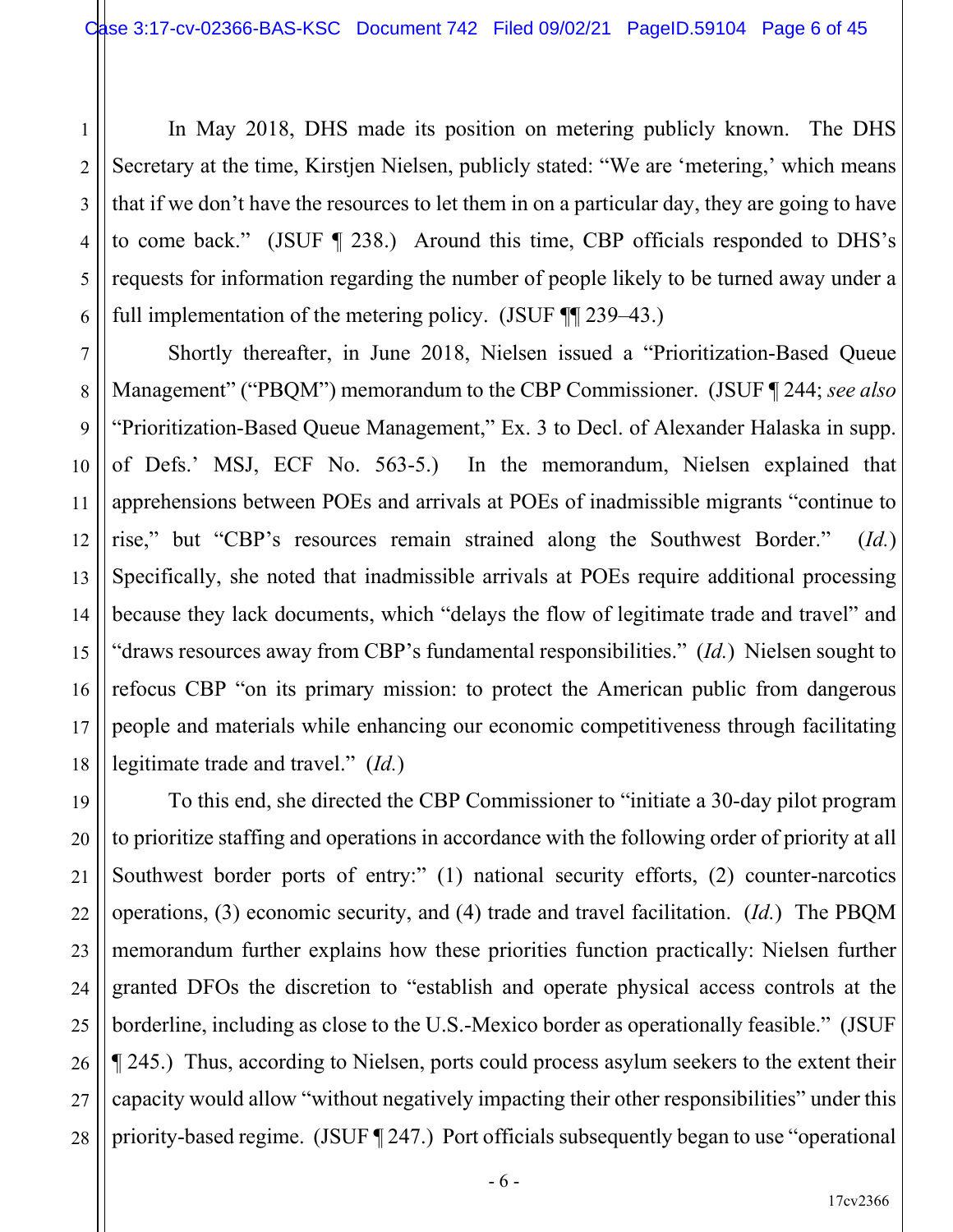1 2 3 capacity" instead of "detention capacity" to determine when to employ metering at their respective POEs. (JSUF ¶ 50.) CBP has not officially defined the term "operational capacity" in its written policy and procedure documents. (JSUF ¶ 251.)

Additional metering guidance was issued by CBP in 2019 and 2020, reiterating the objectives in the PBQM memorandum. (JSUF ¶¶ 263–65.) The 2020 guidance cautioned immigration officers not to "discourage any traveler from waiting to be processed, claiming fear of return, or seeking any other protection." (JSUF ¶ 265.) Port officials were also informed that if they "determine that, due to a particular port's operating conditions, it is not operationally feasible to safely process" inadmissible arrivals at the port, these individuals could "be encouraged to initiate their processing and entry at another port that is better positioned to process" them. (*Id.*) However, the guidance made clear that "[o]nce a traveler is in the United States, he or she must be inspected and processed, and may not be directed to return to Mexico." (*Id.*)

# 14

15

16

17

18

19

20

21

22

4

5

6

7

8

9

10

11

12

13

## **II. Statutory and Regulatory Framework**

Two statutory provisions in the Immigration and Nationality Act ("INA") are implicated in this case. The first, 8 U.S.C. § 1158(a)(1), provides:

Any alien who is physically present in the United States or who arrives in the United States (whether or not at a designated port of arrival and including an alien who is brought to the United States after having been interdicted in international or United States waters), irrespective of such alien's status, may apply for asylum in accordance with this section or  $\dots$  section  $1225(b) \dots$ ."

23 24 25 26 Section 1225 concerns the process of "inspection." This section requires immigration officials to inspect all applicants for admission to the United States. 8 U.S.C. § 1225(a)(1)(3); *see also* 8 C.F.R. § 235.1(a) ("Application to lawfully enter the United States shall be made in person to an immigration officer at a U.S. port-of-entry when the port is open for inspection . . . ."). Applicants for admission are noncitizens "present in the United States who have not been admitted" or those "who arrive<sup>[]</sup> in the United States." 8 U.S.C.  $\S$  1225(a)(1).

28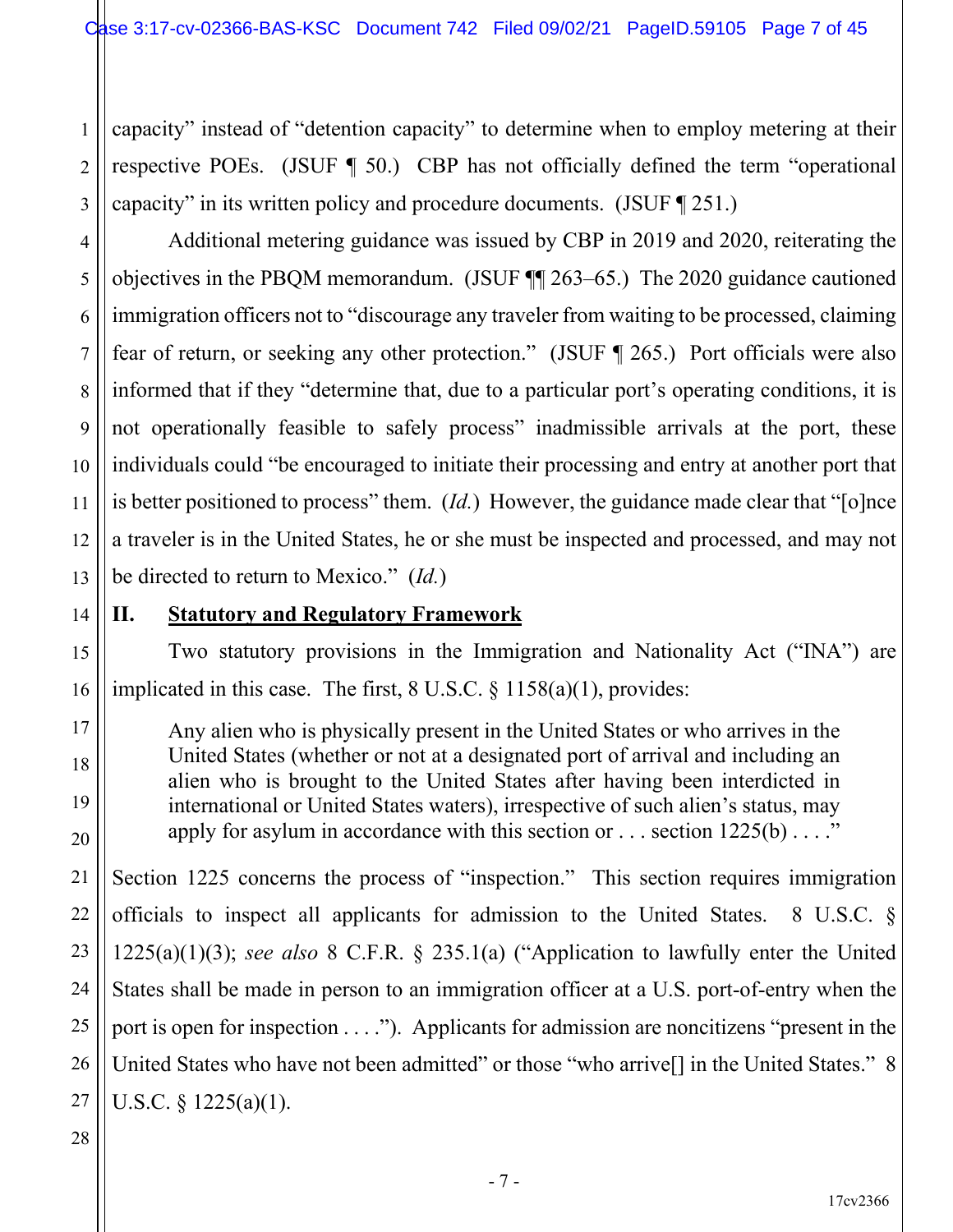6 8 Section 1225(b) establishes the specific procedure by which immigration officials must conduct this inspection. 8 U.S.C. § 1225(b)(1)(A). Officers are required to order all noncitizens determined to be "inadmissible" removed without further hearing or review a process known as "expedited removal"—"unless the alien indicates either an intention to apply for asylum under section 1158 of this title or a fear of persecution." 8 U.S.C.  $\S 1225(b)(1)(A)(i)$ . Once an applicant for admission indicates either of the above, "the officer shall refer the alien for an interview by an asylum officer under subparagraph (B)." 8 U.S.C. § 1225(b)(1)(A)(ii).<sup>7</sup> Subparagraph (B) elaborates on the interview process and events following the credible fear determination. *See* 8 U.S.C. § 1225(b)(1)(B)(i)–(iii).

#### 10

1

2

3

4

5

7

9

11

12

13

14

15

16

17

18

19

20

21

22

23

24

25

26

27

## **LEGAL STANDARD**

#### **I. Summary Judgment**

"A party may move for summary judgment, identifying each claim or defense—or the part of each claim or defense—on which summary judgment is sought." Fed. R. Civ. P. 56(a). Summary judgment is appropriate under Rule 56(c) where the moving party demonstrates the absence of a genuine issue of material fact and entitlement to judgment as a matter of law. *See* Fed. R. Civ. P. 56(c); *Celotex Corp. v. Catrett*, 477 U.S. 317, 322 (1986). A fact is material when, under the governing substantive law, it could affect the outcome of the case. *Anderson v. Liberty Lobby, Inc.*, 477 U.S. 242, 248 (1986). A dispute about a material fact is genuine if "the evidence is such that a reasonable jury could return a verdict for the nonmoving party." *Id.* at 248.

When cross-motions for summary judgment are filed by the parties, as here, "[e]ach motion must be considered on its own merits." *Fair Hous. Council of Riverside Cty., Inc. v. Riverside Two*, 249 F.3d 1132, 1136 (9th Cir. 2001). In other words, a court must review the evidence submitted in support of each cross-motion, *id.*, and "giv[e] the nonmoving party in each instance the benefit of all reasonable inferences," *A.C.L.U. of Nevada v. City of Las Vegas*, 466 F.3d 784, 791 (9th Cir. 2006). Further, even where neither party disputes

<sup>28</sup> <sup>7</sup> The Court refers to the asylum provision in  $\S$  1158(a)(1) and the specific actions listed in §  $1225(a)(1)(3)$  and §  $1225(b)(1)(A)(i)$ —(ii) as the "inspection and referral duties."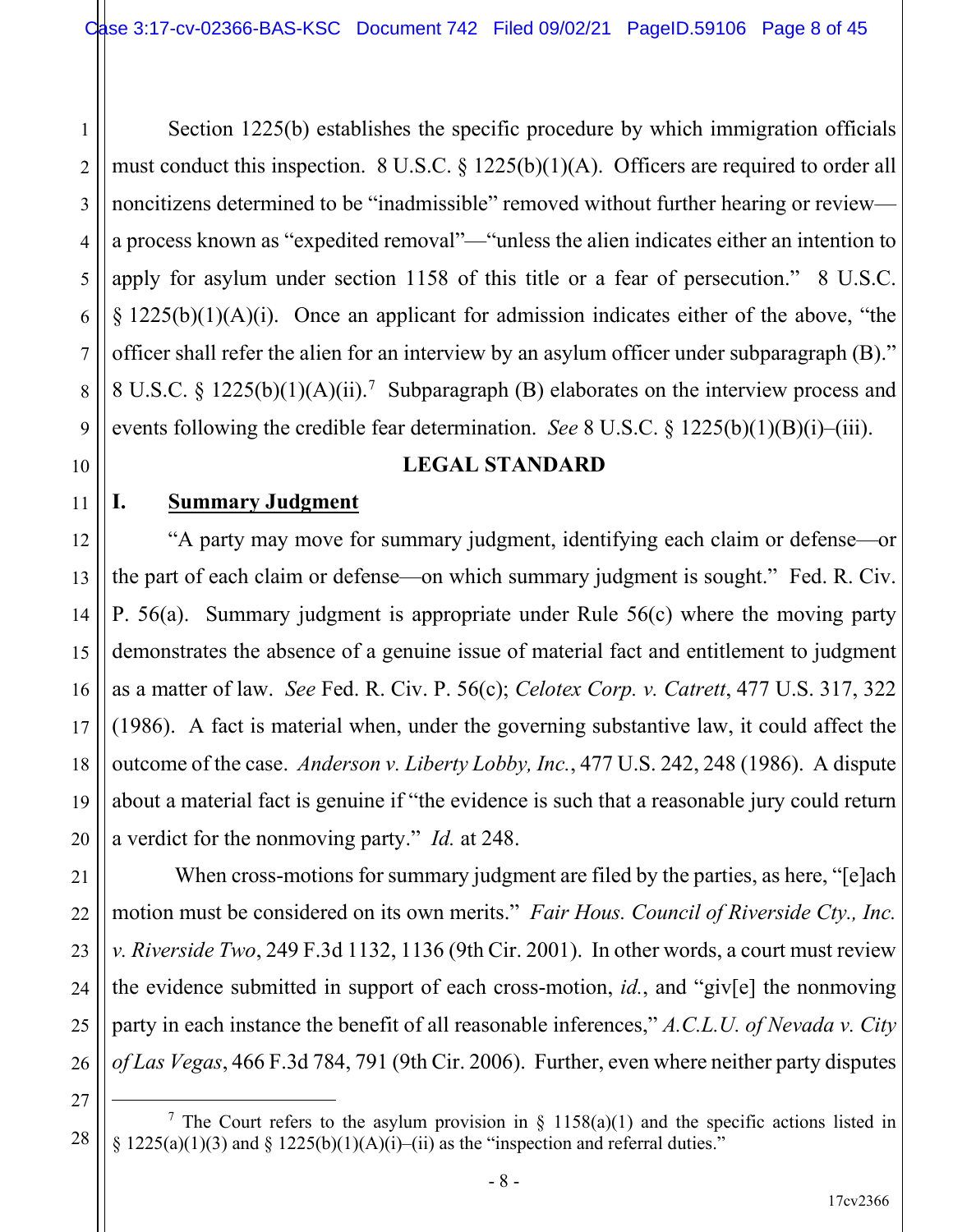1 2 3 4 5 issues of material fact, the court is still required to analyze the record to determine whether disputed issues of material fact are present. *United States v. Fred A. Arnold, Inc.*, 573 F.2d 605, 606 (9th Cir. 1978); *see also Chevron USA, Inc. v. Cayetano*, 224 F.3d 1030, 1037 n.5 (9th Cir. 2000) ("[T]he district court is responsible for determining whether the requirements of [Rule 56] are met, whether or not the parties believe that they are.").

Summary judgment can turn on factual issues or legal questions. "Where a case turns on a mixed question of law and fact and . . . the only disputes relate to the legal significance of undisputed facts, the controversy collapses into a question of law suitable to disposition on summary judgment." *Blue Lake Rancheria v. United States*, 653 F.3d 1112, 1115 (9th Cir. 2011) (quotations omitted); *see also Johnson v. Allstate Ins. Co.*, 126 Wash. App. 510, 515 (2005) (questions of law include the interpretation of contracts, statutes, "and other writings"), *cited with approval in Campidoglio LLC v. Wells Fargo & Co.*, 870 F.3d 963, 973 (9th Cir. 2017).

## 12 13 14 15 16 17 18

19

20

21

22

23

6

7

8

9

10

11

## **II. Administrative Procedure Act**

The Administrative Procedure Act ("APA") generally limits the scope of judicial review to the administrative record. 5 U.S.C. § 706 (directing the court to "review the whole record or those parts of it cited by a party"); *see, e.g.*, *GB Int'l v. Crandall*, 403 F. Supp. 3d 927, 931 (W.D. Wash. 2019) ("[T]he Court reviews the evidence included in the administrative record to determine whether, as a matter of law, the evidence permitted the agency to make the decision it did." (citing *Nw. Motorcycle Ass'n v. U.S. Dep't Agric.*, 18 F.3d 1468, 1471–72 (9th Cir. 1994) and *Occidental Eng'g Co. v. I.N.S.*, 753 F.2d 766, 769– 70 (9th Cir. 1985))), *aff'd sub nom. GB Int'l, Inc. v. Crandall*, 851 F. App'x 689 (9th Cir. 2021).

24 25 26 27 28 The parties did not designate an administrative record in this action. However, because this Court's evaluation of the APA claims is limited to Plaintiffs' contention that Defendants failed to act under § 706(1), an administrative record is not necessary here. *See San Francisco BayKeeper v. Whitman*, 297 F.3d 877, 886 (9th Cir. 2002) ("[W]hen a court considers a claim that an agency has failed to act in violation of a legal obligation, review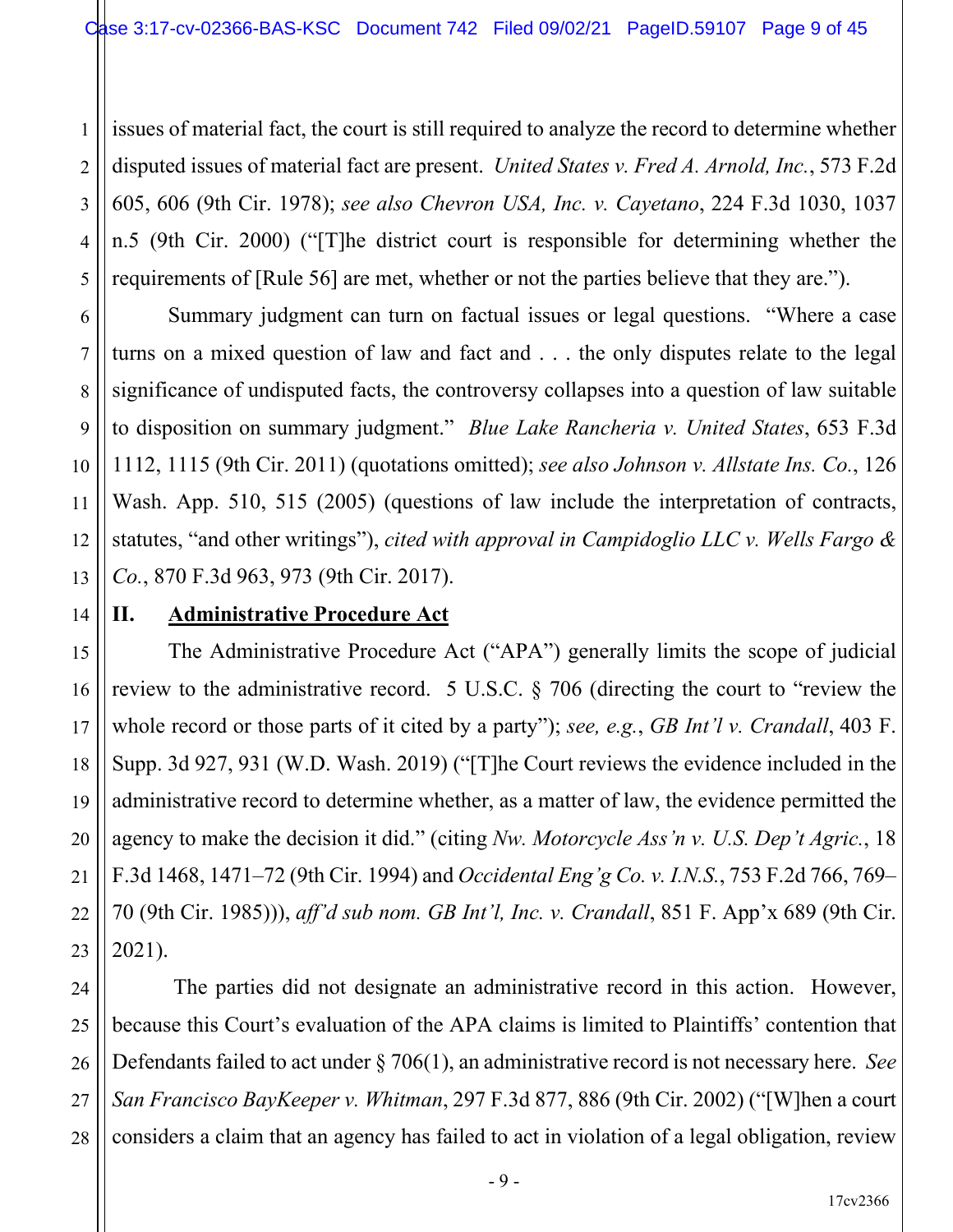1 2 3 4 5 6 7 8 9 is not limited to the record as it existed at any single point in time, because there is no final agency action to demarcate the limits of the record." (quoting *Friends of the Clearwater v. Dombeck*, 222 F.3d 552, 560 (9th Cir. 2000))); *Cherokee Nation v. United States Dep't of the Interior*, No. 19-CV-2154-TNM-ZMF, 2021 WL 1209205, at \*6 (D.D.C. Mar. 31, 2021) ("Review under [§ 706(1)] is not limited to the administrative record."); *see also Consejo de Desarrollo Economico de Mexicali, AC v. United States*, 438 F. Supp. 2d 1207, 1221 (D. Nev. 2006) (refusing to limit its review to the administrative record when evaluating a § 706(1) claim, instead considering "materials submitted by Plaintiffs as they relate to the present matter"), *rev'd on other grounds*, 482 F.3d 1157 (9th Cir. 2007).

Accordingly, when evaluating the APA claims in this case, the Court considers all materials submitted by the parties.

#### **ANALYSIS**

Plaintiffs move for summary judgment on all claims in this case, arguing that Defendants' act of turning back asylum seekers at POEs violates the INA, the APA, the Fifth Amendment to the United States Constitution, and the Alien Tort Statute ("ATS"). Defendants move for summary judgment on the basis that turning back class members does not violate their statutory duties of inspection and referral and is therefore lawful under the Constitution. They further argue that metering does not violate the duty of nonrefoulement and that, even where the Court finds it does, various factors counsel again this Court's recognition of a cause of action under the ATS. (*Id.*)

The Court confronts two threshold questions on summary judgment: (1) whether, as a matter of law, Defendants' metering policy satisfies their inspection and referral duties under the INA; and (2) if it does, whether the record evinces any genuine issues of material fact as to whether Defendants' decision to turn back asylum seekers at POEs was pretextual such that it is unlawful under the APA. In addition, the Court determines whether turnbacks violate due process and the ATS. The Court states below its conclusions as to each claim.

## 27 28

10

11

12

13

14

15

16

17

18

19

20

21

22

23

24

25

26

- 10 -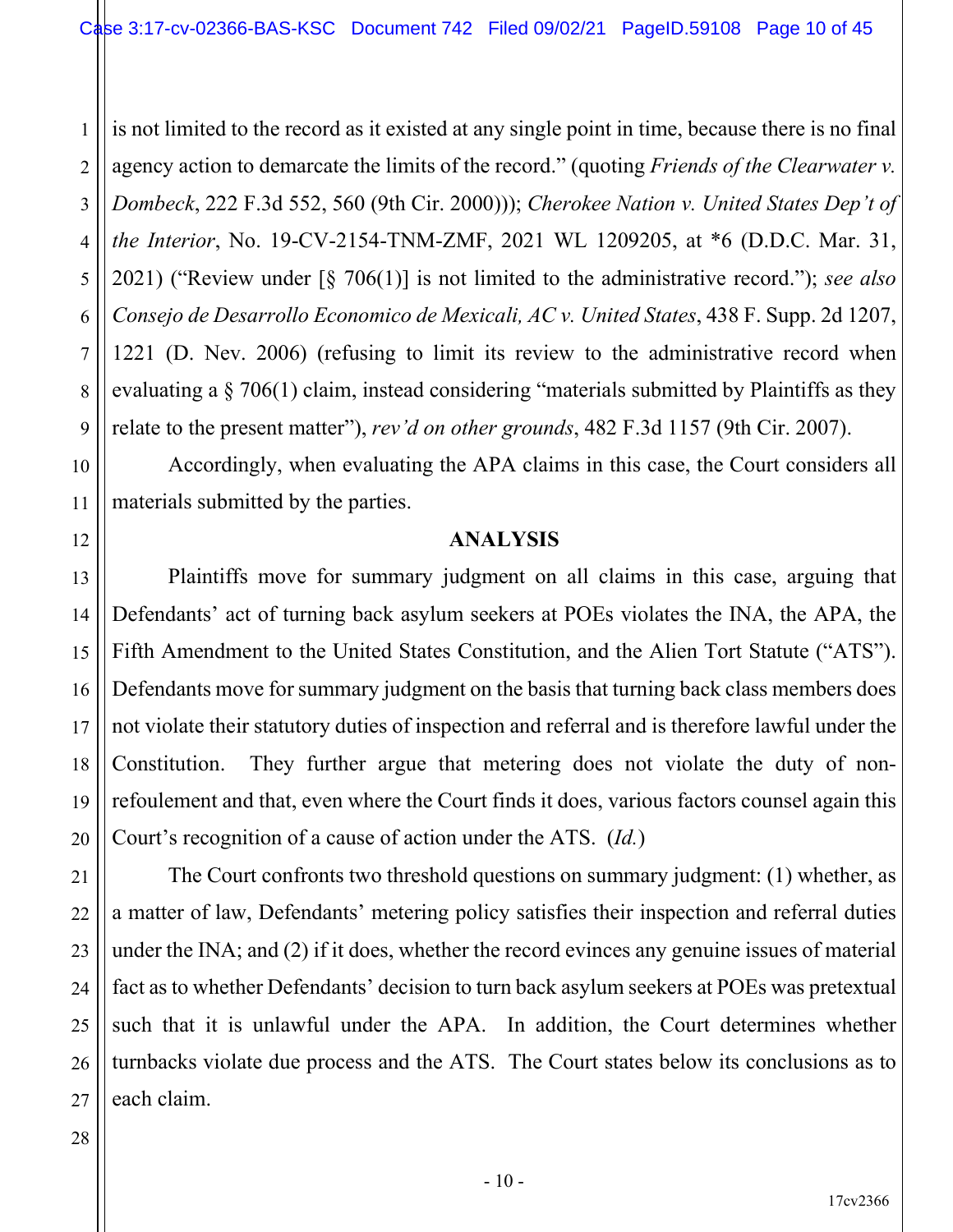#### 1 **I. Immigration and Nationality Act**

2

3

4

5

6

7

9

10

11

12

8 13 Plaintiffs' first claim for relief alleges that Defendants have violated their inspection and referral duties under the INA by turning back asylum seekers at POEs and thereby denying them the statutorily prescribed access to the asylum process. (SAC  $\P$  244–52.) They request as relief a judicial determination of their rights under these provisions. (*Id.* ¶¶ 253–55.) Defendants move for summary judgment against this claim on the basis that the INA provides no private right of action allowing for standalone claims, leaving Plaintiffs to seek enforcement of its provisions only through the APA. (Mem. of P. & A. in supp. of Defs.' MSJ ("Defs.' Mem. of P. & A.") at  $31-32$ , ECF No. 563-1.) Plaintiffs do not argue that the INA creates a private right of action but instead contend that this Court can, under its inherent authority, issue equitable relief even in the absence of a statutory cause of action. (Pls.' Opp'n to Defs.' MSJ ("Pls.' Opp'n") at 24–25, ECF No. 585.)

14 15 16 17 18 19 20 21 22 23 24 25 "[S]ection 706 of the APA functions as a default judicial review standard" for decisions made by administrative agencies. *Ninilchik Traditional Council v. United States*, 227 F.3d 1186, 1194 (9th Cir. 2000) (construing *Dickinson v. Zurko*, 527 U.S. 150, 154– 55 (1999)). Some courts have understood the APA to displace traditional equitable authority to set aside ultra vires actions taken by the executive branch while others have found that this inherent power persists. *Compare Eagle Tr. Fund v. U.S. Postal Serv.*, 365 F. Supp. 3d 57, 65–66 (D.D.C. 2019) (finding that no "pre-APA equitable review" of agency action was available because the APA was "a catch-all cause of action for plaintiffs who seek to challenge agency decisionmaking where none otherwise exists"), *aff'd*, 811 F. App'x 669 (D.C. Cir. 2020), *with Dart v. United States*, 848 F.2d 217, 224 (D.C. Cir. 1988) (finding that notwithstanding the APA, courts still maintain judicial authority to review ultra vires actions taken by the executive).

26 27 28 Recently, in a set of related cases, the Ninth Circuit has expressed support for the view that ultra vires claims independent of the APA are viable. *See California v. Trump*, 963 F.3d 926, 941 n.12 (9th Cir. 2020) (finding that an equitable ultra vires cause of action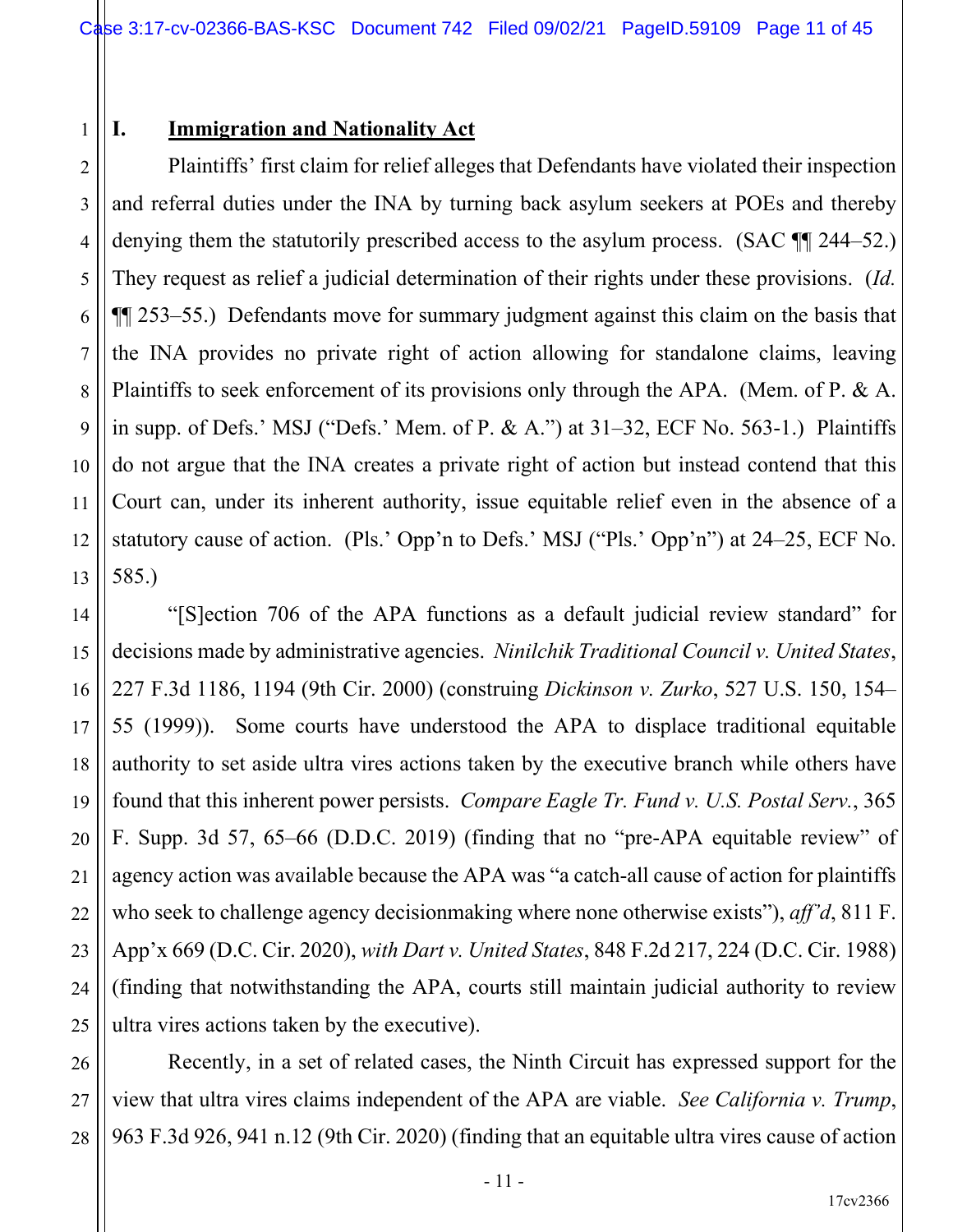1 2 3 4 5 6 7 8 9 and APA cause of action can proceed separately, but declining to address the ultra vires claims because the plaintiffs sought "the same scope of relief" under both and prevailed under the APA), *cert. granted sub nom. Trump v. Sierra Club*, 141 S. Ct. 618 (2020); *see also Sierra Club v. Trump*, 963 F.3d 874, 890–92 (9th Cir. 2020) (citing *Dart* to support holding that the Sierra Club could assert an equitable ultra vires cause of action to hold unconstitutional an agency's conduct), *majority op. vacated sub nom.*, *Biden v. Sierra Club*, U.S. , S. Ct. , 2021 WL 2742775 (July 2, 2021). However, both decisions were addressing requests to enjoin ultra vires activities alleged to be unconstitutional, which the Court does not understand to be the basis of Plaintiffs' INA claim here.

In the context of this case, the Court finds instructive *E. V. v. Robinson*, 906 F.3d 1082 (9th Cir. 2018), which established that ultra vires claims independent of the APA and of any statutory private right of action can be brought against federal officers on a nonconstitutional and constitutional basis. Specifically, the Ninth Circuit held that these ultra vires claims are available in "(1) suits alleging that a federal official acted ultra vires of statutorily delegated authority, and (2) suits alleging that a federal official violated the Constitution." *Id.* at 1090 (citing *Larson v. Domestic & Foreign Commerce Corp.*, 337 U.S. 682, 687–89 (1949) (noting that these suits are not considered "suits against the sovereign" and therefore did not require a waiver of sovereign immunity)).

The defendant-appellees in *Robinson* argued that ultra vires claims under *Larson* were no longer available because they were abrogated by the APA's express waiver of sovereign immunity.<sup>8</sup> *Id.* at 1092. The Ninth Circuit found that while Congress intended the APA's sovereign immunity waiver to "'replace[] the [*Larson* exceptions] as the doctrinal basis for a claim for prospective relief'" against federal officers, it did not intend for the APA to eliminate the *Larson* exceptions altogether. *Id.* at 1092–93 (quoting

26

27

28

10

11

12

13

14

15

16

17

18

19

20

21

22

23

<sup>25</sup>

<sup>8</sup> The APA's waiver of sovereign immunity states: "An action in a court of the United States seeking relief other than money damages and stating a claim that an agency or officer or employee thereof acted or failed to act in an official capacity or under color of legal authority shall not be dismissed nor relief therein denied on the ground that it is against the United States or that the United States is an indispensable party." 5 U.S.C. § 702.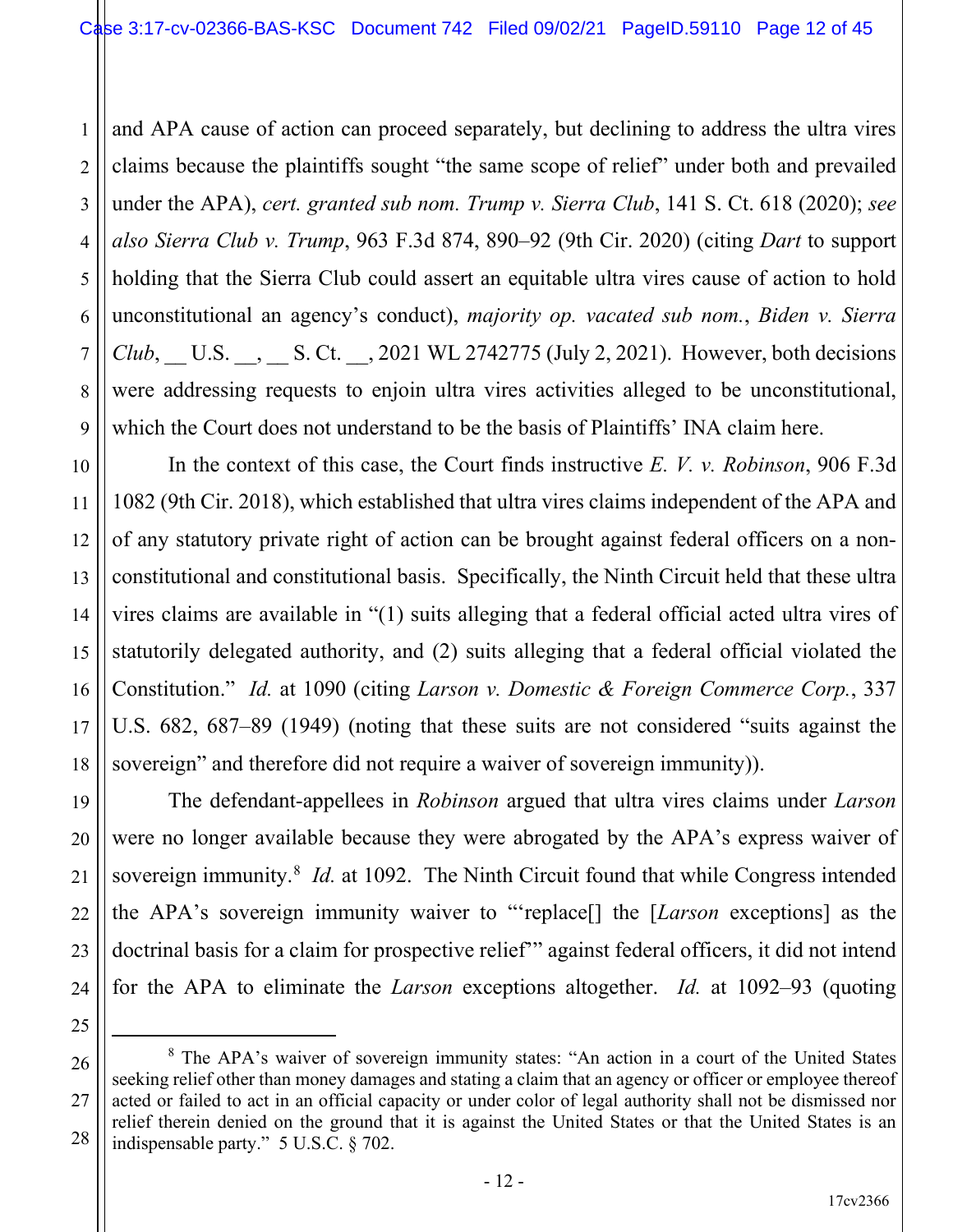1 2 3 4 *E.E.O.C. v. Peabody W. Coal Co.*, 610 F.3d 1070, 1085 (9th Cir. 2010)). Thus, the Ninth Circuit concluded that the APA's waiver "superseded the *Larson* exceptions only for suits in which the . . . waiver applies[.]" *Id.* at 1092. Finding the APA waiver did not apply, the court held that the ultra vires claim was not abrogated by the APA.

Here, on summary judgment, neither party argues that the APA's waiver of sovereign immunity does not apply to Plaintiffs' claims. The Court also independently finds no reason why the APA's waiver would not apply in this case. Thus, in keeping with the rule as articulated in *Robinson*, the Court finds that the APA waiver applies to Plaintiffs' claims and consequently abrogates Plaintiffs' ultra vires INA claim. *Cf. Jafarzadeh v. Duke*, 270 F. Supp. 3d 296, 311 (D.D.C. 2017) (dismissing plaintiffs' ultra vires claim for adjustment of status under the INA because plaintiffs could obtain review under the APA). Summary judgment in favor of Defendants on this claim is therefore warranted.

13

14

15

16

17

18

19

20

21

22

25

5

6

7

8

9

10

11

12

## **II. Unlawful Withholding Under the APA (5 U.S.C. § 706(1))**

The purpose of the APA is, in part, to provide an avenue for judicial review of "agency action." *See* 5 U.S.C. § 702 ("A person suffering legal wrong because of agency action, or adversely affected or aggrieved by agency action within the meaning of a relevant statute, is entitled to judicial review thereof."). Reviewing courts "decide all relevant questions of law, interpret constitutional and statutory provisions, and determine the meaning or applicability of the terms of an agency action." *Id.* § 706. In relevant part, courts must "compel agency action unlawfully withheld or unreasonably delayed." *Id.* § 706(1).

23 24 26 27 Plaintiffs state that summary judgment is warranted on their § 706(1) claims because Defendants' undisputed act of turning asylum seekers arriving at POEs back to Mexico violates their statutorily mandatory duties to inspect and refer asylum seekers. Defendants argue that, as a matter of law, summary judgment should be granted on Plaintiffs' § 706(1) claim because: (1) Plaintiffs have not identified a final or discrete agency action; (2) their inspection and referral duties under § 1225 are not mandatory ministerial actions as to class

#### 28

- 13 -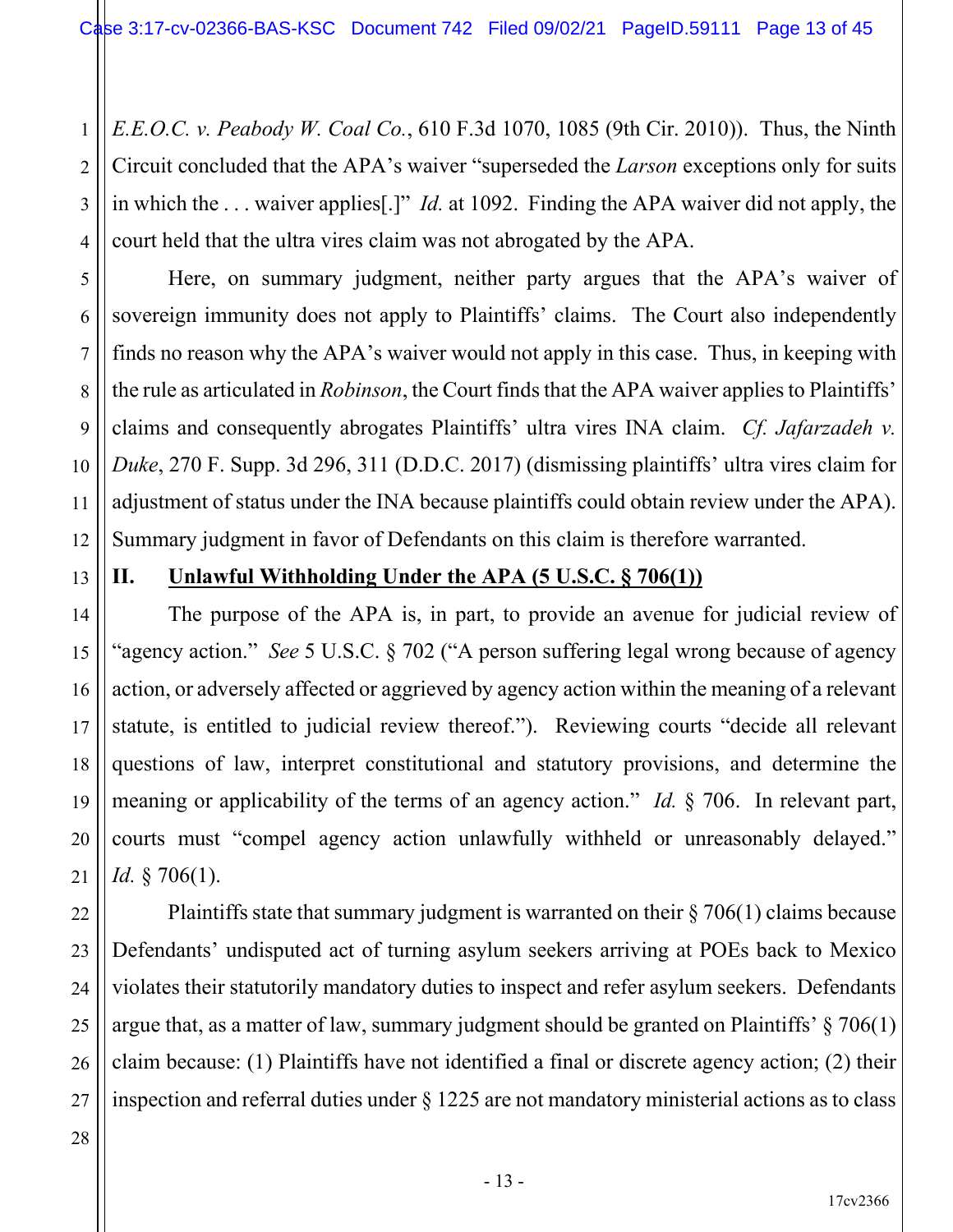1 2 3 members not on U.S. soil, $9$  and; (3) in any event, their inspection and referral duties were not unlawfully withheld because asylum seekers were still ultimately provided access to the process, although it was delayed.

#### **A. Final Agency Action**

Defendants move for summary judgment on both APA claims on the basis that no final agency action exists (Defs.' Mem. of P. & A. at 32–34), while the context of Plaintiffs' arguments implies that finality only applies to Defendants' affirmative "Turnback Policy," which is a feature only of the  $\S 706(2)$  claim. (Pls.' Mem. of P. & A. in supp. of Pls.' MSJ ("Pls.' Mem. of P. & A.") at 20–21, ECF No. 535-1.)

10 12 13 14 15 16 17 18 19 20 21 22 23 24 25 Section 704 of the APA limits judicial review to "final agency actions," a standard which "does not easily accommodate an agency's *failure to act*." *W. Org. of Res. Councils v. Zinke*, 892 F.3d 1234, 1247 (D.C. Cir. 2018) (Edwards, J., concurring). There remains confusion over whether the finality requirement applies to  $\S 706(1)$  "failure to act" claims. *Id.* However, the Ninth Circuit has given several indications that finality is not a consideration when evaluating § 706(1) claims. *See, e.g.*, *Hells Canyon Pres. Council v. U.S. Forest Serv.*, 593 F.3d 923, 930 (9th Cir. 2010) (stating that plaintiffs were required to identify a final agency action for  $\S 706(2)$  claims but not stating the same for  $\S 706(1)$ claims); *Nw. Env't Def. Ctr. v. Bonneville Power Admin.*, 477 F.3d 668, 681 n.10 (9th Cir. 2007) (distinguishing between "seek[ing] redress for agency inaction under § 706(1)" and "challeng[ing] a final agency action under" § 706(2)); *Indep. Min. Co. v. Babbitt*, 105 F.3d 502, 511 (9th Cir. 1997) ("Judicial review of an agency's actions under § 706(1) for alleged delay has been deemed an exception to the 'final agency decision' requirement."); *Ecology Ctr., Inc. v. U.S. Forest Serv.*, 192 F.3d 922, 926 (9th Cir. 1999) ("Courts have permitted jurisdiction under the limited exception to the finality doctrine only when there has been a genuine failure to act.").

26

4

5

6

7

8

9

<sup>27</sup> 28

 $9$  Defendants conceded at oral argument that turning back asylum seekers on U.S. soil is unlawful.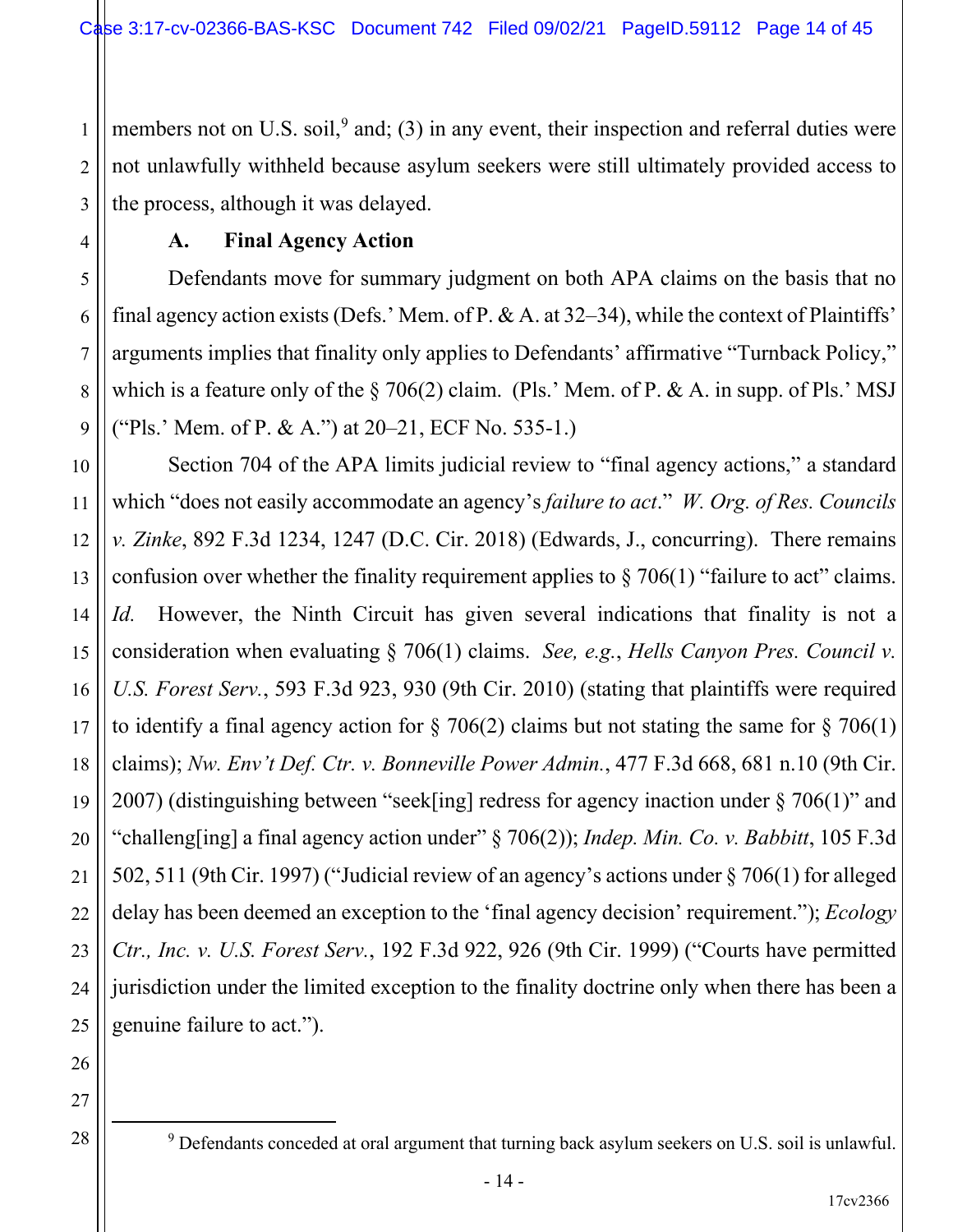Accordingly, the Court finds no "final agency action" is necessary for Plaintiffs' § 706(1) claim and rejects Defendants' arguments as to the same.

## **B. Discrete Agency Action**

1

2

3

4

5

6

7

8

9

10

11

12

13

14

15

16

17

18

19

20

21

22

23

24

25

26

27

28

A § 706(1) claim "can only proceed where a plaintiff asserts that an agency failed to take a discrete agency action that it is required to take." *Norton v. S. Utah Wilderness Alliance* ("*SUWA*"), 542 U.S. 55, 64 (2004); *Hells Canyon Pres. Council*, 593 F.3d at 932. "This condition precludes attacks that seek broad programmatic improvements of agency behavior and also precludes judicial review of 'even discrete agency action that is not demanded by law.'" *Ramirez v. U.S. Immigr. & Customs Enf't*, 310 F. Supp. 3d 7, 20 (D.D.C. 2018) (quoting *SUWA*, 542 U.S. at 65); *see Lujan v. Nat'l Wildlife Fed'n*, 497 U.S. 871, 882 (1990) ("[R]espondent cannot seek wholesale improvement of this program by court decree, rather than in the offices of the Department or the halls of Congress, where programmatic improvements are normally made.").

Defendants argue that no "discrete" action has been identified here because the record shows only that the alleged "Turnback Policy" is a "constellation of actions" with "different factual bases" that do not show "an across-the-board measure to purposefully restrict access to the asylum process." (Defs.' Mem. of P. & A. at 34–35; *see also* Defs.' Reply in supp. of MSJ ("Defs.' Reply") at 4, ECF No. 611.) Plaintiffs maintain that the agency practices cited identify a discrete and particularized action by Defendants "to purposefully restrict access to the asylum process in violation of their statutory obligations." (Pls.' Opp'n at 5–6.)

Preliminarily, to the extent the parties make this argument as to the  $\S 706(1)$  claim, the Court notes that the parties slightly misconstrue the issue. The discreteness element of a § 706(1) failure to act claim is intended to identify the contours of the agency duty or responsibility that has purportedly been withheld or delayed by the agency. Plaintiffs identify that duty as the inspection of asylum seekers for admissibility when they arrive at POEs and refer them for credible fear interviews under 8 U.S.C. § 1158(a)(1) and § 1225. (Pls.' Mem. of P. & A. at 21.) Defendants have agreed throughout this litigation that these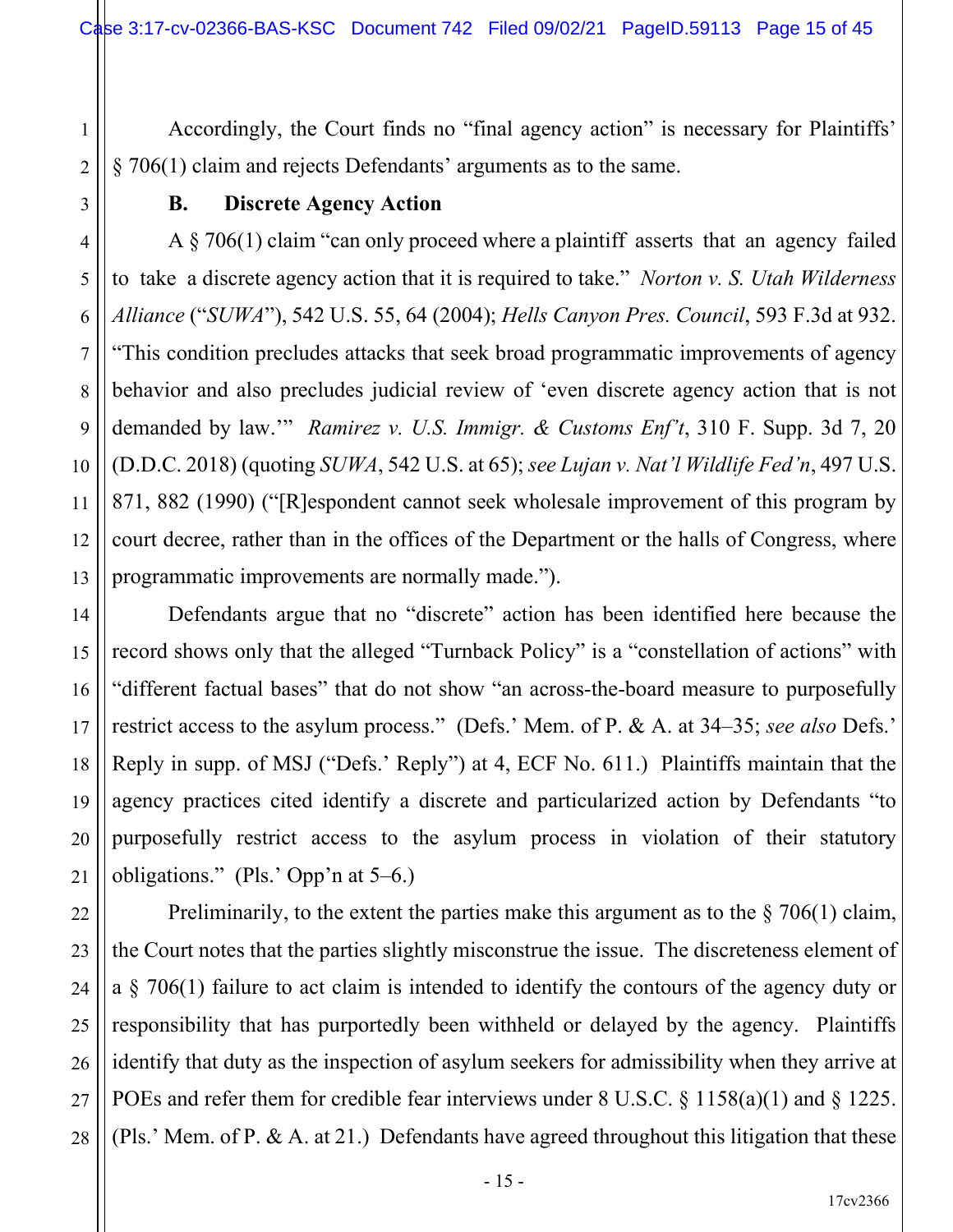1 2 3 4 5 are mandatory duties for which this Court can compel  $\S 706(1)$  relief and do not raise any argument on summary judgment to the contrary. *See Al Otro Lado, Inc. v. McAleenan*, 394 F. Supp. 3d 1168, 1196 (S.D. Cal. 2019) ("The parties agree that the mandatory duties to inspect all aliens and refer certain aliens seeking asylum are discrete actions for which this Court can compel Section  $706(1)$  relief . . . .").

7

8

9

10

11

17

21

22

25

6 12 13 14 15 16 18 19 20 23 This defeats any argument that the record reflects a "broad programmatic attack" on agency action that is not permitted under  $\S$  706(1). These types of attacks occur when a plaintiff fails to identify a discrete agency action to which the court should compel compliance and instead identifies several purported agency "failures" that constitute violations of the law. *See Lujan*, 497 U.S. at 891 n.2 (finding that "land withdrawal review program" was not an agency action because it did not identify "some specific order or regulation" that applied to everyone but instead constituted "a generic challenge to all aspects" of the program). But Plaintiffs here have identified specific statutory duties to inspect and refer every applicant for admission who approaches a POE. This is the discrete agency action Plaintiffs claim Defendants failed to take when they turned class members back. *See Ramirez*, 310 F. Supp. 3d at 20–21 ("Plaintiffs in this case seek to compel an agency to take the discrete and concrete action of considering statutorily specified factors in determining where and how to place [unaccompanied minors] . . . now that they have aged out of HHS's care and custody."); *Meina Xie v. Kerry*, 780 F.3d 405, 408 (D.C. Cir. 2015) (finding discrete agency action where plaintiff "point[ed] to a precise section of the INA, establishing a specific principle of temporal priority that clearly reins in the agency's discretion, and argues that the disparate cut-off dates for various subcategories manifest a violation of the principle").

24 26 27 28 Further, the record does not contain a grab bag of miscellaneous CBP practices which have been merged under an amorphous and broad programmatic umbrella for purposes of demonstrating multiple and varied failures to act on the part of Defendants. Rather, the record contains undisputed evidence that in 2016, 2017, and 2018, CBP officers did not carry out their discrete statutory duties to inspect and refer asylum seekers to start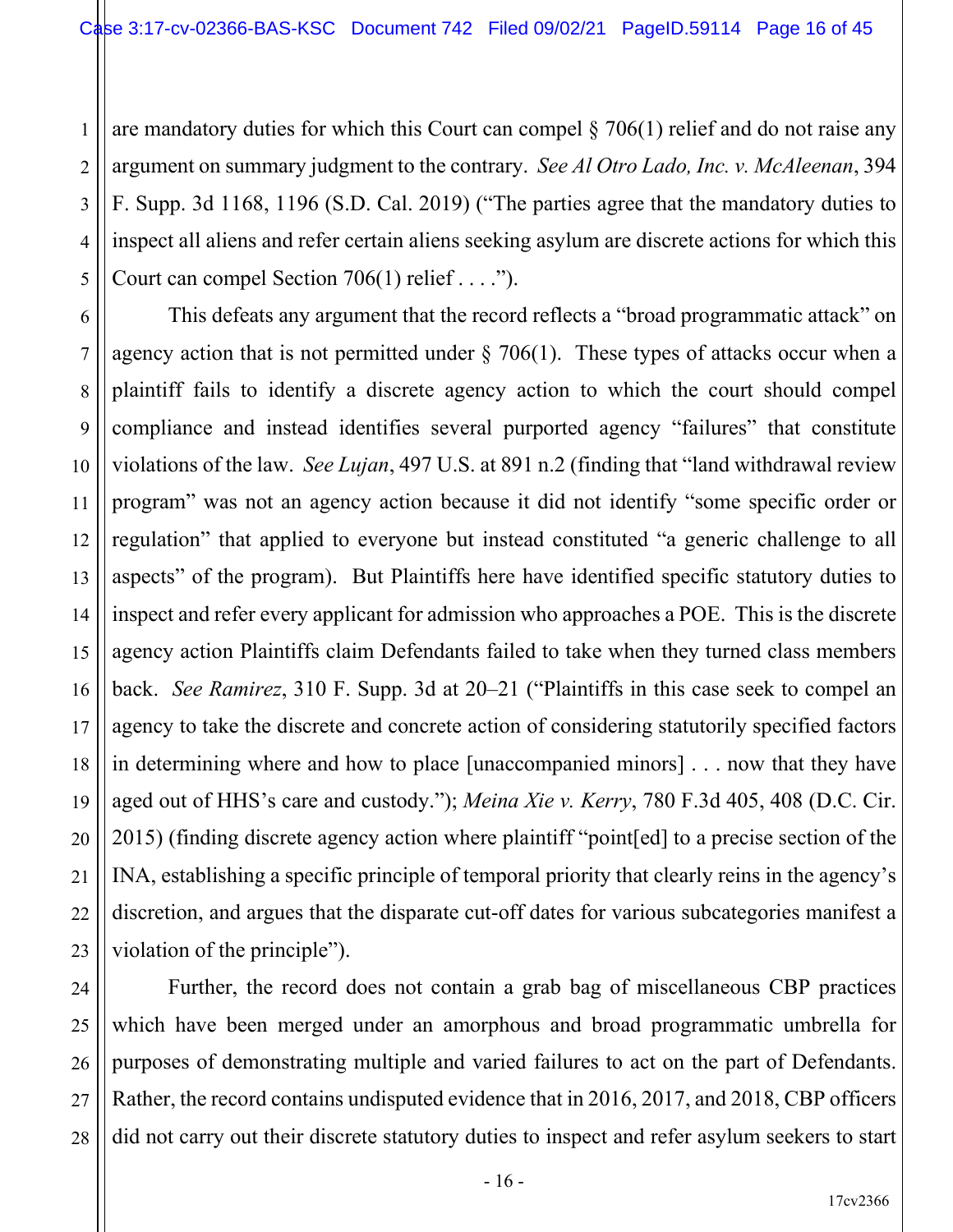1 2 3 the asylum process once they arrived at POEs; instead, Defendants stationed CBP personnel at the limit line to "turn away" or "push back" asylum seekers as they reached POEs.

5

6

7

8

9

10

11

13

15

16

17

18

19

20

21

22

23

24

25

26

27

28

4 12 These "turnbacks" involved a combination of CBP officers (1) coordinating with Mexican immigration officials to "control the flow" of migrants seeking asylum before they reached the border and (2) affirmatively turning asylum seekers away from the border when Mexican immigration officials did not control the flow. This second step, which the Court understands to be the "turnbacks" at issue, involved "placing CBP personnel at the international line to screen legitimate passengers with entry documents . . . while asking those that do not have documents and that may otherwise be seeking some sort of benefit to return to Mexico with a date and time issued by our personnel." (Nov. 18, 2016 "RE: Consolidated Weekly highlights" email, Ex. 71 Medlock Decl., ECF No. 535-73 (referring to port-initiated "push back" of migrants as "self-metering").)

14 This strategy has been used on-and-off since 2016. The DHS's own Office of Inspector General identified that "[s]ince 2016, CBP has used Queue Management at various times to control the flow of undocumented aliens into ports of entry." (*See* OIG Report at 4.) Additionally, in response to the Haitian migrant surge, CBP officials discussed coordination with Mexican immigration to meter based on POE capacity. (JSUF  $\P$  68, 70; AOL-DEF-00023718, Ex. 49 to Medlock Decl., ECF No. 535-51.) During the same period, CBP officials also instructed officers "to not allow any asylees past the limit line" and "hold the line to prevent any [migrants] from entering." (JSUF  $\P$  68–70, 86– 87.) Similarly, when metering was authorized after the November 2016 election, officers were instructed to meet with their immigration counterparts in Mexico to discuss controlling the flow of migrants to POEs and, if Mexican officials did not assist with metering, Port Directors were authorized "to return the individuals claiming fear without valid entry documents to Mexico with an alternate date and time to return" if a port exceeded capacity. (JSUF ¶¶ 141, 149, 155–56, 158 ("[O]ur ports will be pushing migrants without entry documents back to Mexico to await an appointment to be processed at the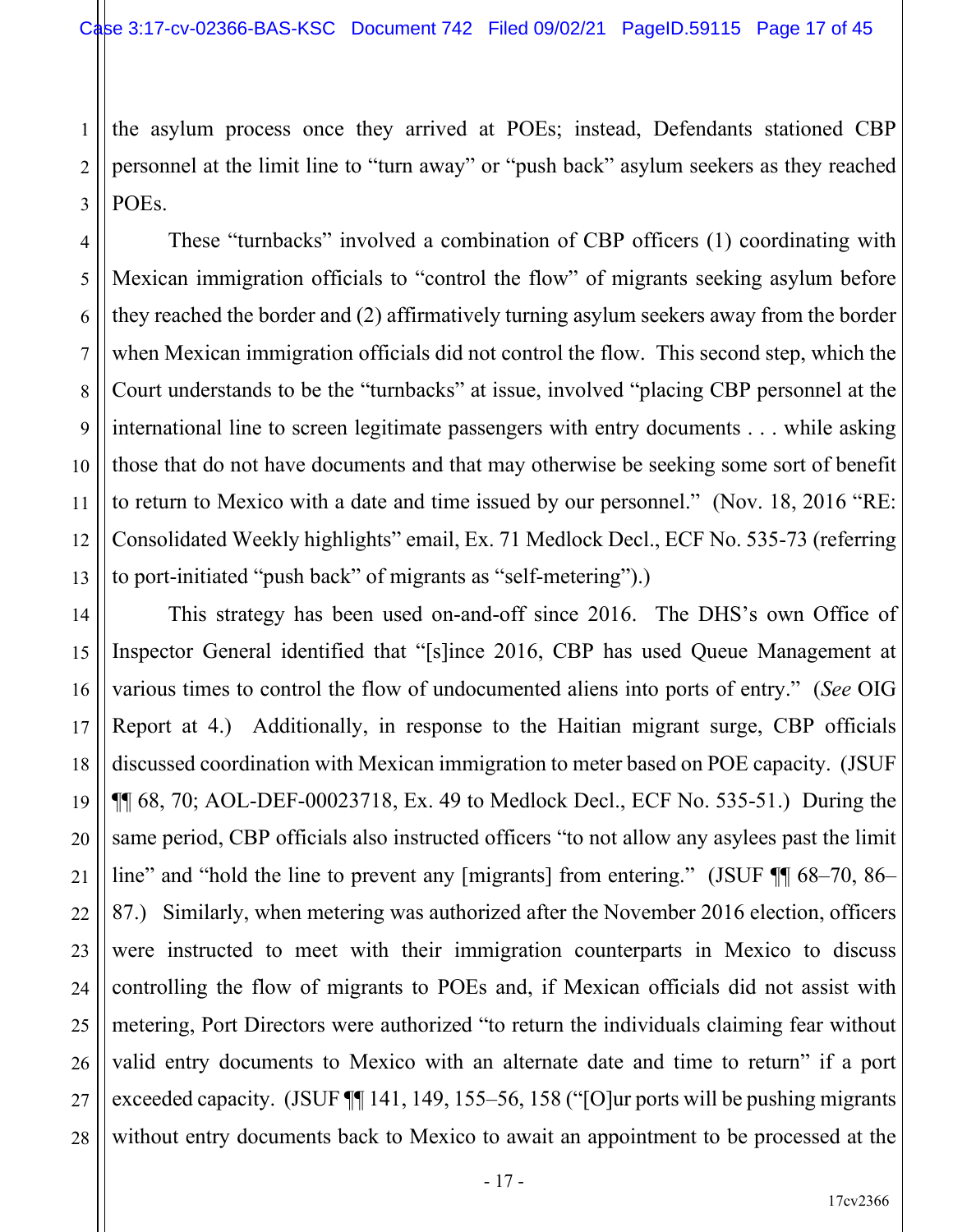1 2 3 4 5 6 7 8 9 10 11 12 POEs."); Nov. 11, 2016 "Metering Flow" email, Ex. 70 to Medlock Decl., ECF No. 535- 72; Nov. 12, 2016 "Meeting with INM" email, Ex. 13 to Medlock Decl., ECF No. 535-15 (noting that CBP officers are "to meet with [their] INM counterpart and request they control the flow of aliens to the [POE]" and "[i]f [Mexican immigration] cannot or will not control the flow, your staff is to provide the alien with a piece of paper identifying a date and time for an appointment and return them to Mexico").) At least one CBP official expressly understood the metering of South and Central American migrants at POEs as an extension of the previous measure used by CBP concerning Haitian migrants. (*See* JSUF ¶ 145 (email from CBP official explaining that the metering practices that had been applied to "Haitians at most locations" was now being extended to South and Central Americans).) It is also undisputed that turnbacks, including of asylum seekers "on the U.S. side of the [POE] bridge," continued in 2017. (JSUF ¶¶ 157, 174–76, 181.)

Finally, the 2018 Metering Guidance and PBQM memorandum formally implemented the same "self-metering" measures by authorizing turnbacks at points nearest the border. Both documents authorized Directors of Field Operations to "meter the flow of travelers at the land border" based on capacity by "establish[ing] and operat[ing] physical access controls at the borderline, including as close to the U.S.-Mexico border as operationally feasible." (JSUF ¶¶ 244–45, 228.) Metering continued to be used into 2020 as a part of the PBQM model. (JSUF ¶¶ 263–65.)

13

14

15

16

17

18

19

21

22

27

20 23 24 25 26 28 While the aforementioned circumstances in which CBP turned away asylum seekers span several years and have "different factual bases," they all involve CBP "pushing back" asylum seekers without inspecting and referring them upon arrival. The fact that Defendants sought to turn back asylum seekers in different contexts does not transform Plaintiffs' claim into a programmatic attack. *See Ramirez*, 310 F. Supp. 3d at 21 ("Defendants confuse aggregation of similar, discrete purported injuries—claims that many people were injured in similar ways by the same type of agency action—for a broad programmatic attack."). Thus, it remains undisputed on summary judgment that Defendants did not inspect and refer class members as they arrived at POEs and instead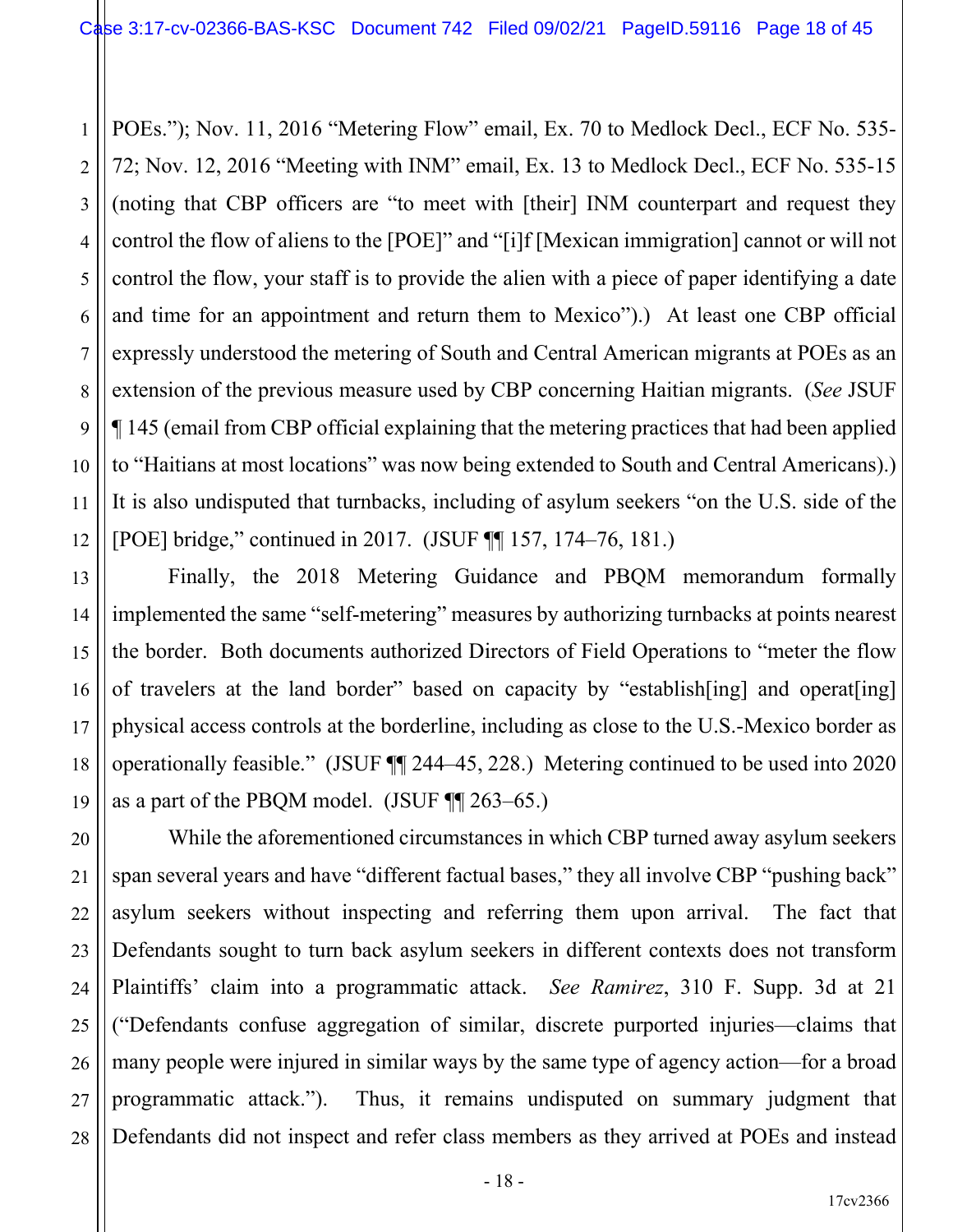1 2 3 4 turned them away. The Court addresses below whether these turnbacks violated the statutes at issue. (*See infra* Section II.C.4.) But here, finding no dispute of fact regarding the aforementioned evidence, the Court finds a discrete agency action exists for purposes of Plaintiffs' § 706(1) claim.

## **C. Mandatory and Ministerial Duties**

"An agency 'ministerial act' for purposes of mandamus relief has been defined as a clear, non-discretionary agency obligation to take a specific affirmative action, which obligation is positively commanded and so plainly prescribed as to be free from doubt." *Indep. Min. Co.*, 105 F.3d at 508 (quotations omitted). The issue on summary judgment is whether Defendants' duties to inspect and refer class members for asylum upon their arrival to a POE are mandatory and ministerial. Specifically, the Court must address to whom and when these duties attach.

13

5

6

7

8

9

10

11

12

14

15

16

17

18

19

20

21

22

23

24

25

## 1. Duties attach to class members arriving at POEs but outside the U.S.

Defendants reiterate their position that the relevant statutes do not apply to asylum seekers who are outside the United States. (Defs.' Mem. of P. & A. at 37–40.) In support, Defendants raise many of the same arguments in their MSJ that they made on dismissal regarding the scope of  $\S$  1158(a)(1) and the relevant subsections of  $\S$  1225 as applied to individuals not on U.S. soil. (*Id.* at 38.) As Plaintiffs note, the Court has already conducted an extensive analysis of the text of both  $\S 1158(a)(1)$  and  $\S 1225$  to determine their scope as they apply to class members who were standing in Mexico, due to metering efforts, when they raised their asylum requests with CBP officers at POEs. *See Al Otro Lado*, 394 F. Supp. 3d at 1198–1205. The Court found that the plain language of both statutes applies to migrants who are "in the process of arriving," which includes "aliens who have not yet come into the United States, but who are 'attempting to' do so" and may still be physically outside the international boundary line at a POE. *Id.* at 1205 (quoting 8 C.F.R. § 1.2).<sup>10</sup>

<sup>26</sup> 27

 $10$  The Court also incorporated this conclusion in its preliminary injunction order regarding the Asylum Ban. *See Al Otro Lado, Inc. v. McAleenan*, 423 F. Supp. 3d 848, 859 (S.D. Cal. 2019). In denying a motion to stay the injunction, the Ninth Circuit noted that the Court's statutory analysis "has considerable force" and is "likely correct." *Al Otro Lado v. Wolf*, 952 F.3d 999, 1011–13 (9th Cir. 2020).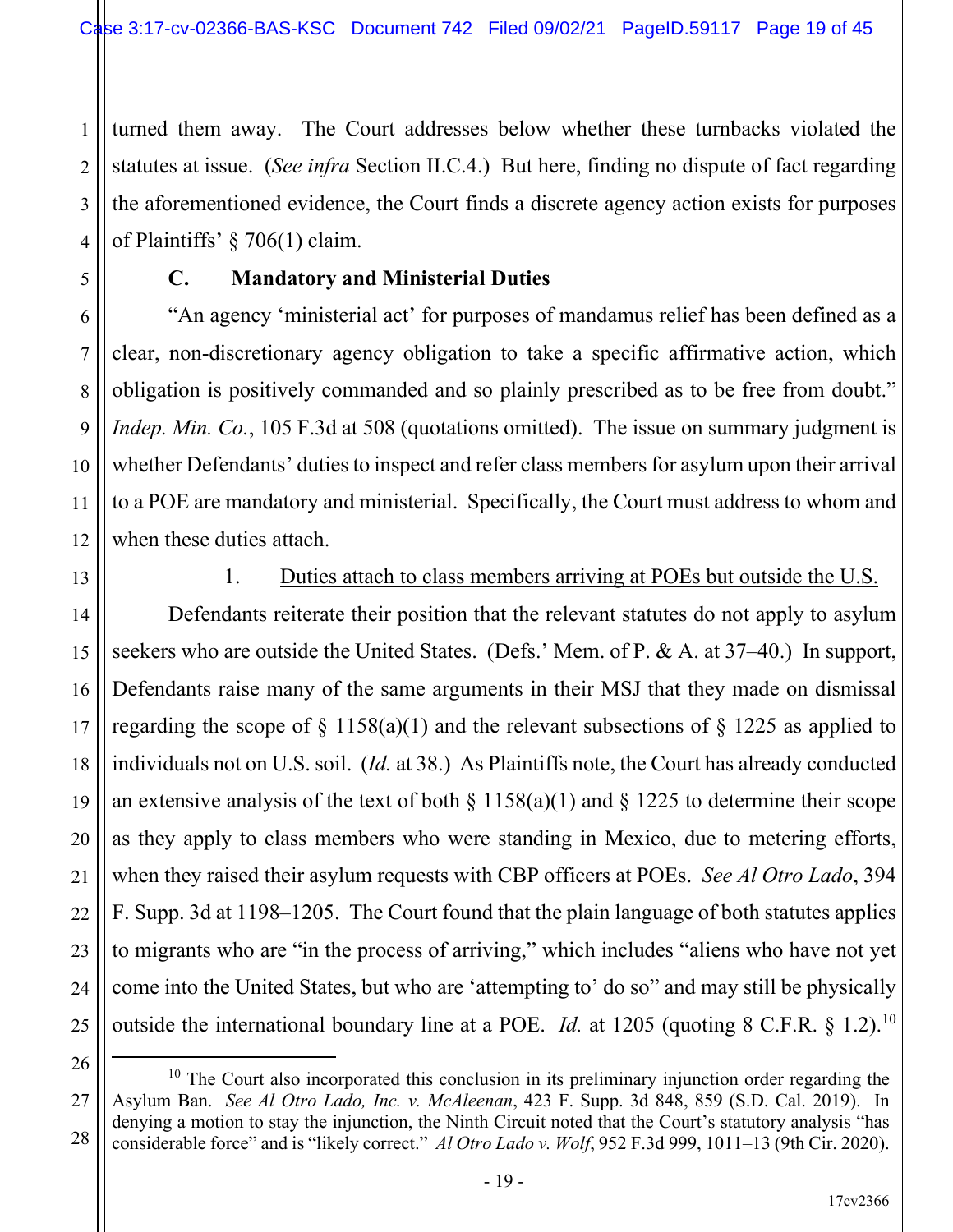This analysis expressly rejected Defendants' arguments concerning plain meaning and the presumption against extraterritoriality. *Id.* at 1199–1202.

Defendants do not cite to a different factual basis or intervening legal developments to alter the Court's previous holding that both statutes mandate inspection and referral for asylum seekers not standing on U.S. soil at the time they interacted with CBP officers who turned them back. Thus, the Court abides by its previous conclusion regarding the scope of the statutes in this case. *See Huynh v. Harasz*, No. 14-CV-02367-LHK, 2016 WL 2757219, at \*21 (N.D. Cal. May 12, 2016) (applying the "law of the case" doctrine to preclude summary judgment on legal issues previously decided by a court on a motion to dismiss "[i]f no factual issues have changed between the initial decision and the instant [summary judgment] motion" (citing *Bollinger v. Oregon*, 172 F. App'x 770, 771 (9th Cir. 2006) (unpublished))).

1

2

3

4

5

6

7

8

9

10

11

12

13

14

15

16

17

18

19

20

21

22

23

24

### 2. Defendants' statutory scheme argument fails.

Defendants also rehash an argument regarding the statutory scheme. They argue that metering is a "reasonable exercise of CBP's 'broad discretion' to allocate its limited resources to accomplish it many statutory functions." (Defs.' Mem. of P. & A. at 43.) Defendants argue that metering helps DHS balance the allocation of its limited resources to its multiple congressionally mandated "mission sets"—including facilitating lawful trade and travel, carrying out immigration enforcement measures, and interdicting unlawful entrants and goods—of which processing asylum seekers is only a part. (Defs.' Mem. of P. & A. at 41–43 (citing 6 U.S.C.  $\S$  202, 211(c), 211(g)(3)).) Defendants also repeatedly state that in 2002, Congress "elevat[ed] ... DHS's national-security function over all others" by making antiterrorism efforts the agency's "primary mission." (*Id.* (citing 6 U.S.C.  $\S$  111(b)(1)(A), (E).)

25 26 27 28 These statutes do not support Defendants' arguments. First, the Court again finds that Defendants' citations to broad delegations of statutory authority to the DHS Secretary, CBP Commissioner, and the OFO are insufficient, as a matter of law, to establish that their ability to meter asylum seekers is "committed to agency discretion by law." *See Al Otro*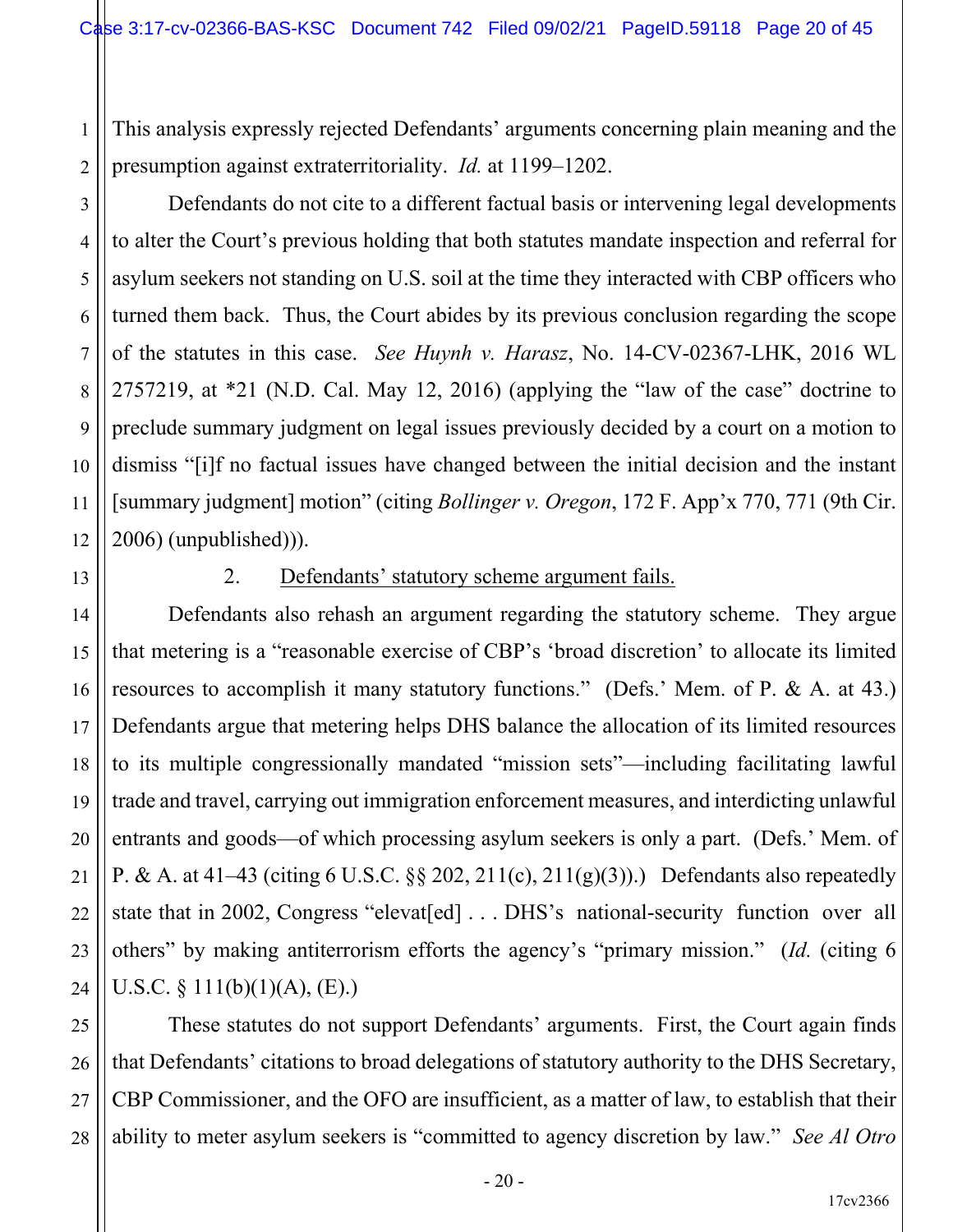1

2

3

4

5

7

9

10

11

17

18

21

22

23

24

25

26

27

28

*Lado*, 394 F. Supp. 3d at 1210 ("Sections 1158 and 1225 cannot be nullified by general statutory provisions regarding the Secretary's authority unless Congress clearly intended so."). Defendants' reliance on additional statutes in their summary judgment motion is similarly futile, as these provisions still do not provide a basis for agency discretion that supplants Defendants' duty to inspect and refer asylum seekers in  $\S$  1158(a)(1) and  $\S$  1225.

6 8 12 13 14 15 16 19 20 As this Court previously found, § 1225 codifies Congress's specific and detailed instructions regarding "how immigration officers are to 'manage the flow' of arriving aliens who express to an immigration officer an intention to apply for asylum or a fear of persecution." *Id.* at 1210; *see also P.J.E.S. by & through Escobar Francisco v. Wolf*, 502 F. Supp. 3d 492, 542 (D.D.C. 2020) ("[T]he immigration laws cited are clearly part of a 'comprehensive scheme [that] has deliberately targeted specific problems with specific solutions.'" (quoting *RadLAX Gateway Hotel, LLC v. Amalgamated Bank*, 566 U.S. 639, 645 (2012))). None of the enumerated lists of various responsibilities and missions in 6 U.S.C. § 111, 211(c), 211(g)(3) include any indication that Congress intended to supersede the duties established by § 1225. *See BNSF Ry. Co. v. Cal. Dep't of Tax & Fee Admin.*, 904 F.3d 755, 766 (9th Cir. 2018) ("[W]here there is no clear intention otherwise, a specific statute will not be controlled or nullified by a general one, regardless of the priority of enactment." (quoting *Crawford Fitting Co. v. J.T. Gibbons, Inc.*, 482 U.S. 437, 445 (1987))). Section 211(c)(8)(A) states that the CBP Commissioner shall "enforce and administer all immigration laws" including "the inspection, processing, and admissions of persons who seek to enter or depart the United States." Similarly,  $\S 211(g)(3)(B)$  indicates that OFO is responsible for "conduct[ing] inspections" at POEs to prevent illegal entry and "carry out other duties and power prescribed by the Commissioner." Nothing indicates that these lists are exhaustive or in order of priority such that one duty takes precedence over another, let alone that they preempt other specific statutory mandates.

Indeed, one of the cited provisions includes as a "primary mission" that DHS "ensure that the functions of the agencies and subdivisions within the Department that are not related directly to securing the homeland *are not diminished or neglected except by a*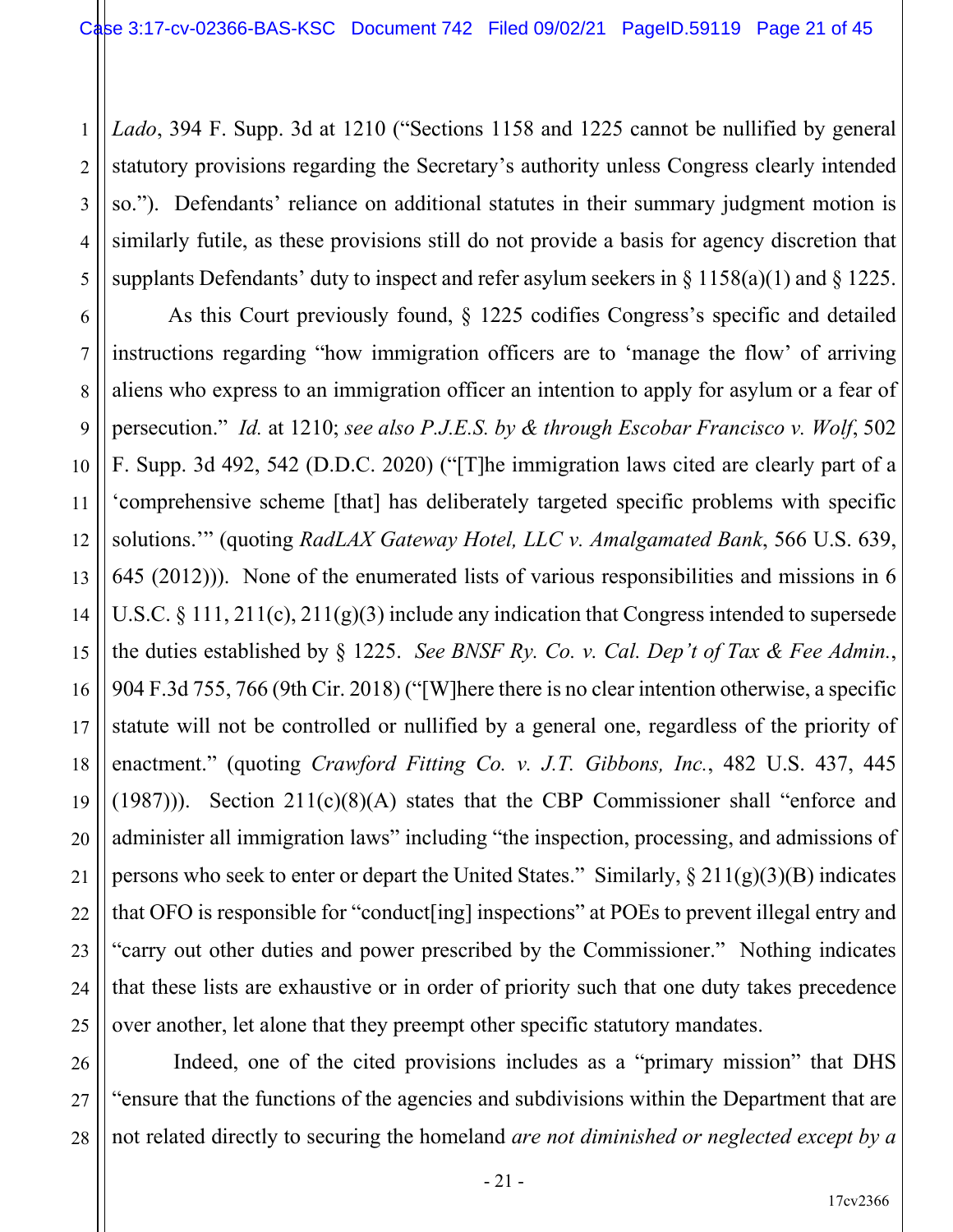1 2 *specific explicit Act of Congress*." 6 U.S.C. § 111(1)(b)(E) (emphasis added). This language belies Defendants' entire argument. Rather than signaling that general national security directives displace more specific processing obligations, § 111(1)(b)(E) preserves DHS's other responsibilities absent a specific act of Congress. Defendants cite to no such act.

#### 3. Defendants' citations to case law are inapposite.

Defendants also cite to several cases to support their position that, as a matter of law, inspection and referral duties are not conferred on asylum seekers physically outside the United States. (Defs.' Reply at 9–11.) The Court addresses these cases below and finds they do not support Defendants' proposition that inspection and referral under § 1225 is a discretionary duty.

(a) *Sale v. Haitian Centers Council, Inc.*

First, Defendants cite to *Sale v. Haitian Centers Council, Inc.*, 509 U.S. 155 (1993), for the proposition that certain INA provisions, including  $\S$  1158, contemplate that immigration proceedings can only occur in the United States. In *Sale*, the Supreme Court addressed the lawfulness of the Coast Guard's interdiction of vessels on the high seas illegally transporting passengers from Haiti to the United States, after which the Coast Guard immediately repatriated passengers to Haiti. *Id.* at 159. Plaintiffs brought suit challenging the interdiction program as violating § 243(h)(1) of the INA. *Id.* at 166. This statute prohibited the deportation or return of "any alien . . . to a country if the Attorney General determines that such alien's life or freedom would be threatened in such country on account of race, religion, nationality, membership in a particular social group, or political opinion." *Id.* at 170. The Court concluded that the Coast Guard's actions did not violate this provision because the statute's protection did not extend outside the United States where deportation and exclusion hearings were not authorized. *Id.* at 177.

The Court finds *Sale* inapposite. First, § 243(h)(1) no longer exists. This provision was ultimately repealed by the Illegal Immigration Reform and Immigration Responsibility Act of 1996 ("IIRIRA" or "1996 amendments"), which also overhauled entirely the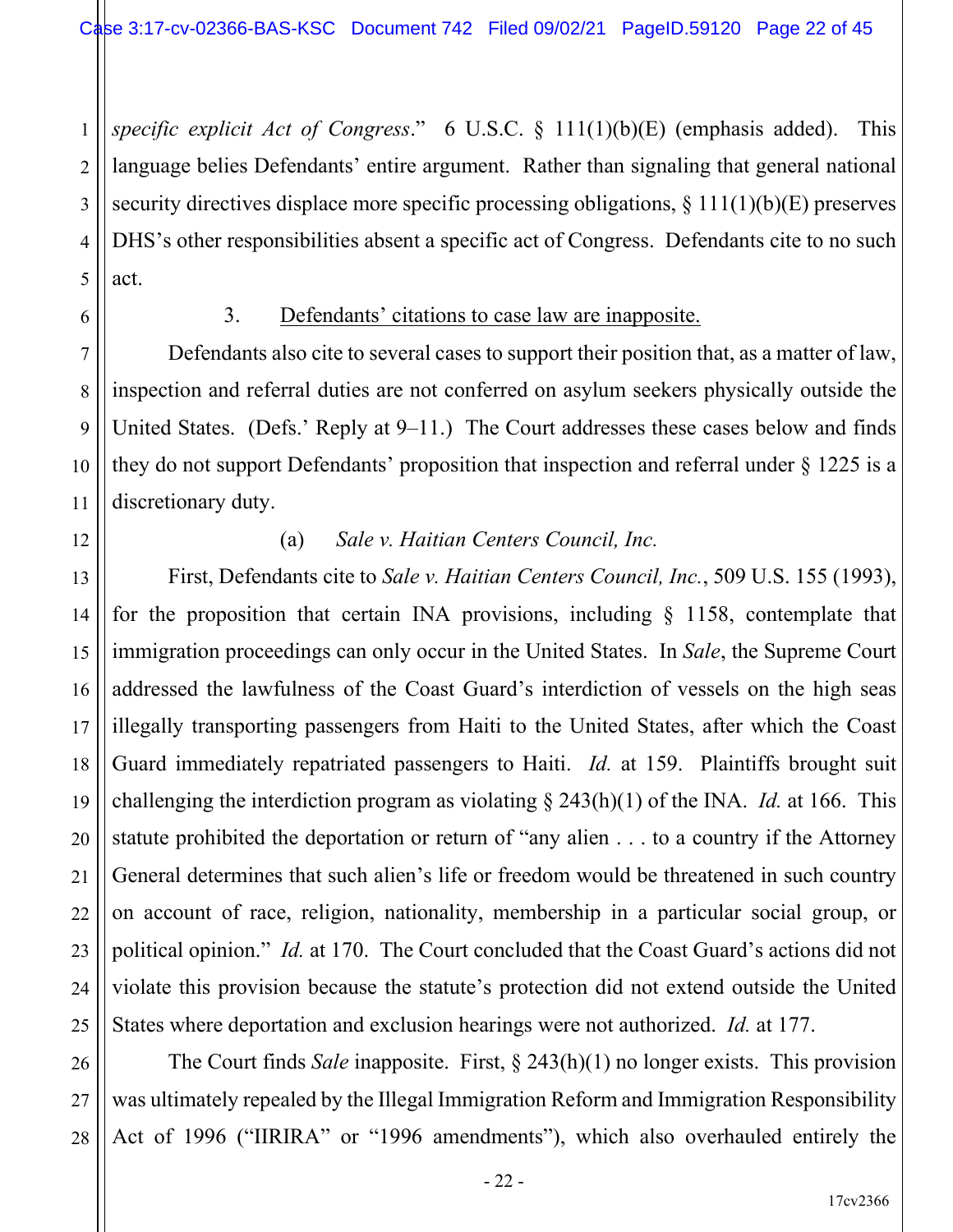1 2 3 4 deportation and exclusion systems that are referenced in *Sale*. *See* Omnibus Consolidated Appropriations Act of 1997, Pub. L. No. 104-208, §§ 307, 309, 110 Stat. 3009, 3009-612 to 3009-614 (1996) (revising § 243 to exclude subparagraph (h)). Thus, the statutory interpretation in *Sale* is not applicable here.

5 6 7 8 9 10 12 13 14 15 16 17 18 19 20 21 22 23 Second, Defendants cite to a footnote in *Sale* that uses § 1158 as an example of "other provisions of the INA" that "obviously contemplate that such proceedings would be held in the country<sup>[1]</sup>" 509 U.S. at 173 n.29. First, the Supreme Court's citation to § 1158(a) in *Sale* is purely dicta. The asylum statute serves as an example and is not the subject of the Court's holding. Second, the text of § 1158(a) referenced in *Sale* is significantly different than the current version. The Supreme Court quotes § 1158(a) as instructing the Attorney General to "establish a procedure for an alien *physically present in the United States or at a land border or port of entry*." *Id.* at 161 n.11. The present-day statute—which, again, is the subject of this Court's prior, extensive statutory interpretation—states that asylum is available to "any alien who is physically present in the United States *or who arrives in the United States* . . . ." 8 U.S.C. § 1158(a)(1) (2009) (emphasis added); *see* Pub. L. No. 104-208, 110 Stat. at 3009-690 (revising § 208 of the INA, codified as 8 U.S.C. § 1158). This is not a trivial distinction. The former requires physical presence in one of three places: (1) the United States; (2) a land border; or (3) a POE. The new statute requires either physical presence in the United States or arrival in the United States, which is not, as Defendants suggest, "just as or more territorially-focused" than the statute at issue in *Sale*. The Court has already found this language to cover class members in the process of arriving at a POE but physically outside the United States. *See Al Otro Lado*, 394 F. Supp. 3d at 1199.

11

24

25

26

27

28

Third, as to the presumption of extraterritoriality, *Sale* is distinguishable because, unlike here, the alleged unlawful conduct of U.S. government actors took place outside of the territorial United States. In this Court's previous extraterritoriality analysis, it found § 1158(a)(1) imposed inspection and referral duties on immigration officers via § 1225(b), and that the conduct relevant to § 1225(b)'s focus—"whether the Court looks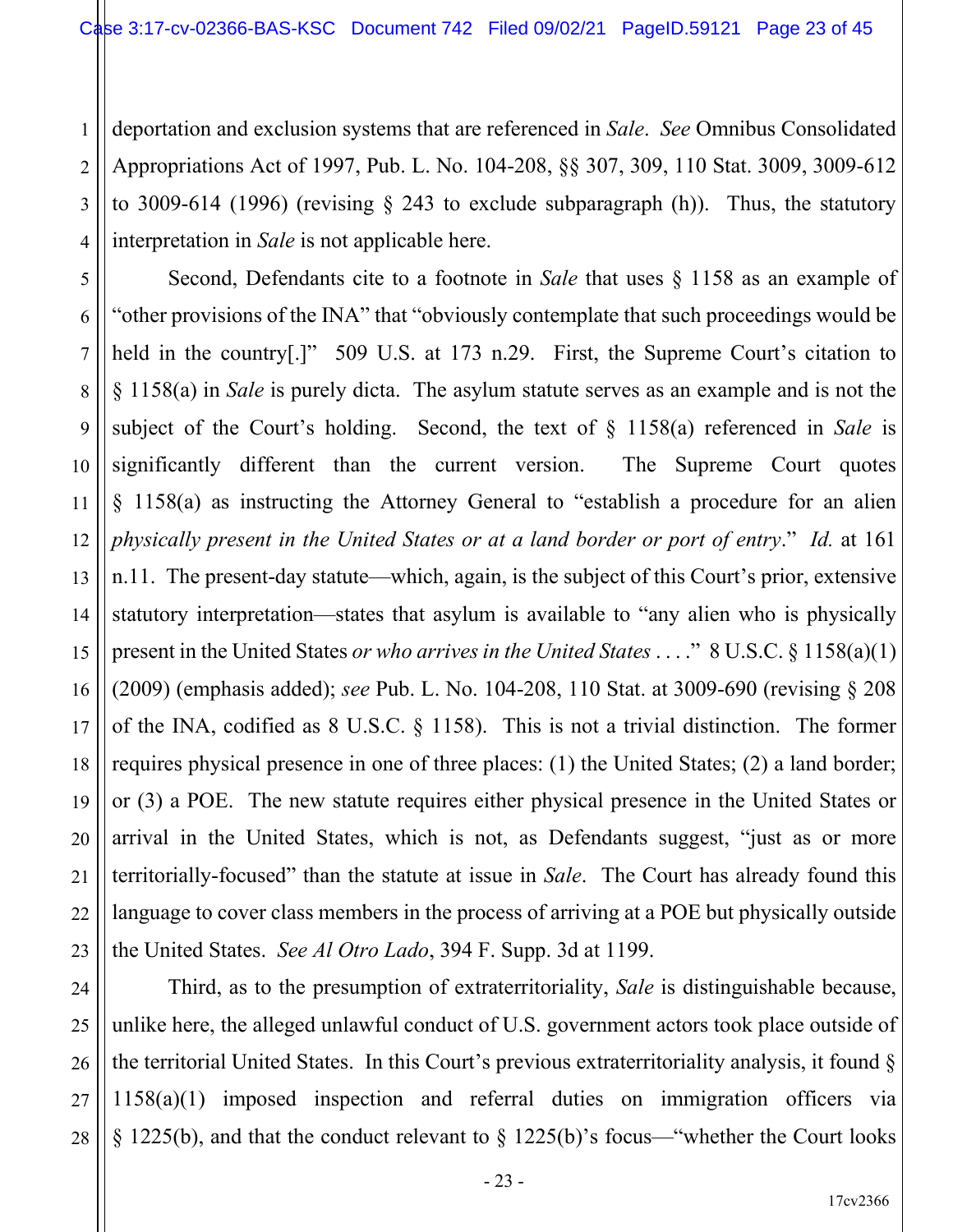1 2 3 4 5 at the alleged Turnback Policy or the alleged acts of individual CBP officers standing on the U.S. side of the international bridge between Mexico and the United States"—occurs within the United States and therefore involves a permissible domestic application of the statute. *See id.* at 1202 (citing *RJR Nabisco, Inc. v. European Cmty.*, 136 S. Ct. 2090, 2101  $(2016)$ ).

The Court therefore finds *Sale* inapposite and rejects Defendants' arguments based on this case.

### (b) *DHS v. Thuraissigiam*

6

7

8

9

10

11

12

13

14

15

16

17

18

19

20

21

22

23

24

25

26

27

28

The second case Defendants cite to support their position is *DHS v. Thuraissigiam*, U.S.  $\phantom{0}$ , 140 S. Ct. 1959 (2020), a recent Supreme Court decision that post-dates this Court's dismissal order. In *Thuraissigiam*, the respondent asylum seeker filed a habeas action to challenge his expedited removal order after he entered the United States without inspection or entry documents. *Id.* at 1967. In relevant part, the respondent asserted that his due process rights were violated by a jurisdiction-stripping provision of the INA that precluded judicial review of his allegedly deficient credible fear proceeding. *Id.* at 1981. In rejecting his claim, the Supreme Court held that because respondent had not "effected an entry" when he illegally crossed into the United States, he "ha[d] only those rights regarding admission that Congress has provided by statute." *Id.* at 1983. In so finding, the Court cited, as an equivalent example, noncitizens who seek admission at a POE, stating that "[w]hen an alien arrives at a port of entry . . . the alien is on U. S. soil" but still not considered to have entered the country. *Id.* at 1982 (quoting *Shaughnessy v. United States ex rel. Mezei*, 345 U.S. 206, 212, 215 (1953)) (other quotations and citations omitted).

Defendants argue that this language subverts the Court's determination that the scope of "arriving in the United States" at a POE includes those not on U.S. soil. The Court disagrees. First, as with *Sale*, the language in *Thuraissigiam* is mere dicta. The respondent in the case was not, in fact, arriving at a POE. This cursory example assumes a usual state of affairs—which, notably, would have been true for some class members had metering not been in effect—and does not involve any close readings of the relevant statutes or their

17cv2366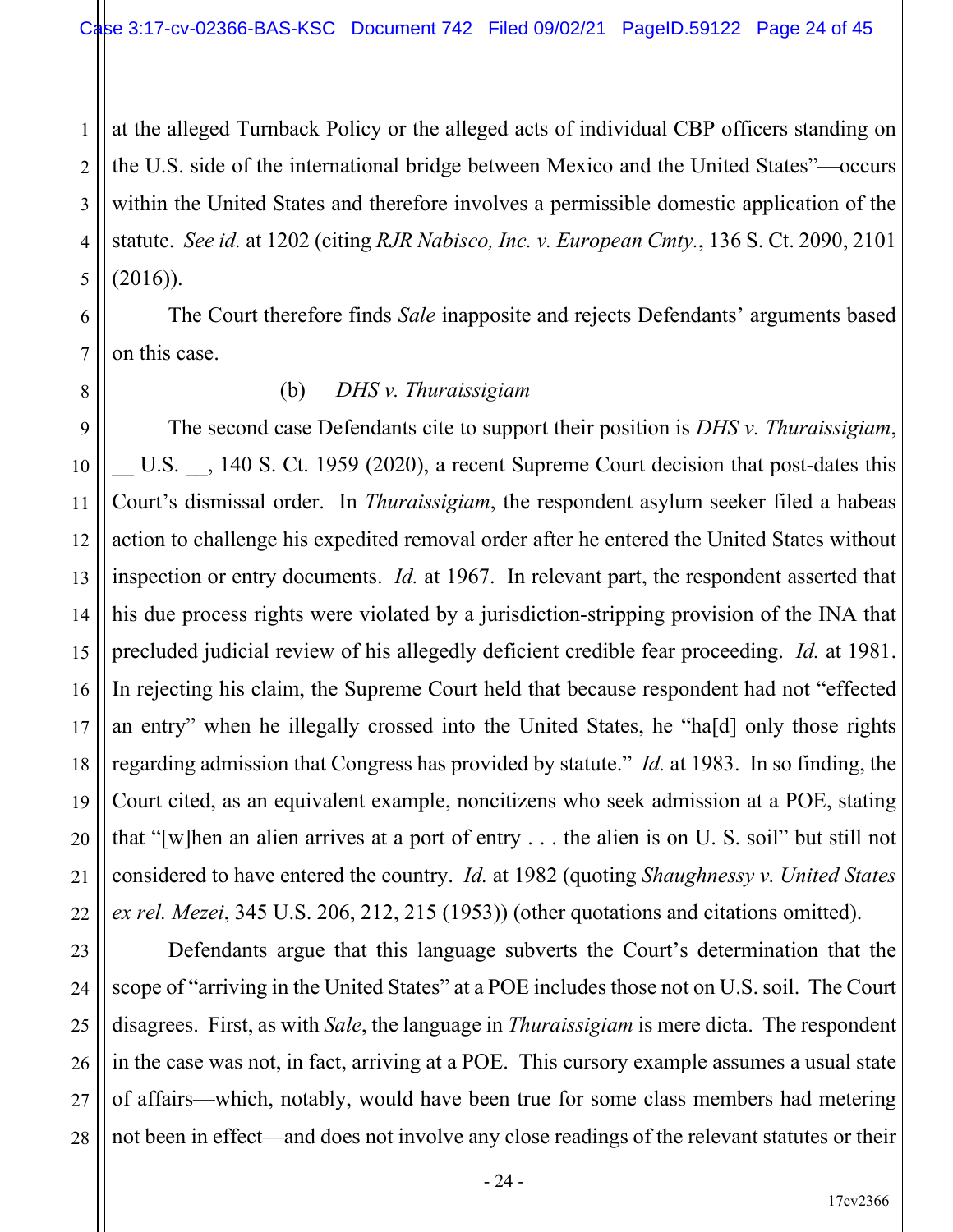1 2 3 4 5 6 7 8 9 10 11 12 13 14 15 16 17 18 19 20 21 applicability under the factual circumstances present here. Second, shortly after making this statement, the Supreme Court uses more expansive language when referring to the respondent by stating that "an alien who *tries to enter the country illegally* is treated as an 'applicant for admission'" who has also not "effected an entry." *Id.* at 1983 (citing  $\S 1225(a)(1)$  (emphasis added). The Court could have, but did not, state that the noncitizen who "enters the country illegally" and is therefore on U.S. soil is an applicant for admission, but instead extends it to those who "try to enter." This is incongruent with the notion that the Court's earlier language limited "arrival" at a POE to include only those on U.S. soil and would therefore exclude those "trying to enter" a POE but being obstructed by U.S. officials at the international boundary line. It makes little sense to use more expansive language to encompass those seeking to enter unlawfully and not those attempting to enter lawfully. This would be contrary to DHS implementing regulations, which the Court previously noted define "arriving aliens" as those "attempting to come into the United States at a port-of-entry." 8. C.F.R. § 1.2. It would also defeat the purpose of the 1996 amendments to the INA. *See Torres v. Barr*, 976 F.3d 918, 928 (9th Cir. 2020) (explaining that  $\S$  1225(a)(1) "ensures that all immigrants who have not been lawfully admitted, *regardless of their physical presence in the country*, are placed on equal footing in removal proceedings under the INA—in the position of an 'applicant for admission'" (emphasis added)).<sup>11</sup> Thus, the Court does not read the language used by the Supreme Court in *Thuraissigiam* as a definitive statement about the specific territorial scope of § 1158.

Once again, the Court abides by its prior finding that the statutes at issue apply to those who may be physically outside the United States but who are in the process of arriving at a POE. Thus, the Court finds that the duties to inspect and refer contained in  $\S 1158(a)(1)$  and  $\S 1225$  are mandatory ministerial duties under  $\S 706(1)$ .

<sup>11</sup> The Court discusses this in more depth below. (*See infra* Section II.C.4(b)).

22

23

24

25

26

27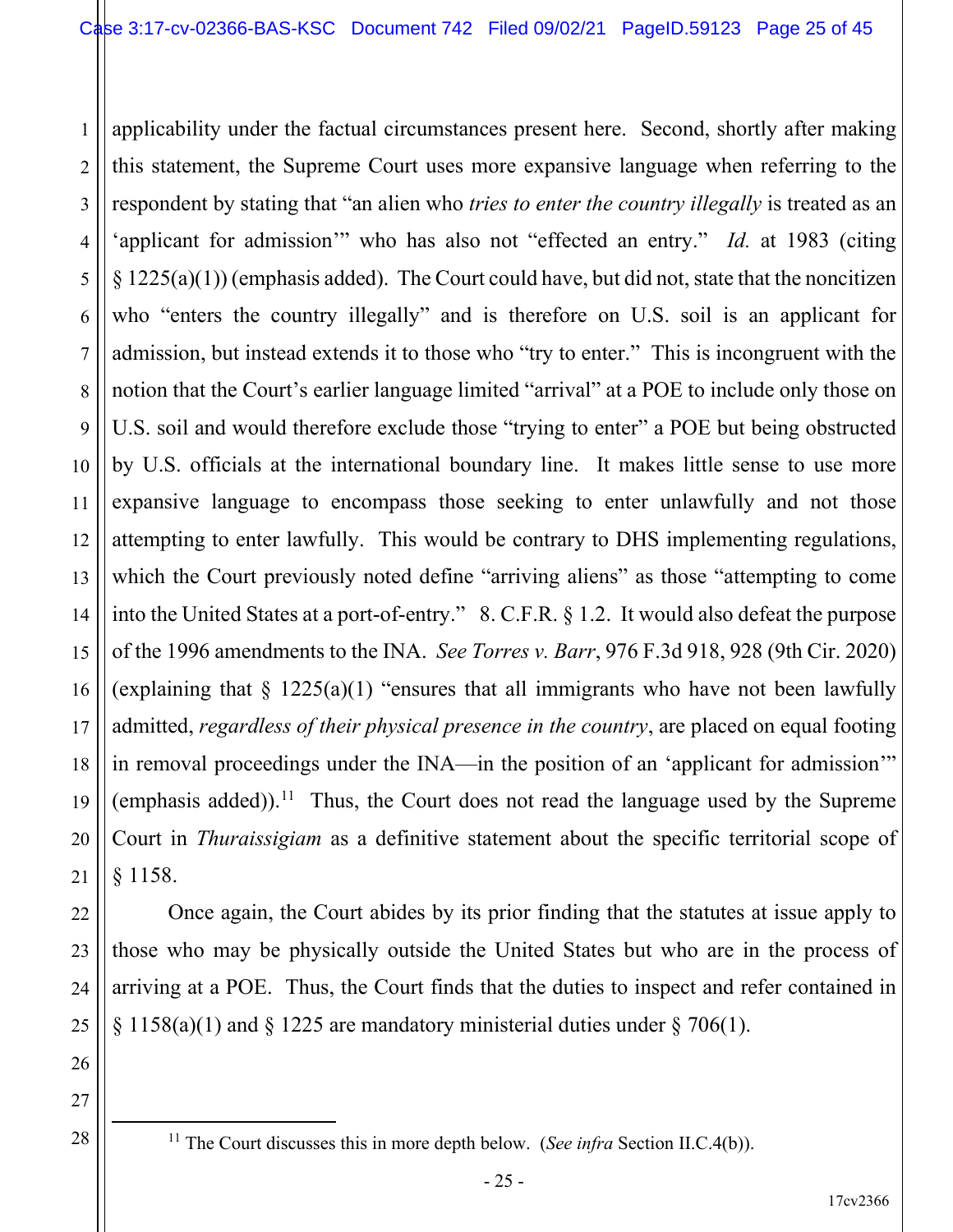1 2

3

4

5

6

7

8

9

10

11

12

13

14

15

16

17

18

19

20

## 4. Turnbacks unlawfully withhold inspection and referral duties.

Plaintiffs' position is that, as a matter of law, Defendants' undisputed act of turning asylum seekers arriving at POEs back to Mexico unlawfully withholds their statutorily mandatory duties to inspect and refer asylum seekers. Defendants argue that they did not, in fact, withhold statutorily mandated duties under  $\S$  1158(a)(1) and  $\S$  1225 because class members were instructed to return to POEs and later inspected and referred, as reflected in Defendants' continued processing of asylum seekers throughout the relevant period. (Defs.' Mem. of P. & A. at 39.) Plaintiffs contend that this still constitutes an unlawful withholding of inspection of referral because "[g]iven the risks of living in Mexican border towns . . . and the extraordinary delays," turning back asylum seekers deprives them of a guaranteed opportunity to access the asylum process.<sup>12</sup> (Pls.' Opp'n at 7–8.)

The Ninth Circuit has said that judicial authority to "compel agency action" pursuant to § 706(1) "is carefully circumscribed to situations where an agency has ignored a specific legislative command." *Hells Canyon Pres. Council*, 593 F.3d at 932; *see also Vietnam Veterans of Am. v. Central Intelligence Agency*, 811 F.3d 1068, 1075–76 (9th Cir. 2016) ("[S]ection 706(1) applies to the situation where a federal agency refuses to act in disregard of its legal duty to act."). In a  $\S 706(1)$  context, the Court must apply the two-step analysis in *Chevron v. Natural Resources Defense Council, Inc.*, 467 U.S. 837 (1984), to determine the meaning of the statutory language and whether it establishes whether Defendants can

<sup>21</sup> 22 23 24 25 26 27 28  $12$  The parties also appear to dispute whether Plaintiffs raise that immediate inspection and referral of asylum seekers on their first arrival to the port should be compelled as an agency action "unreasonably delayed." *See In re Ctr. for Auto Safety*, 793 F.2d 1346, 1353 (D.C. Cir. 1986) (noting that a party can also obtain judicial review "of a prolonged agency inaction" under § 706(1)'s "unreasonable delay" prong (quoting *Costle v. Pacific Legal Found.*, 445 U.S. 198, 220 n.14 (1980))). Defendants argue that Plaintiffs have not properly raised the issue in their opening brief; however, Defendants do not move for summary judgment on this claim themselves. (*See* Defs.' Mem. of P. & A. at 40; Defs.' Reply in supp. of MSJ at 12, ECF No. 611.) Plaintiffs do not expressly raise this argument but address this issue for the first time in reply to Defendants' characterization of metering as a delayed agency action. (Pls.' Reply in supp. of MSJ at 11, ECF No. 610.) For these reasons, the Court does not understand either party to move for summary judgment on this claim and does not address it in this Order. *See Zamani v. Carnes*, 491 F.3d 990, 997 (9th Cir. 2007) ("The district court need not consider arguments raised for the first time in a reply brief.").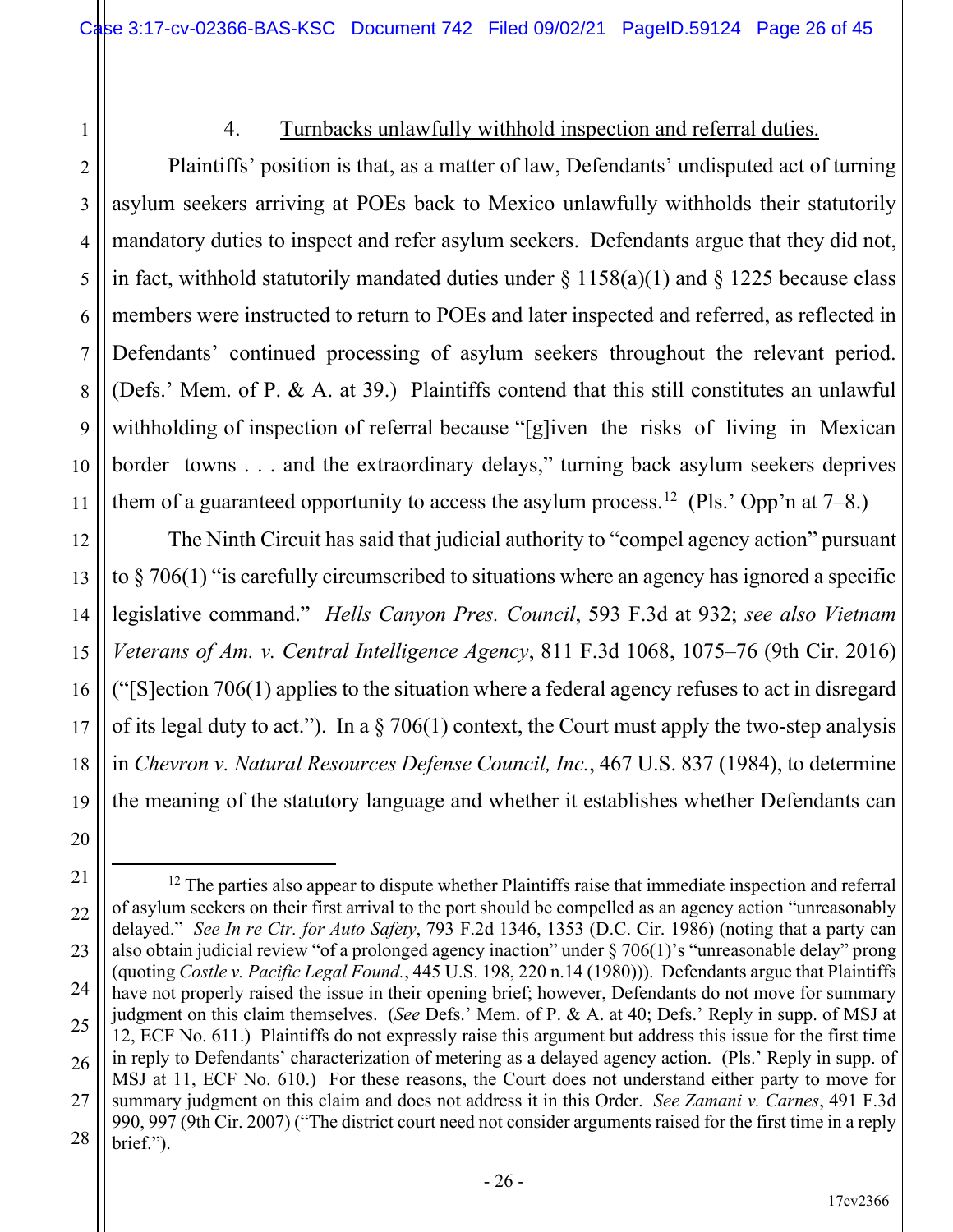1 2 3 4 5 6 7 defer processing asylum seekers after they have arrived at a POE. *See San Francisco Baykeeper*, 297 F.3d at 885–86 (following *Chevron* framework when considering the EPA's interpretation of the law it was charged with administering); *see also O.A. v. Trump*, 404 F. Supp. 3d 109, 147 (D.D.C. 2019) (applying *Chevron* even where not explicitly invoked by the parties because "[t]he judiciary is the final authority on issues of statutory construction and must reject administrative constructions . . . which are contrary to clear congressional intent" (quotations omitted)).

8 12 13 14 15 16 18 19 20 The *Chevron* analysis "mandates that absent a clear expression of congressional intent to the contrary, courts should defer to reasonable agency interpretations of ambiguous statutory language." *Friends of Cowlitz v. FERC*, 253 F.3d 1161 (9th Cir. 2001); *T. Vanderbilt Co. v. Babbitt*, 113 F.3d 1061, 1065–67 (9th Cir. 1997) ("A court should accept the 'reasonable' interpretation of a statute chosen by an administrative agency except when it is clearly contrary to the intent of Congress."). This requires courts to first consider "whether Congress has directly spoken to the precise question at issue. If the intent of Congress is clear, that is the end of the matter." *Campos-Hernandez v. Sessions*, 889 F.3d 564, 568 (9th Cir. 2018) (quoting *Chevron*, 467 U.S. at 842). However, "if the statute is silent or ambiguous with respect to the specific issue, the question for the court is whether the agency's answer is based on a permissible construction of the statute." *Chevron*, 467 U.S. at 843. The Court understands the specific legal question here to be whether  $\S 1158(a)(1)$  and  $\S 1225$  permit metering where asylum seekers who were turned back were ultimately processed for asylum.

## (a) *Chevron* Step One

9

10

11

17

21

22

23

24

25

26

27

28

"To determine whether the statute unambiguously bars an agency interpretation we apply the normal tools of statutory construction." *Valenzuela Gallardo v. Lynch*, 818 F.3d 808, 815 (9th Cir. 2016) (quotations omitted). This includes "ask[ing] whether Congress intended to permit the agency interpretation." *Id.* at 815–16. If a court "ascertains that Congress had an intention on the precise question at issue, that intention is the law and must be given effect." *Chevron*, 467 U.S. at 843 n.9.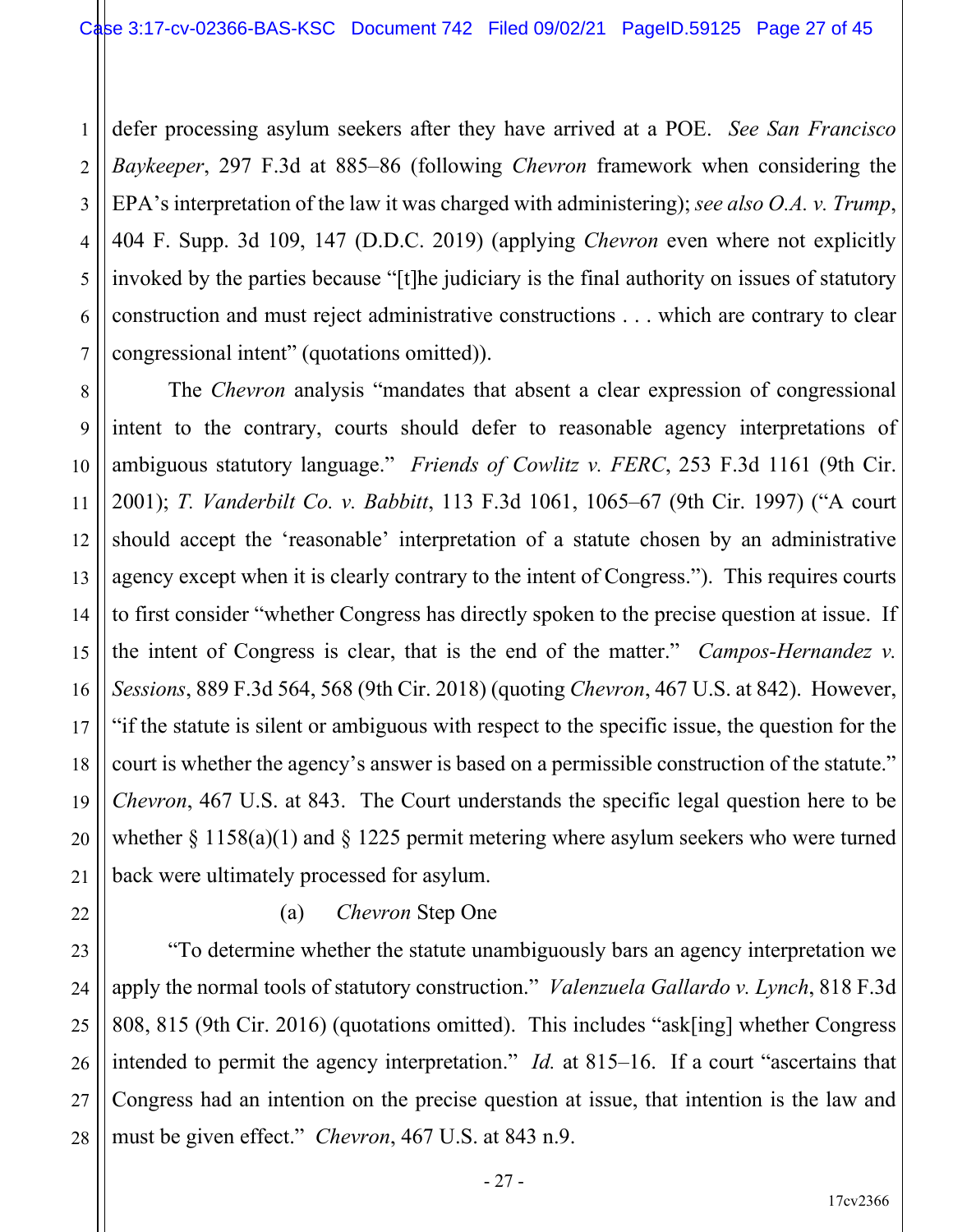1 2 3 4 5 6 7 8 "To implement its immigration policy, the Government must be able to decide (1) who may enter the country and (2) who may stay here after entering." *Jennings v. Rodriguez*, 138 S. Ct. 830, 836 (2018). "That process of decision," captured in part by 8 U.S.C. § 1225, "generally begins at the Nation's borders and ports of entry, where the Government must determine whether an alien seeking to enter the country is admissible." *Id.* As the Court previously summarized, § 1225(a) establishes a general inspection duty and  $\S$  1225(b)(1) sets forth additional specific duties that arise for aliens arriving in the United States.

9 10 11 12 13 14 15 16 With regard to the inspection duty, the statute states that "[a]n alien present in the United States who has not been admitted or who arrives in the United States (whether or not at a designated port of arrival . . . ) shall be deemed for purposes of this chapter an applicant for admission." *Id.* § 1225(a)(1); *see also* 8 C.F.R. § 1001.1(q) ("The term arriving alien means an applicant for admission coming or attempting to come into the United States at a port-of-entry."). All applicants for admission, moreover, "shall be inspected by immigration officers."  $8 \text{ U.S.C.} \$   $1225(a)(3)$ . With regard to referral, the statute requires the following:

[i]f an immigration officer determines that an alien . . . who is arriving in the United States . . . is inadmissible . . . and the alien indicates either an intention to apply for asylum under section 1158 of this title or a fear of persecution, the officer shall refer the alien for an interview by an asylum officer under subparagraph (B).

*Id.* § 1225(b)(1)(A)(ii). Under a straightforward reading of the statutes, a noncitizen must do two things for inspection and referral to be triggered: first, arrive at a POE, which prompts inspection  $(\S 1225(a)(1), (3))$  and second, indicate an intention to apply for asylum, which prompts referral  $(\S 1225(b)(1)(A)(ii))$ . At each stage, once arriving asylum seekers satisfy their end of the bargain, immigration officers must satisfy theirs.<sup>13</sup>

26 27

28

17

18

19

20

21

22

23

24

<sup>&</sup>lt;sup>13</sup> There is no temporal element to this statute, i.e., how much time can elapse between arrival and inspection or inspection and referral. However, because the Court is addressing only unlawful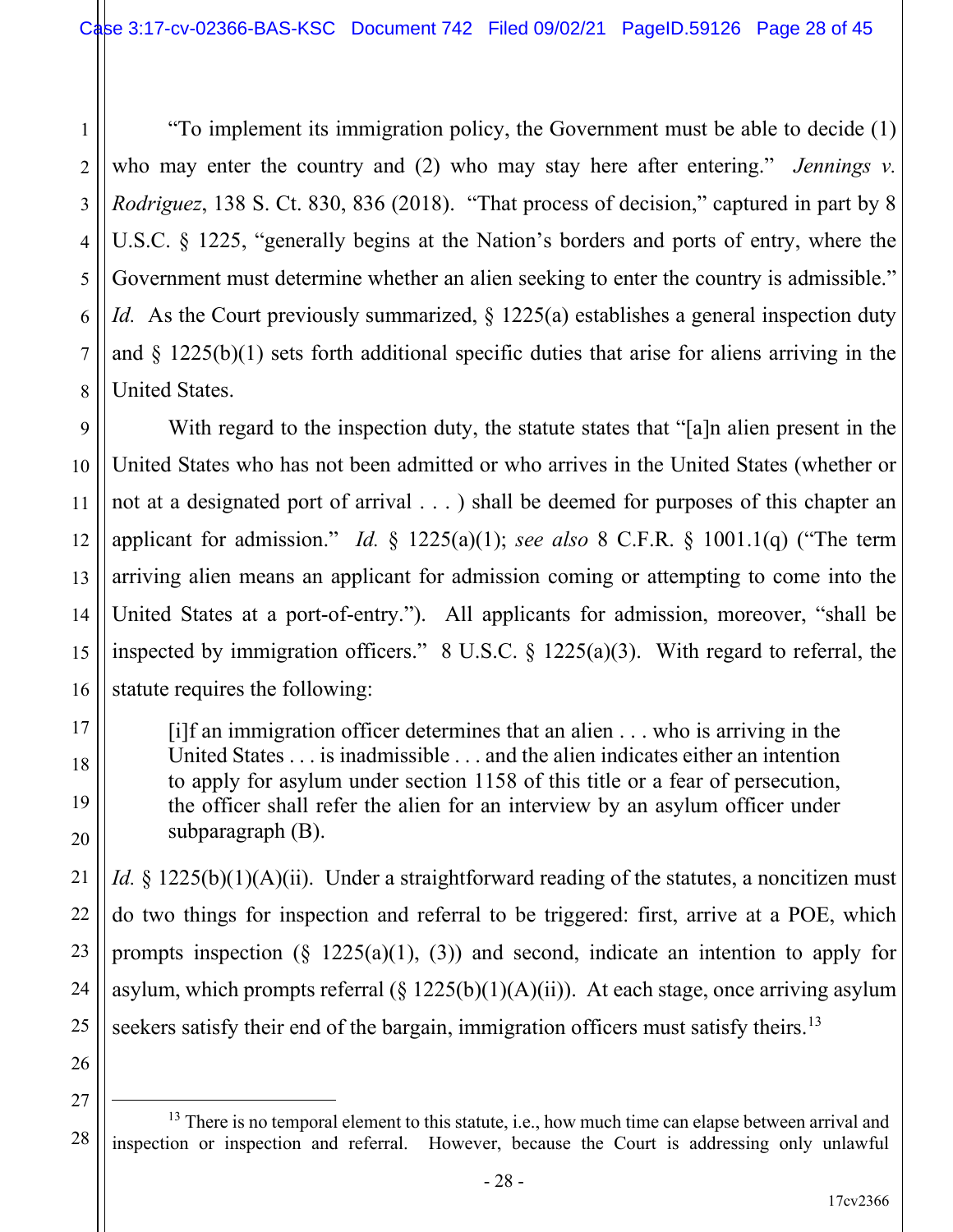1 2 3 4 5 6 7 8 9 10 11 12 13 14 15 The plain text requires that an asylum seeker "arrives" or "is arriving" in the United States to prompt inspection, the first step in this process of decision. "Arrive" is not modified or conditioned to contemplate, let alone require, more than one arrival at a POE before Defendants' duties attach. *See, e.g.*, *Matter of F-P-R*, 24 I & N Dec. 681, 683, Int. Dec. 3630, 2008 WL 4817462 (BIA 2008) (distinguishing, for purposes of one-year asylum application deadline, between "arrival"—"to come to a certain point in the course of travel; reach one's destination" and "to come to a place after traveling,"—and "last arrival" which "refer[s] to an alien's most recent coming or crossing into the United States after having traveled from somewhere outside the country"). But the Court acknowledges, as it has previously, Congress's instruction that "[i]n determining the meaning of any Act of Congress, unless the context indicates otherwise—words used in the present tense include the future as well as the present." 1 U.S.C. § 1; *see Al Otro Lado*, 394 F. Supp. at 1200 (noting that this provision of the Dictionary Act has been applied to the INA). The present and present progressive use of "arrive," then, can be understood to encompass both the asylum seekers' present arrival at a POE and any future arrival at a POE.

However, construing "arrives" or "is arriving" in this way deprives the word of any real meaning. *See Chowdhury v. I.N.S.*, 249 F.3d 970, 973 (9th Cir. 2001) (stating that courts must interpret a statute in a way that "giv[es] effect to each word"). If immigration officers can forgo inspection upon an asylum seeker's first arrival and defer this duty to some unspecified future arrival without flouting the statute, the first arrival loses legal significance. *See Al Otro Lado v. Wolf*, 952 F.3d 999, 1013–14 (9th Cir. 2020) ("It is the INA . . . that makes an alien's first arrival legally significant.").<sup>14</sup> Moreover, if the statute

16

17

18

19

20

21

22

23

withholding and not unreasonable delay (*see supra* note 12), the Court does not find this omission relevant to its analysis.

<sup>25</sup> 26 27 <sup>14</sup> As such, regulations promulgated after class members were turned back have not applied to them because their "first arrival triggered a statutory right to apply for asylum and have that application considered" and thus the regulations in question, which were "not in place at the time each class member's right to apply for asylum attached," could not apply. *See id.* (regarding "Asylum Eligibility and Procedural Modifications," 84 Fed. Reg. 33,829 (July 16, 2019)); *see also Al Otro Lado v. Gaynor*, 513 F. Supp. 3d

<sup>28</sup> 1253, 1260 (S.D. Cal. 2021) (regarding "Asylum Eligibility and Procedural Modification," 85 Fed. Reg. 82,260 (Dec. 17, 2020)).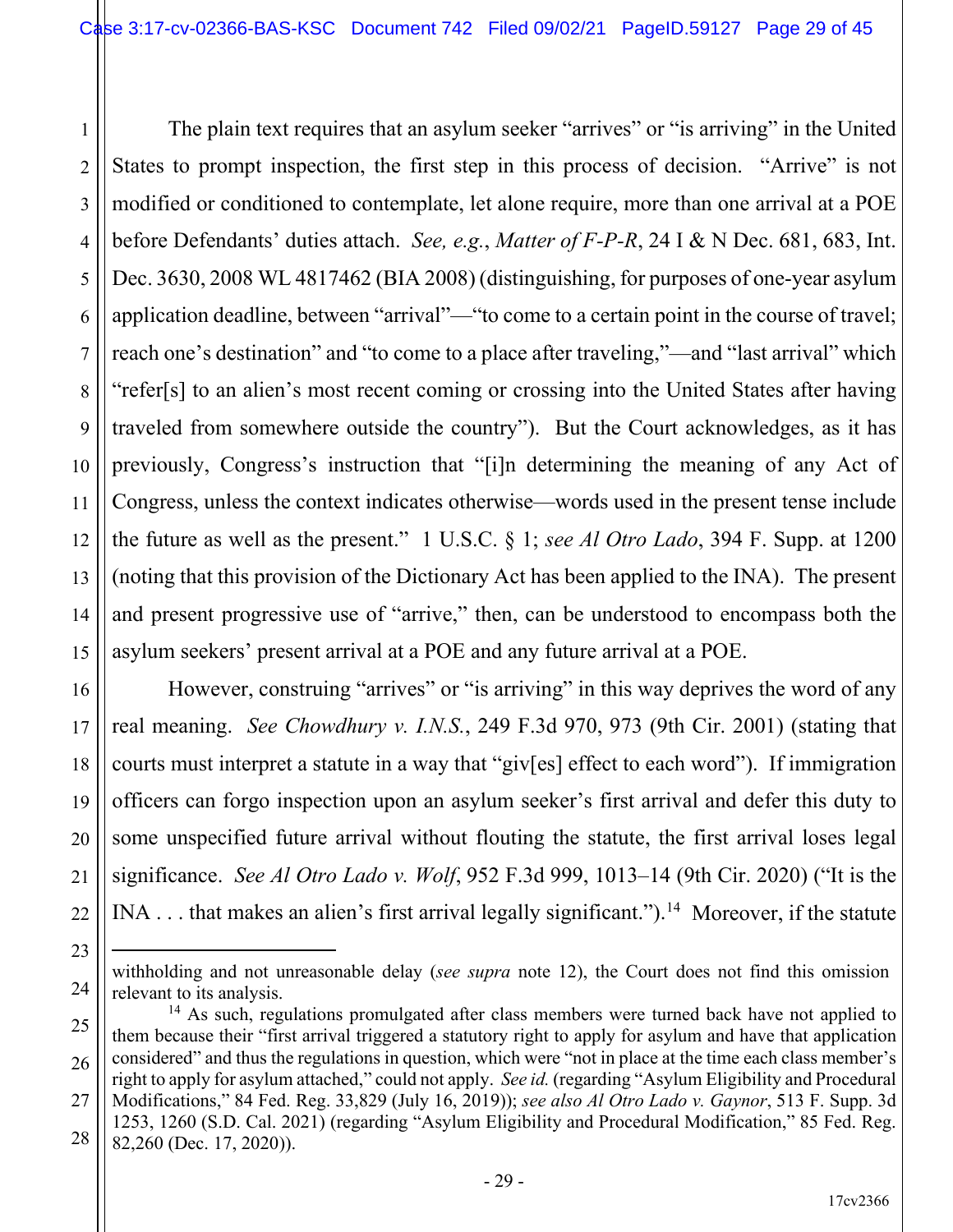1 2 3 is construed in this way, this would permit Defendants to turn back asylum seekers any number of times—perhaps indefinitely—without running afoul of their statutory obligations.

The Court finds the plain meaning of the statutory text cuts in favor of a finding that inspection and referral attach when asylum seekers arrive at a POE the first time. Nonetheless, out of an abundance of caution, the Court proceeds to the second *Chevron* step.

(b) *Chevron* Step Two

4

5

6

7

8

9

10

11

12 13 14 15 16 Where statutes are silent or ambiguous, the Court "must give effect to an agency's reasonable interpretation of a statute, unless the interpretation is inconsistent with clearly expressed congressional intent." *E. Bay Sanctuary Covenant v. Biden*, 993 F.3d 640, 671 (9th Cir. 2021). "[D]eference is not owed to an agency decision if it construes a statute in a way that is contrary to congressional intent or frustrates congressional policy." *CHW W. Bay v. Thompson*, 246 F.3d 1218, 1223 (9th Cir. 2001). Accordingly, the Court next turns to Congress's intent in establishing the inspection and referral procedures in § 1225 and whether metering is consistent with that intent.

17 18 19 20 21 22 23 24 25 26 27 28 The INA's inspection and referral duties were enacted as part of the larger expedited removal process. *See United States v. Barajas-Alvarado*, 655 F.3d 1077, 1080 n.2 (9th Cir. 2011) ("Expedited removal proceedings provide a streamlined process by which U.S. officers can remove aliens who attempt to gain entry to the United States but are not admissible." (citing 8 U.S.C. § 1225(b))). This process accelerates secondary inspection by authorizing immigration officers who find a noncitizen inadmissible after inspection to order the noncitizen removed "without further hearing or review." *See Am. Immigr. Laws. Ass'n v. Reno*, 199 F.3d 1352, 1354–55 (D.C. Cir. 2000) (citing 8 U.S.C. § 1225(b)(1)(A)(i)); *see also* H.R. Conf. Rep. No. 104–828, at 209 (1996) (stating that reforms to secondary inspection were intended to "expedite the removal from the United States of aliens who indisputably have no authorization to be admitted . . . ."). In this way, IIRIRA sought to deter illegal immigration by "simplify[ing] removal proceedings *while*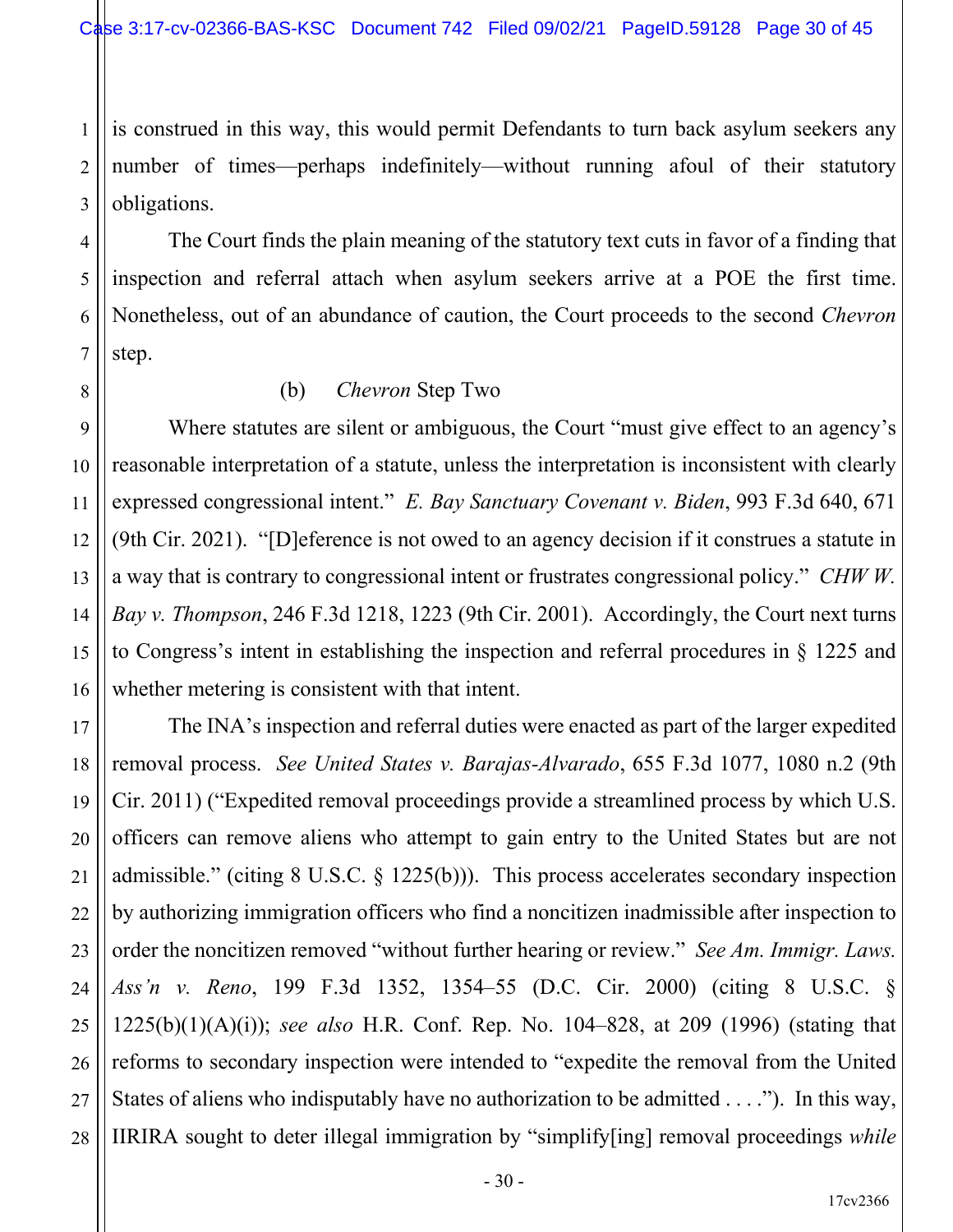1 2 3 4 5 6 7 8 9 10 11 12 *protecting credible asylum applicants*." *Arcinega-Contreras v. Gonzales*, 138 F. App'x 961, 963 (9th Cir. 2005) (citing H.R. Rep. No. 104–469, pt. 1, at 1 (1996)) (emphasis added); *see also* H.R. Rep. No. 104–469(I), at 111 (1996) (stating that the purpose behind IIRIRA was to "*enable the prompt admission of those who are entitled to be admitted*, the prompt exclusion or removal of those who are not so entitled, and *the clear distinction between these categories*" (emphasis added)). Specifically, the amendments were intended to eliminate the "anomaly" in which noncitizens who were unlawfully present in the country were subject to "deportation proceedings," which afforded them greater procedural and substantive rights, "while non-citizens who presented themselves at a port of entry for inspection were subjected to more summary exclusion proceedings" and were therefore "in a worse position than persons who had crossed the border unlawfully." *Torres*, 976 F.3d at 927–28; H.R. Rep. No. 104-469, pt. 1, at 225–29.

Under the current metering framework, the right to an asylum determination is more onerous to an inadmissible individual who seeks to lawfully make a claim at a POE than to an inadmissible individual who illegally enters the country. A migrant who is apprehended after unlawfully crossing the border is afforded "the right to a determination whether he had a significant possibility of establish [ing] eligibility for asylum  $\dots$ ." *Thuraissigiam*, 140 S. Ct. at 1982. Because of metering, migrants who approach POEs to lawfully request asylum face a far more complicated process. Defendants, by turning away immigrants at POEs who are lawfully seeking admission into the United States, sending them to shelters in Mexico, and requiring them to make their way back to the POE at least a second time to access asylum, create additional, logistical barriers to entry that contravene the attempt of IIRIRA to put all those not lawfully admitted "on equal footing." *Id.* (*See* OIG Report at 7, 14 (noting that implementation of queue management in 2018 and creation of other "barriers to ports of entry" created incentive to cross illegally)

13

14

15

16

17

18

19

20

21

22

23

24

25

26 27 28 This reality is undisputed. In fact, the record is replete with uncontroverted evidence that Defendants' interpretation of their inspection and referral duties under the statute creates multiple logistical hurdles for migrants seeking asylum who have otherwise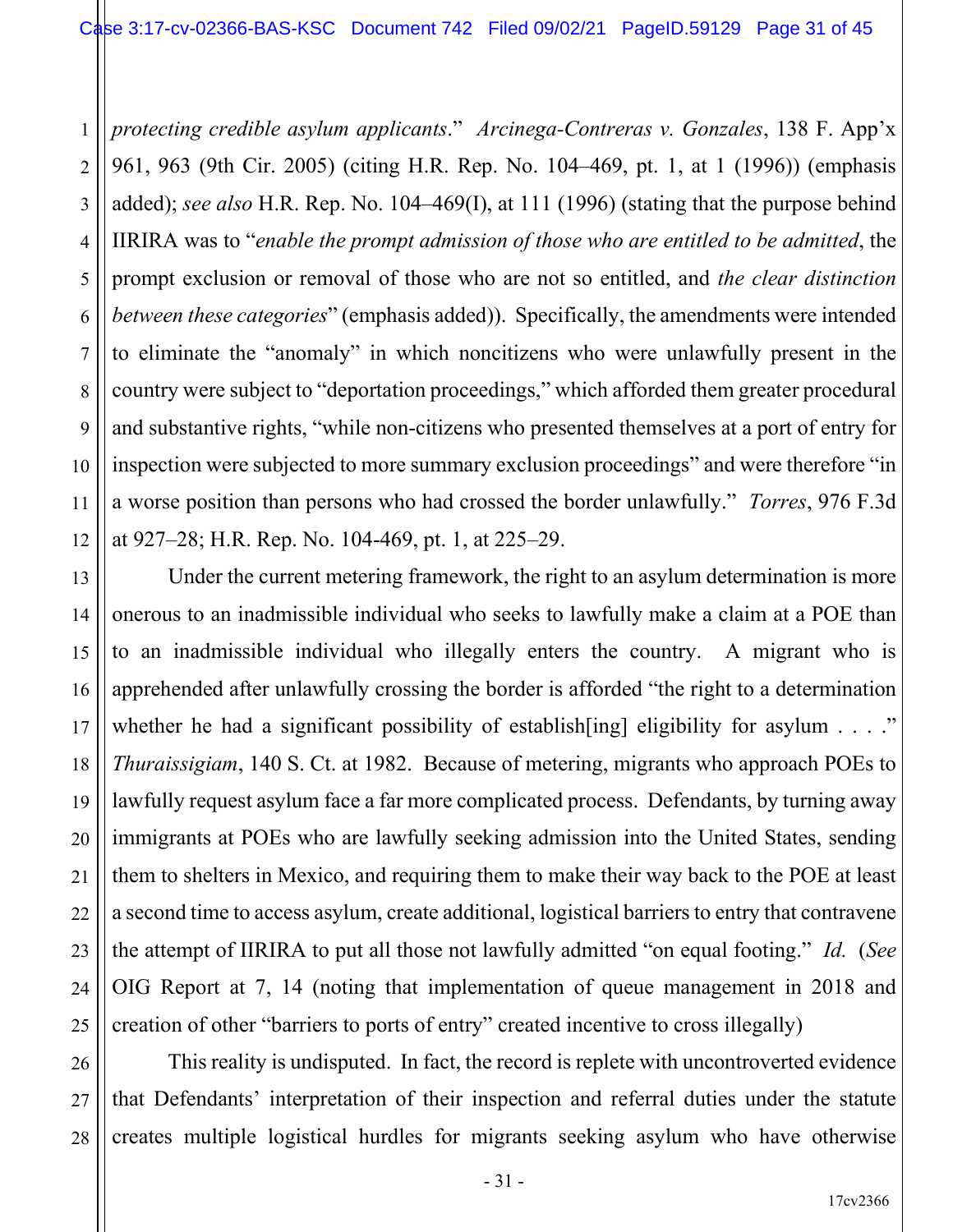1 2 3 4 5 6 7 8 9 10 11 complied with the statute by "arriving" at a POE and stating that they seek asylum. For example, the evidence in this case shows that class members, at the instruction of CBP officers, are required to leave the ports, coordinate with Mexican immigration officials to put their name on a list (which, evidence shows, itself sometimes required a wait), and spend additional time in Mexico waiting for their "appointments." (*See* JSUF ¶¶ 81, 157– 58, 161, 163, 164, 260; Decl. of Stephanie Leutert ("Leutert Decl.") ¶¶ 51–52, Ex. 20 to Medlock Decl., ECF No.  $535-22$ .)<sup>15</sup> The evidence shows that Defendants did not monitor the list and were not aware how Mexican officials determined who came over from the list. (Leutert Decl. ¶¶ 52–53; OIG Report at 9 n.22; Dep. of Samuel Cleaves 216:12–217:10; 221:8–10, Ex. 102 to Medlock Decl., ECF No. 535-102.) There is also evidence that the lists themselves have been subject to fraud and corruption. (Leutert Decl. ¶¶ 53–54.)

12 13 14 15 16 17 18 19 20 21 The failure to inspect and refer as asylum seekers first arrived also creates additional burdens by requiring that asylum seekers stay in Mexico and make return trips to POEs to access the process. The risks of waiting in Mexico, often for an extended period of time, are high. The evidence submitted shows that turnbacks resulted in asylum seekers' deaths, assaults, and disappearances after they were returned to Mexico. (Dep. of Erika DaCruz Pinheiro 161:25–162:9, Ex. 113 to Medlock Decl., ECF No. 535-115; *see also* Dep. of Frank Longoria 202:24–203:5 (migrants waiting in Mexico for more than a day waiting to be processed at the Hidalgo POE would be in danger), Ex. 100 to Medlock Decl., ECF No. 535-102).) This is further supported by evidence that turnbacks created humanitarian issues in border communities and local pressure to remove them. (*See* May 24, 2018 "RE: Today's Meeting  $-A$  few items" email (noting that queue management would increase the number of people waiting in Mexico "and begin to strain local [Mexican] border communities" as seen with Haitians in Tijuana in 2016), Ex. 96 to Medlock Decl., ECF

27

<sup>22</sup> 23 24 25 26

<sup>&</sup>lt;sup>15</sup> The Court grants Defendants' Motion to Exclude Stephanie Leutert's Expert Testimony only as it pertained to port operations or capacities. Ms. Leutert has directly observed turnbacks at POEs and personally conducted fieldwork in Mexican border cities with asylum seekers, shelter staff, civil society organizations, and Mexican government officials as part of her work. (Leutert Decl. ¶ 6.) She therefore has personal knowledge of the steps imposed by metering on asylum seekers.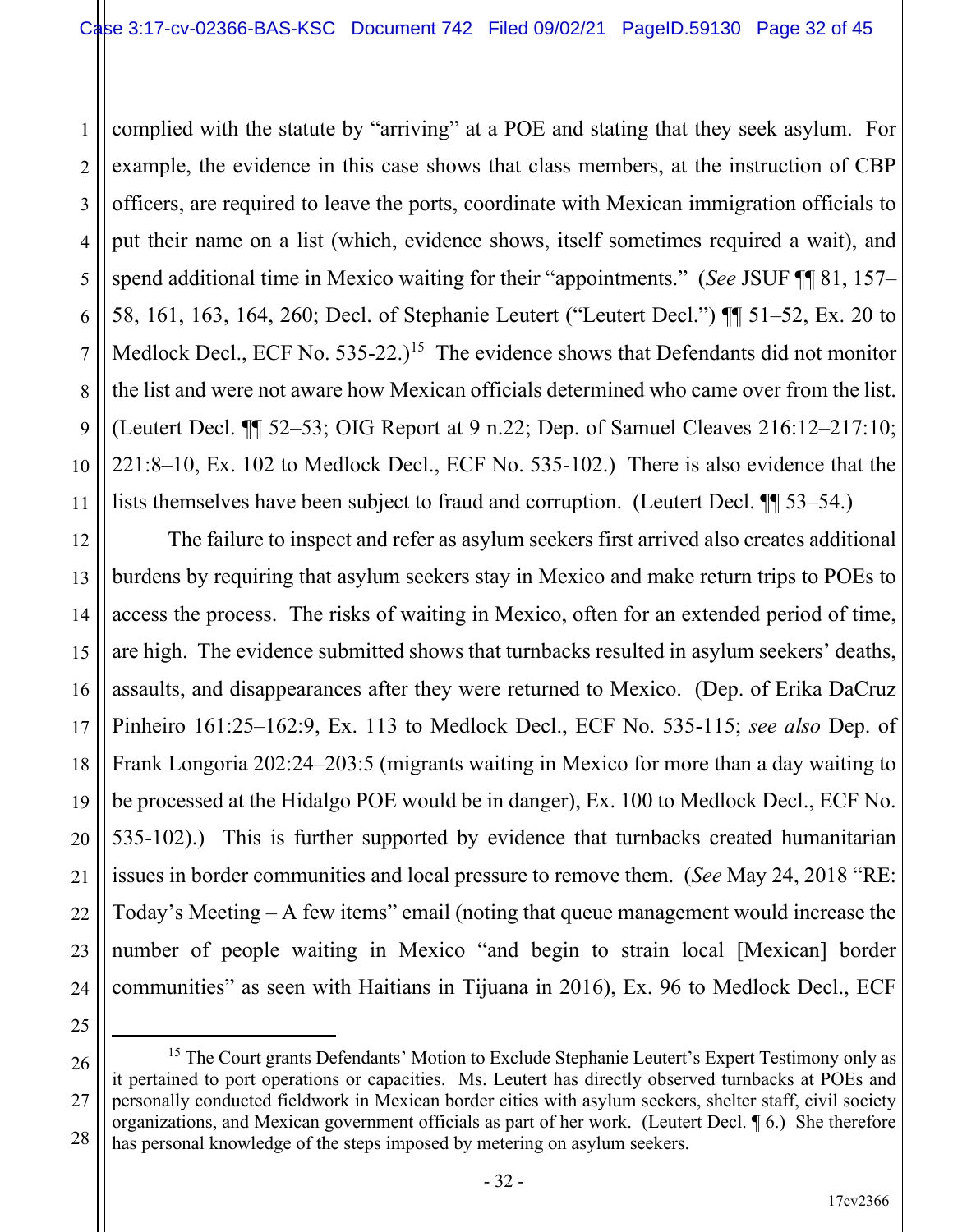1 2 3 4 No. 535-98); Sept. 13, 2016 "RE: Haitians arriving in Tijuana" email (Haitian migrants waiting in Tijuana for appointments were causing a local humanitarian crisis and political pressure was mounting in Mexico to manage the situation), Ex. 50 to Medlock Decl., ECF No. 535-52.)

5 6 7 8 9 10 11 12 13 14 15 16 17 18 19 As the Court has stated before, "it is entirely possible that there may exist potentially legitimate factors that prevent CBP officers from immediately discharging the mandatory duties set forth in 8 U.S.C. § 1158(a)(1) and 8 U.S.C. § 1225." *Al Otro Lado*, 394 F. Supp. 3d at 1212. There may in fact be times when capacity or resource constraints prevent Defendants from processing asylum seekers expeditiously. However, it is also true that because courts "are not at liberty to rewrite the words chosen by Congress," *United States v. Vargas-Amaya*, 389 F.3d 901, 906 (9th Cir. 2004), the Court cannot find that these statutory duties are subject to modification or displacement based on Defendants' assessments. *See O.A.*, 404 F. Supp. 3d at 151 (holding that an executive assessment of a large-scale arrival of unlawful entrants does not override a statutory mandate permitting all aliens present in the United States to apply for asylum). As stated by the Ninth Circuit, "[w]here Congress itself has significantly limited executive discretion by establishing a detailed scheme that the Executive must follow in [dealing with] aliens," the Executive cannot "abandon that scheme because [it] thinks it is not working well[.]" *E. Bay Sanctuary Covenant v. Trump*, 932 F.3d 742, 774 (9th Cir. 2018).

20 22 23 24 25 26 27 28 As aforementioned, an asylum seeker must only arrive and indicate an intention to apply for asylum for inspection and referral to commence. Requiring asylum seekers to arrive again at POEs requires an additional step neither stated in nor contemplated by  $\S$  1225(b)(1)(A)(ii). Therefore, failing to inspect and refer class members upon arrival, and instead turning them back, conditions the ability to apply for asylum "on a migrant's manner of entry," and "flouts this court's and the BIA's discretionary, individualized treatment of refugees' methods of entry[.]" *E. Bay Sanctuary Covenant*, 993 F.3d at 675. Accordingly, the Court concludes that turning back asylum seekers at POEs without inspecting and referring them upon their arrival unlawfully withholds Defendants'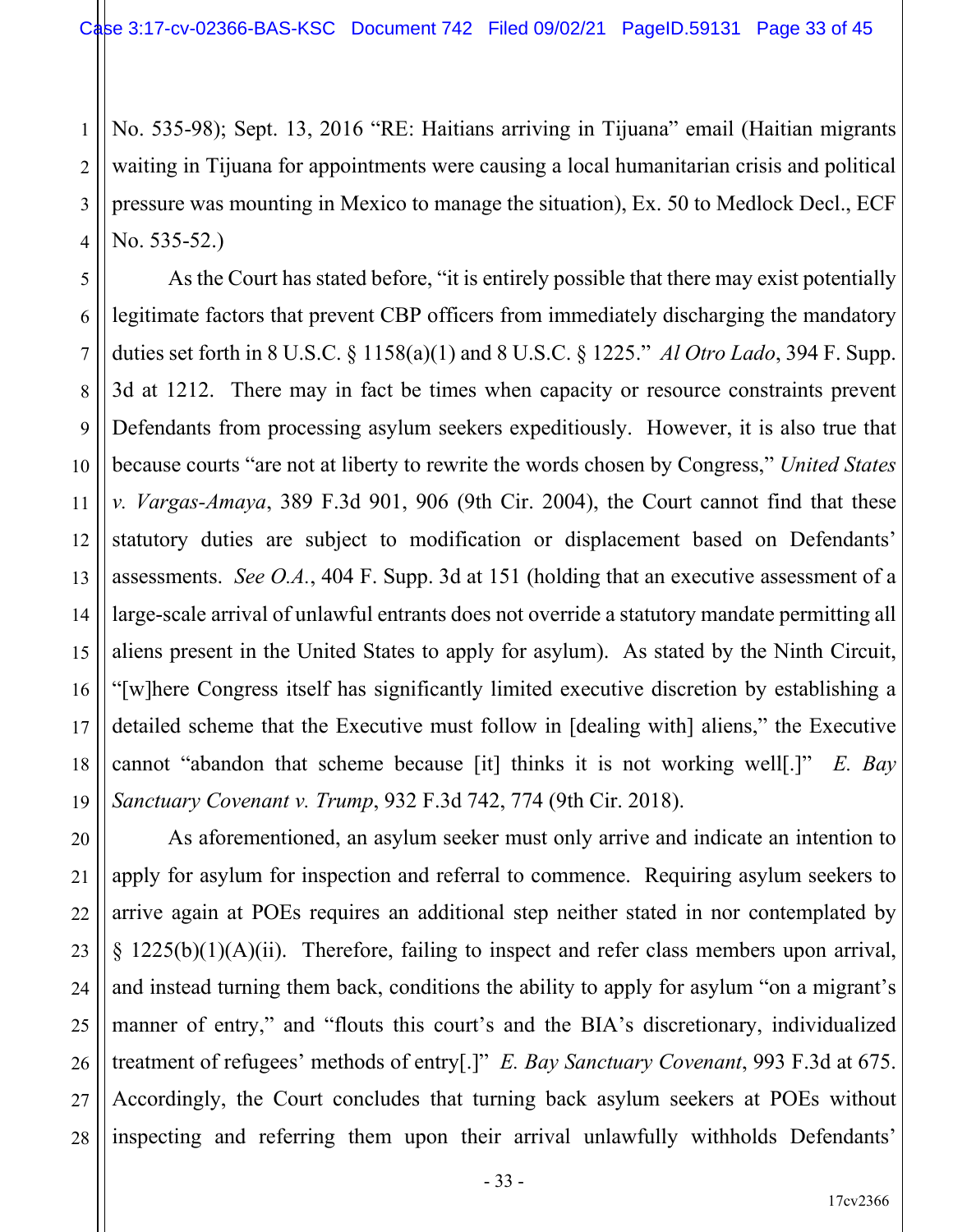1 2 3 4 statutory duties under 8 U.S.C. § 1158(a)(1) and § 1225. Because the Court concludes that turnbacks are unlawful regardless of their purported justification, the Court finds it unnecessary to address the parties' arguments regarding the  $\S$  706(2) arbitrary and capricious claim based on pretext.16

**III. Fifth Amendment**

5

6

7

8

9

10

11

17

19

20

21

22

25

Plaintiffs' second claim alleges that Defendants' act of turning back asylum seekers from POEs violates the Fifth Amendment. The Fifth Amendment provides that "[n]o person shall be . . . deprived of life, liberty, or property, without due process of law." U.S. Const. amend. V. "The touchstone of due process is protection of the individual against arbitrary action of government[.]" *Wolff v. McDonnell*, 418 U.S. 539, 558 (1974).

12 13 14 15 16 18 Plaintiffs argue that Defendants' violation of the procedural protections embodied in the INA provisions alone prove a violation of due process. (Pls.' Mem. of P. & A. at 32.) Alternatively, they argue that weighing the individual interest in seeking asylum outweighs any governmental interest or burden. (*Id.* at 31–32.) Defendants argue that summary judgment is appropriate on this issue because: (1) neither  $\S$  1225 nor due process protects foreign nationals outside U.S. territory; and (2) "class members cannot obtain more than what the statute already provides: to be inspected and processed for admission." (Defs.' Mem. of P. & A. at 54.) The Court addresses each argument below.

**A. The Fifth Amendment Still Applies**

Defendants first take issue with the Court's prior conclusion regarding the extraterritorial application of due process. The Court previously held that the extraterritorial application of constitutional rights under the Fifth Amendment was not

<sup>23</sup> 24 26 27 28 <sup>16</sup> Other courts have found significant overlap between  $\S 706(1)$  and the contrary to law provisions in § 706(2). *See Ramirez*, 471 F. Supp. 3d at 191 (finding, after bench trial, that ICE's failure to follow procedures was "otherwise not in accordance with law" and an unlawful withholding or unreasonable delay of agency action); *N.A.A.C.P. v. Sec'y of Hous. & Urb. Dev.*, 817 F.2d 149, 160 (1st Cir. 1987) (finding no difference between a "failure to exercise" discretion and "abuse" of discretion as revealed by a pattern of activity); *Ligon Specialized Hauler, Inc. v. I. C. C.*, 587 F.2d 304, 315 (6th Cir. 1978) (noting that "unlawful" in § 706(1) includes but is not limited to the meaning given in § 706(2)(A) and (D)); *see also* Eric Biber, *Two Sides of the Same Coin: Judicial Review of Administrative Agency Action and Inaction*, 26 Va. Environmental L.J., 461–503 (2008).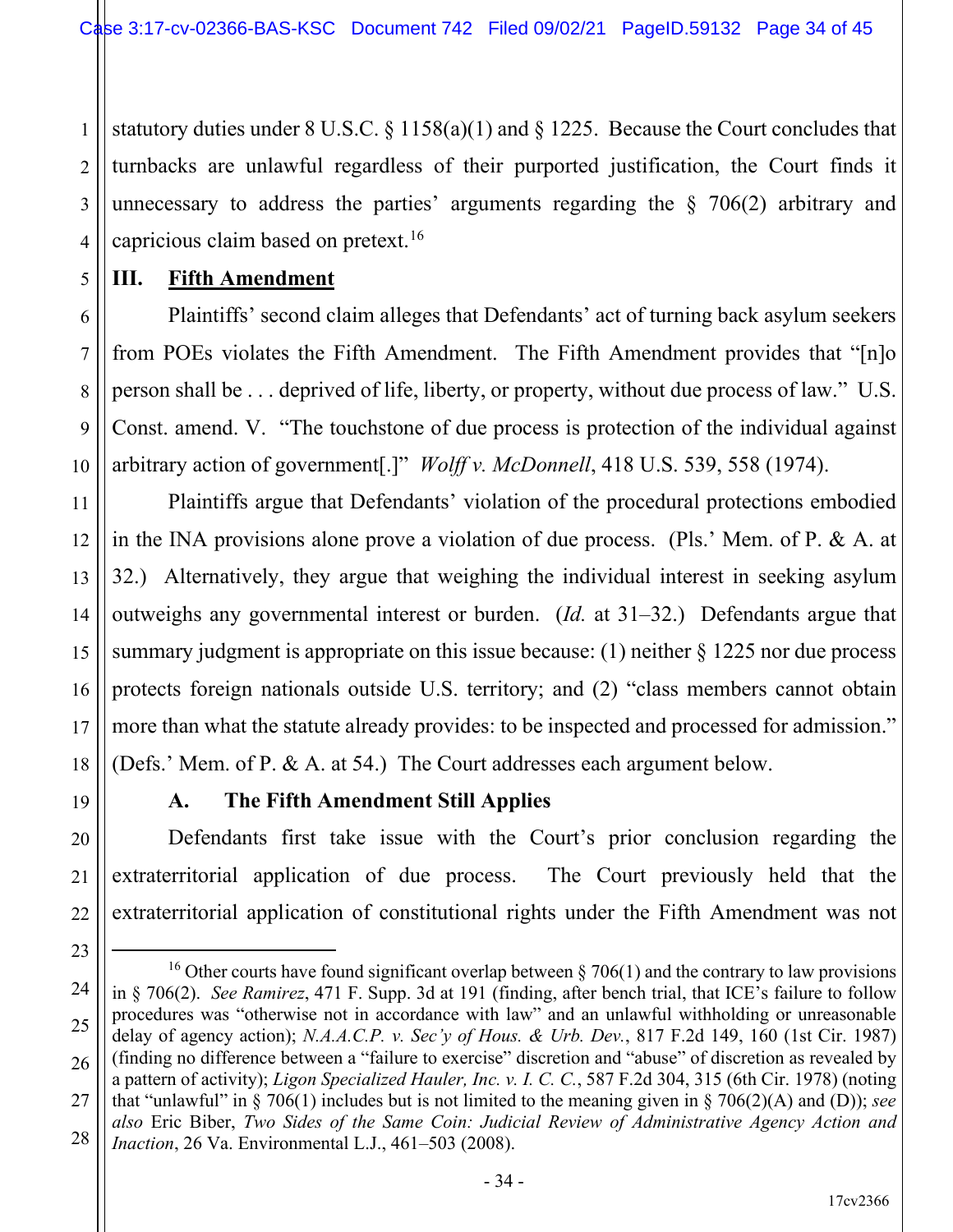1 2 3 4 5 6 7 8 9 10 11 12 13 14 subject to a bright-line test but instead required that the court examine the "particular circumstances, the practical necessities, and the possible alternatives which Congress had before it and, in particular, whether judicial enforcement of the provision would be impracticable and anomalous." *Al Otro Lado, Inc.*, 394 F. Supp. 3d at 1218 (citing the "functional approach" in *Boumediene v. Bush*, 553 U.S. 723 (2008)). The Court specifically found that the "substantial connection" test articulated by the Supreme Court in *United States v. Verdugo-Urquidez*, 494 U.S. 259 (1990)—applied alongside *Boumediene*'s functional approach by the Ninth Circuit in *Ibrahim v. Department of Homeland Security*, 669 F.3d 983 (9th Cir. 2012)—"does not constitute a ceiling on the application of the Constitution to aliens." *Id.* Relying on *Rodriguez v. Swartz*, 899 F.3d 719 (9th Cir. 2018), this Court rejected Defendants' argument that class members outside the country were required to allege a "prior significant voluntary connection" with the United States to receive the protections of the Fifth Amendment, particularly where the defendant's conduct occurred on American soil. *Id.* at 1219–21.

16 19 20 23 24 26 Defendants argue that two intervening Supreme Court decisions invalidate these previous legal conclusions. First, the Supreme Court vacated the judgment in *Rodriguez* and remanded the decision to the Ninth Circuit "for further consideration in light of *Hernandez v. Mesa*, 589 U.S. \_\_, 140 S. Ct. 735 (2020)." In *Hernandez*, the Court found it improper to extend *Bivens v. Six Unknown Agents*, 403 U.S. 388 (1971), to provide a damages remedy for a cross-border shooting in which a Border Patrol agent standing on American soil shot and killed a 15-year-old Mexican national standing on Mexican soil. The Court's analysis focused on the "special factors counseling hesitation" unique to the *Bivens* context, specifically the separation of powers and Congress's role in providing for a damages remedy. *Hernandez*, 140 S.Ct. at 749–50 ("[T]his case features multiple factors that counsel hesitation about extending *Bivens*, but they can all be condensed to one concern—respect for the separation of powers.").

27 28 Although *Rodriguez* was remanded in light of *Hernandez*, the Court does not understand *Hernandez* to invalidate the propositions in *Rodriguez* on which this Court

- 35 -

15

17

18

21

22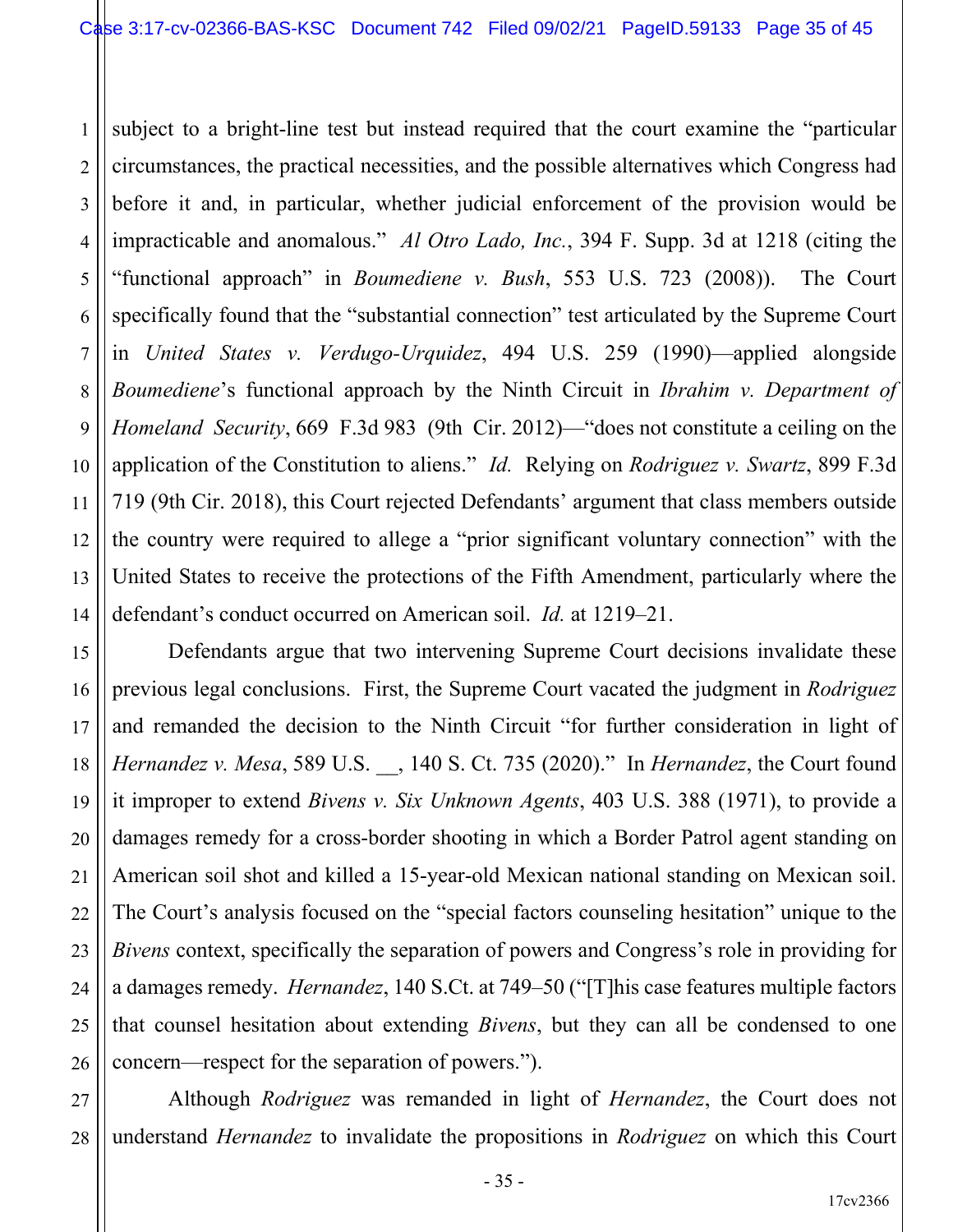1 2 3 4 5 6 7 8 9 10 11 12 13 relied. While the Supreme Court in *Hernandez* found that the particular circumstances of that case implicated foreign policy and national security in a way that counseled against fashioning a *Bivens* remedy "for injuries incurred on foreign soil," it did not hold that due process itself cannot extend extraterritorially in any circumstance or that exterritorial application would require a "previous voluntary significant connection." Indeed, the Fifth Circuit's earlier decision found Hernandez was not entitled to protection under the Fourth Amendment because of his lack of "significant voluntary connection." *Hernandez v. United States*, 785 F.3d 117, 120 (5th Cir. 2015). The Supreme Court ultimately vacated this decision and remanded to the Fifth Circuit for consideration of a completely different question: whether Hernandez had a cause of action under *Bivens* to bring a due process claim in the first place. *Hernandez v. Mesa*, 137 S. Ct. 2003 (2017). Thus, this particular holding in *Rodriguez* that a substantial connection is not necessary for extraterritorial application was never addressed by the Supreme Court in its *Hernandez* decision.

Second, Defendants argue that *Thuraissigiam* contravenes the Court's reliance on *Boumediene*'s functional test for due process. As aforementioned, the Court in *Thuraissigiam* addressed a constitutional challenge to 8 U.S.C. § 1252(e)(2), which limits habeas review of expedited removal orders. The Court indeed distinguished *Boumediene* because it "is not about immigration at all." *Id.* at 1981. The decision, however, makes this distinction in the context of habeas relief, noting that the challengers in *Boumediene* "were apprehended on the battlefield in Afghanistan and elsewhere, not while crossing the border," and "sought only to be released from Guantanamo, not to enter this country." *Id.* (quotations omitted). However, this Court did not cite to *Boumediene* for its conclusions regarding the propriety of habeas relief; rather, the Court relied on its instruction to conduct fact-specific extraterritoriality analyses and not rely on formalism. *See Al Otro Lado*, 394 F. Supp. 3d at 1218. Nothing in *Thuraissigiam* has any bearing on this principle.17

14

15

16

17

18

19

20

21

22

23

24

25

<sup>27</sup> 28 <sup>17</sup> While *Thuraissigiam* primarily concerned whether the statute violated the Suspension Clause, the respondent also raised a due process claim related to his "allegedly flawed credible-fear proceeding." *Id.* at 1982. The Court addresses the Supreme Court's holding into its analysis below.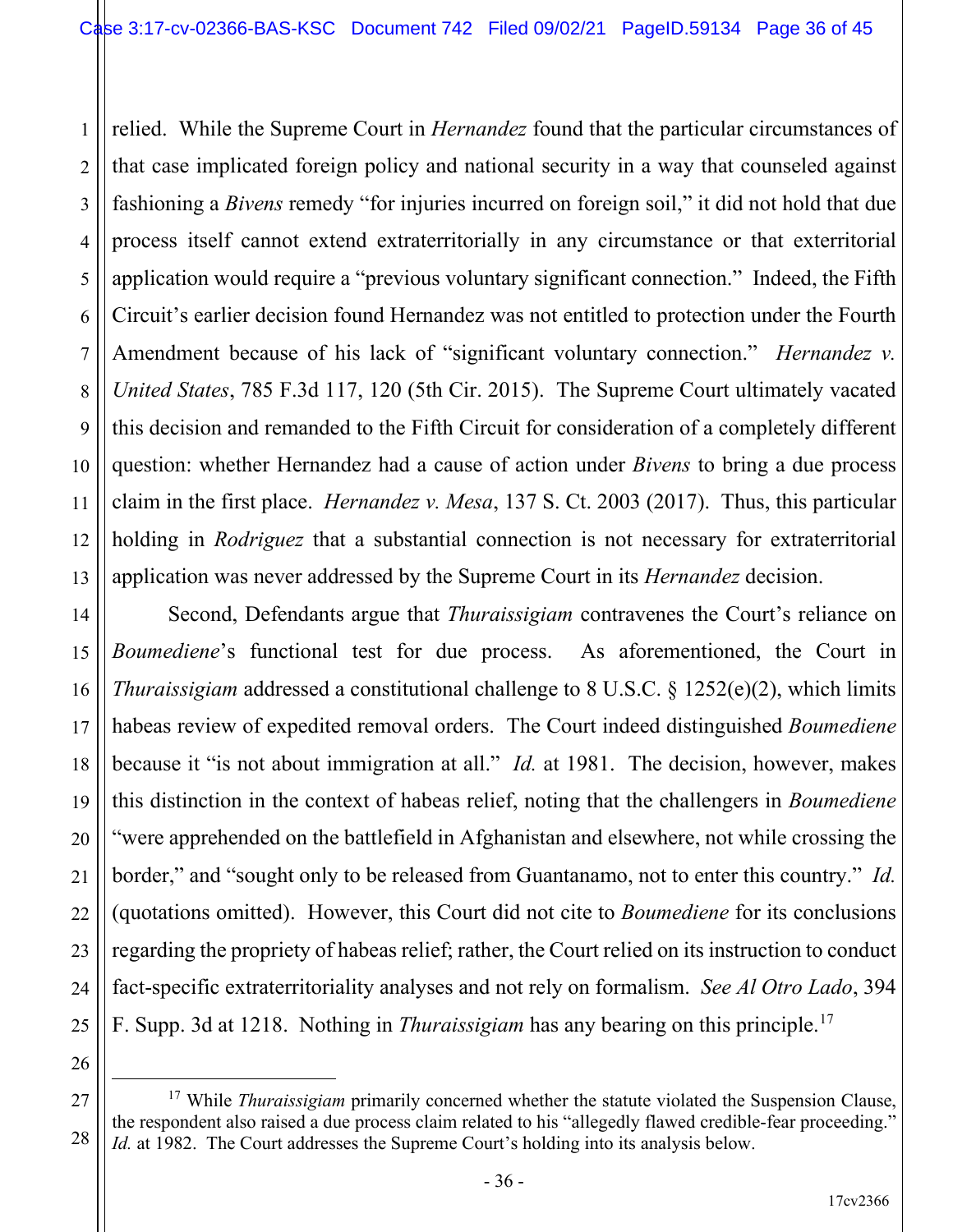4 5 6 7 While future case law could alter this holding, the cases cited by Defendants do not, at this juncture, displace the Court's adoption of the extraterritorial application of the Fifth Amendment. Thus, the Court finds no basis in the case law cited by Defendants to depart from its original conclusion that, under the functional approach in *Boumediene*, the Fifth Amendment applies to conduct that occurs on American soil and therefore applies here, where CBP failed to inspect and refer class members for asylum under statute. *See id.* at 1218–21.

#### **B. Denial of Due Process**

1

2

3

8

9

10

11

12

15

17

21

13 14 16 18 19 20 The Supreme Court recently emphasized that "the only procedural rights of an alien seeking to enter the country are those conferred by statute," and as such "the decisions of executive or administrative officers, *acting within powers expressly conferred by congress*, are due process of law.'" *Thuraissigiam*, 140 S. Ct. at 1977 (emphasis added) (quoting *Nishimura Ekiu v. United States*, 142 U.S. 651, 660 (1892)); *see also Wolff*, 418 U.S. at 557 ("A liberty interest created by statute is protected by due process."); *Meachum v. Fano*, 427 U.S. 215, 226 (1976) ("[A] person's liberty is equally protected, even when the liberty itself is a statutory creation of the State." (quotation omitted) (quoting *Wolff*, 418 U.S. at 557)). As Plaintiffs point out, Defendants have conceded this point. *See Al Otro Lado*, 394 F. Supp. 3d at 1221 (quoting Defendants' argument that "[w]here plaintiffs premise their procedural due process challenge on having a protected interest in a statutory entitlement, the protections of the Due Process Clause . . . extend only as far as the plaintiffs' statutory rights").

22 23 24 25 26 27 28 Plaintiffs allege that their due process rights derive from a congressionally enacted statute; namely, the process of inspection and referral afforded in § 1225 by way of § 1158(a)(1). Plaintiffs' due process rights therefore extend as far as their rights under these provisions. *Thuraissigiam*, 140 S. Ct. at 1977. The Court determined above that turning asylum seekers away from POEs constitutes an unlawful exercise of Defendants' authority under the INA to inspect and refer asylum seekers both on U.S. soil and outside the international boundary line who are arriving at POEs. (*See supra* Section II.C.4.) *Al*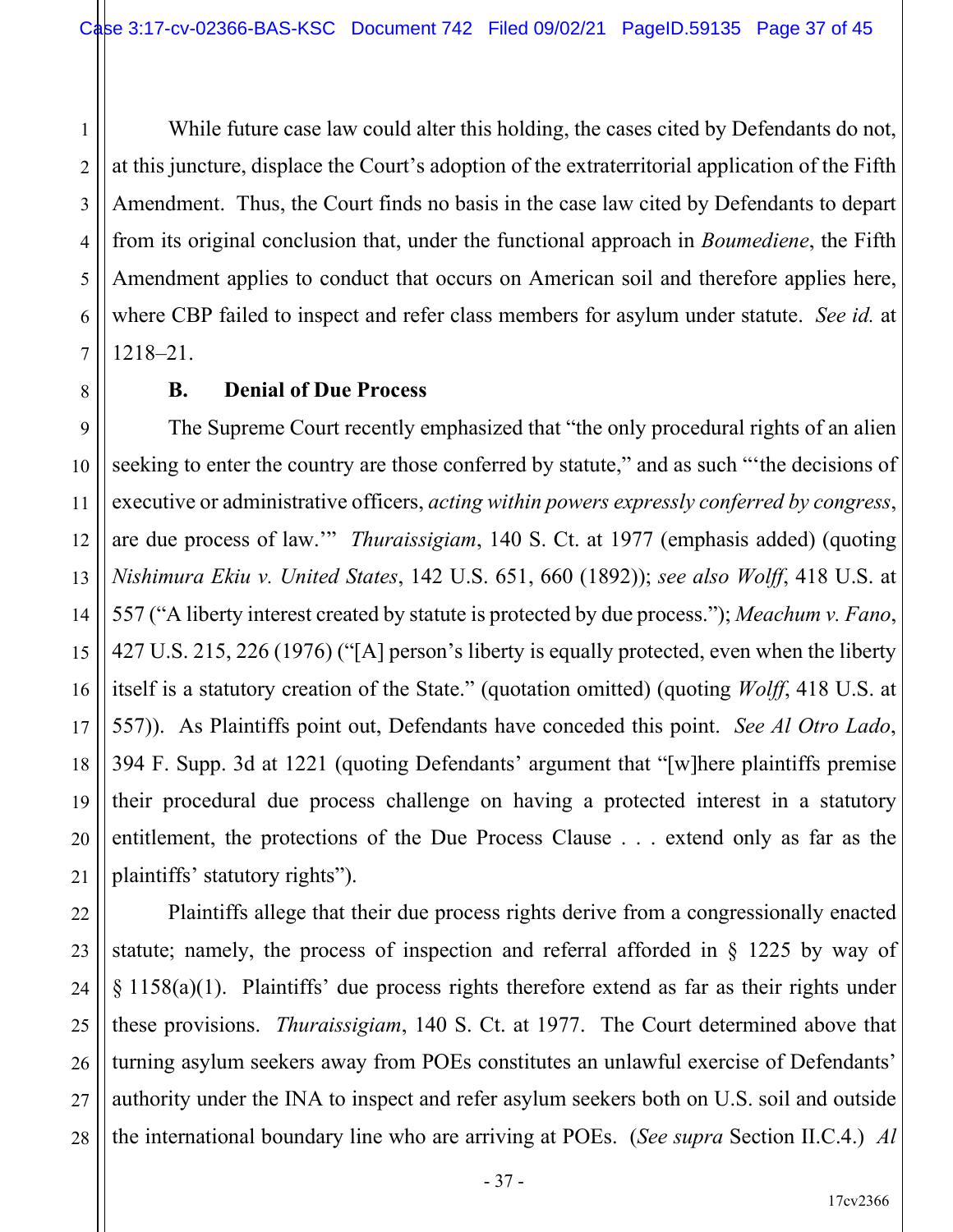1 2 3 4 *Otro Lado*, 394 F. Supp. 3d 1168, 1198–1205. Because Defendants' turning back of asylum seekers unlawfully withholds their duties under statute, it violates the process due to class members.<sup>18</sup> Thus, the Court finds summary judgment appropriate in Plaintiffs' favor on their due process claim.

#### **IV. Alien Tort Statute**

5

6

7

8

9

10

11

12

13

14

15

16

17

18

19

20

21

22

23

24

25

26

27

28

The ATS confers on district courts "original jurisdiction of any civil action by an alien for a tort only, committed in violation of the law of nations or a treaty of the United States." 28 U.S.C. § 1350. "The ATS 'is a jurisdictional statute creating no new causes of action,' although the First Congress adopted it on the assumption that 'district courts would recognize private causes of action for certain torts in violation of the law of nations . . . .'" *Mujica v. AirScan Inc.*, 771 F.3d 580, 591 (9th Cir. 2014) (quoting *Sosa v. Alvarez– Machain*, 542 U.S. 692, 724 (2004)). When a plaintiff seeks to plead an ATS claim based on an alleged violation of the law of nations, the plaintiff must identify an international norm that is specific, universal, and obligatory. *Sosa*, 542 U.S. at 732. Courts must "determine whether a norm of customary international law has attained the status of jus cogens" by consulting scholarship, judicial decisions, and "the general usage and practice of nations" but "must also determine whether the international community recognizes the norm as one from which no derogation is permitted." *Siderman de Blake v. Republic of Argentina*, 965 F.2d 699, 715 (9th Cir. 1992) (quotations omitted).

Even where a jus cogens norm exists, the Supreme Court has advised courts to exercise "a restrained conception of the discretion [it] should exercise in considering a new cause of action" under the ATS. *Id.* at 724–25. Specifically, the Court cited to the following five reasons:

 $18$  During oral argument, Defendants argued that Plaintiffs' due process argument fails because they cannot show a deprivation on a class-wide basis. However, the Court found above that Defendants unlawfully withhold the duties of inspection and referral for all asylum seekers by turning them back upon their arrival at a POE. Thus, the class was uniformly subject to the same deprivation of process. (*See supra* note 2.) Defendants' argument regarding this issue therefore fails.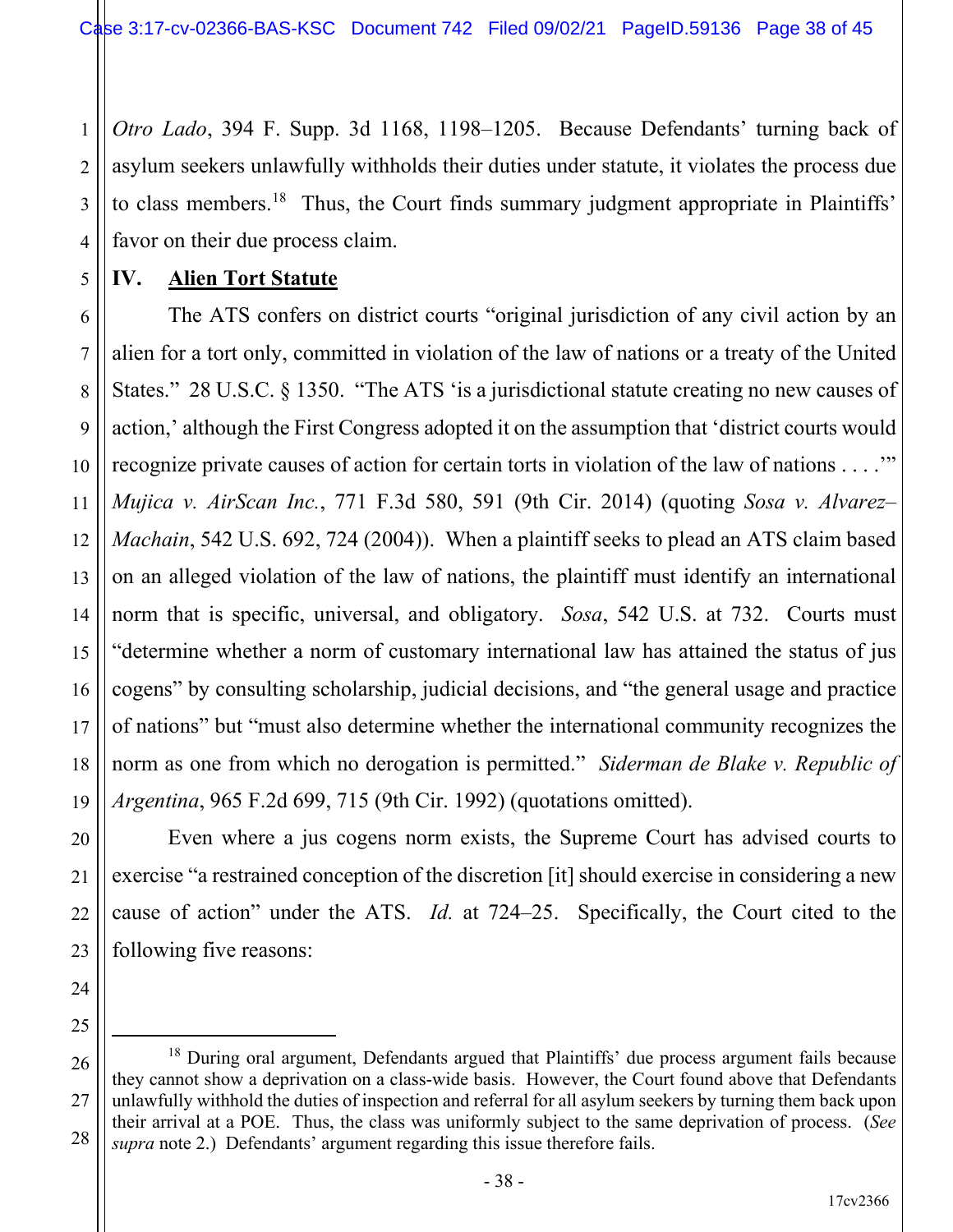First, ... the [modern] understanding that the law is not so much found or discovered as it is either made or created[;]  $\ldots$  [s] econd, ... an equally significant rethinking of the role of the federal courts in making it  $[\cdot]$ ... [t]hird, [the modern view that] a decision to create a private right of action is one better left to legislative judgment in the great majority of cases[;] . . . [f]ourth, . . . risks of adverse foreign policy consequences [; and] . . . fifth[,] . . . [the lack of a] congressional mandate to seek out and define new and debatable violations of the law of nations.

*Presbyterian Church Of Sudan v. Talisman Energy, Inc.*, 582 F.3d 244, 255 (2d Cir. 2009) (quoting *Sosa*, 542 U.S. at 725–28).

The norm at issue in this case is the duty of non-refoulement. The principle is defined in Article 33 of the United Nations Convention Relating to the Status of Refugees ("Refugee Convention") as follows:

No Contracting State shall expel or return ("refouler") a refugee in any manner whatsoever to the frontiers of territories where his life or freedom would be threatened on account of his race, religion, nationality, membership of a particular social group or political opinion.

Jan. 31, 1967, 19 U.S.T. 6223, 6276 ("Article 33"). Plaintiffs have previously provided extensive citation to sources—including findings and conclusions from the Executive Committee of the United Nations High Commissioner for Refugees ("UNHCR"), the Oxford Encyclopedia of Human Rights, and academic journals and other scholarship—to establish that non-refoulement is a jus cogens norm. (*See* Pls.' Opp'n to Defs.' Mot. to Dismiss the SAC at 28–29, ECF No. 210 (citing to sources).) The UNHCR, in particular, has expressly concluded that non-refoulement had achieved the status of a jus cogens norm "not subject to derogation." UNHCR Executive Cmty. Conclusion No. 79 (XLVII), General Conclusion on Int'l Protection (1996).

The more nuanced question in this case is whether the duty of non-refoulement is universally understood to provide protection to those who present themselves at a country's borders but are not within a country's territorial jurisdiction. This is analogous to the earlier question addressed by the Court regarding the scope of the INA provisions governing

1

2

3

4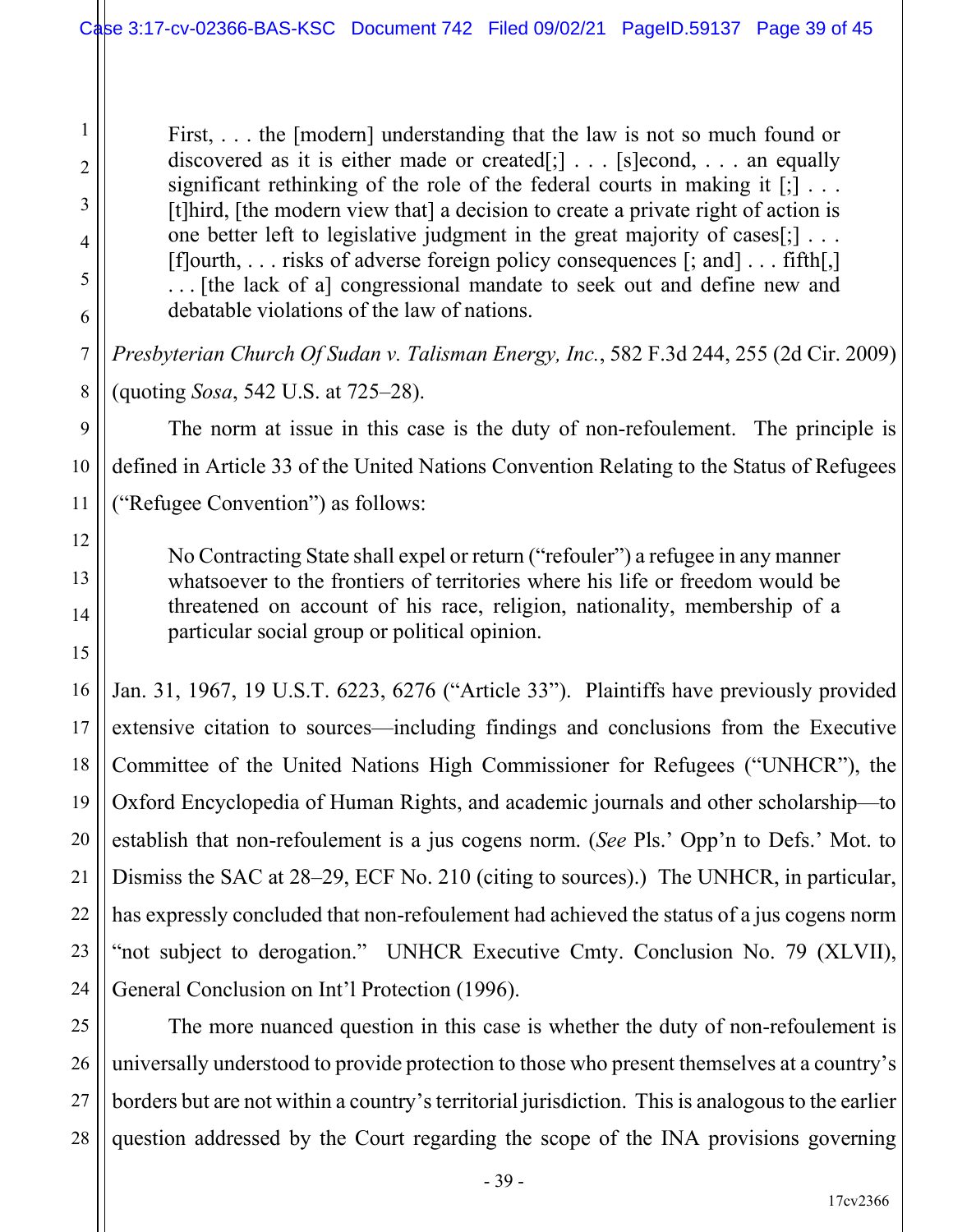1 2 3 4 5 inspection and referral. (*See supra* Section II.C.1.) Concerning the ATS, however, the Court cannot rely on its previous interpretation of the relevant domestic statutes but must instead determine here, with reference to scholarship, judicial decisions, and "the general usage and practice of nations," whether this understanding of the duty of non-refoulement is specific, universal, and obligatory from which no derogation is permitted.

6 7 8 9 10 11 12 13 14 15 16 17 18 19 20 21 22 23 24 25 26 "Turnbacks" or "pushbacks" have been acknowledged in international legal literature as a "direct arrival prevention measure" that, on land, usually involve some tactics or measures "to prevent migrants from approaching or crossing the border" such that "screening for protection needs will be summary or non-existent." Rep. of the Special Rapporteur on Torture and Other Cruel, Inhuman, or Degrading Treatment or Punishment, U.N. Human Rights Council, at ¶ 51, U.N. Doc. A/HRC/37/50 (Nov. 23, 2018). Several international legal authorities have expressed that pushbacks are incompatible with the duty of non-refoulement because they deprive migrants of their right to seek international protection on an individualized basis. *Id.* ¶ 52; *see also* Advisory Op. on the Extraterritorial Application of Non-Refoulement Obligations under the 1951 Convention relating to the Status of Refugees and its 1967 Protocol ("Advisory Op."), U.N. High Comm'r for Refugees (UNHCR), ¶ 43 (Jan. 26, 2007). This is premised on the legal principle that the source of this duty, Article 33, applies extraterritorially to asylum seekers approaching land borders from contiguous countries. *See* UNHCR Advisory Op. ¶ 7 ("The prohibition of refoulement to a danger of persecution under international refugee law is applicable to any form of forcible removal, including . . . non-admission at the border . . . ."); UNHCR Executive Cmty. Conclusion No. 22 (XXXII), Protection of Asylum-Seekers in Situations of Large-Scale Influx (1981) ("In all cases the fundamental principle of non-refoulement including non-rejection at the frontier—must be scrupulously observed."); *see also* Mark Gibney, Refugees, 4 Encyclopedia of Human Rights 315, 318 (Oxford University Press, 2009) ("In practice, [the duty of non-refoulement] means that a . . . state must either admit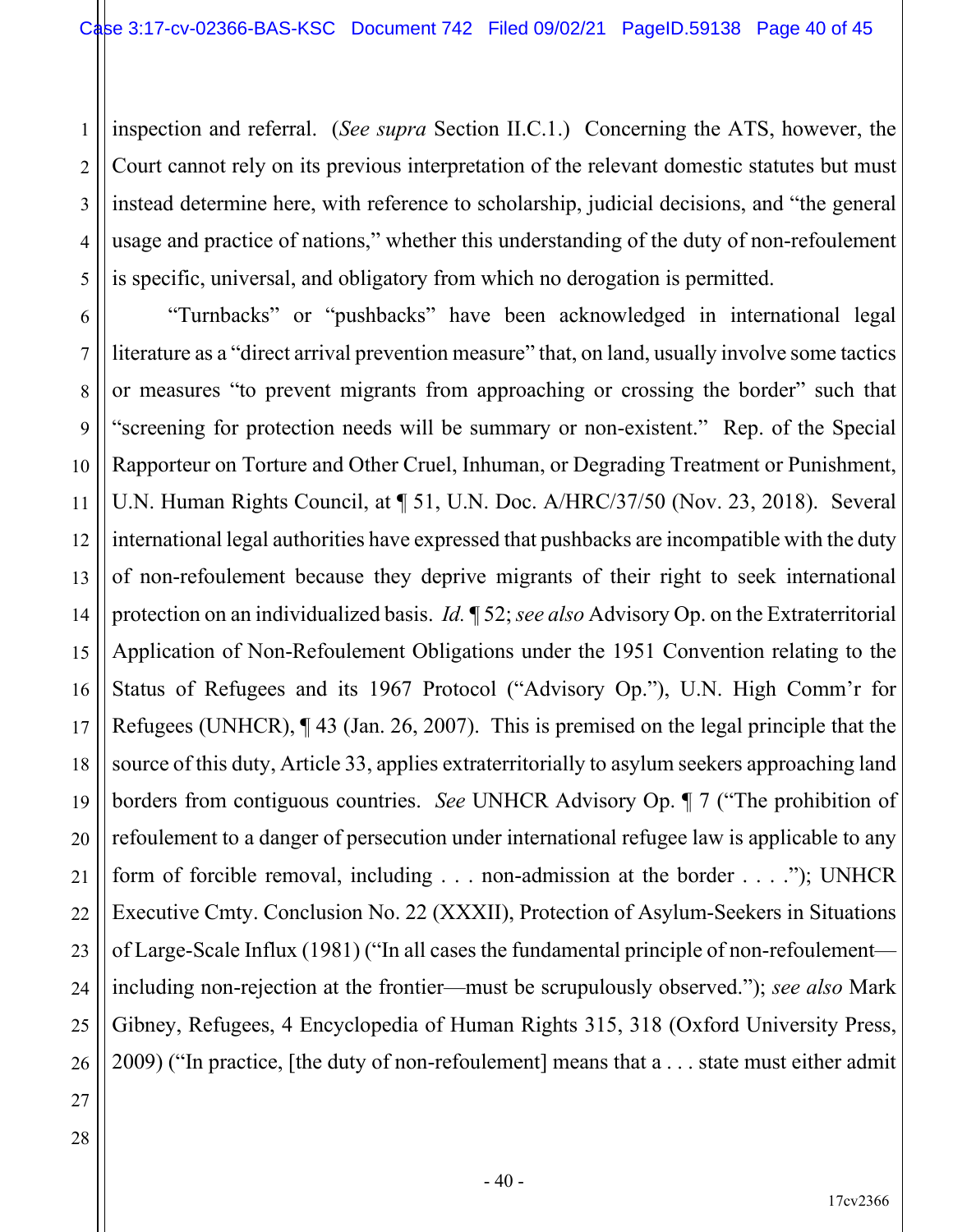1 2 the person to its territory and process her claim for protection or send the person to a safe third state."). $19$ 

3

4

5

6

7

8

9

10

11

17

18

20

21

12 13 14 15 16 19 However, acceptance of this specific extraterritorial application of non-refoulement is not universal. Several countries have adopted pushback or "offshoring" policies that seek to "offload" the obligations of non-refoulement on other countries and "seal" borders from asylum seekers.20 *See* Azadeh Erfani and Maria Garcia, "Pushing Back Protection: How Offshoring and Externalization Imperil the Right to Asylum," at 7, Nat'l Immigrant Justice Center and FWD.us (Aug. 3, 2021). This practices, in some form or another, has been implemented in some European Union members states and Australia. *See generally*, *id.*; *see also* Marianna Karakoulaki, et al., *Critical Perspectives on Migration in the Twenty-First Century*, at 144, (E-International Relations Publishing, July 30, 2018) (noting "states are able to significantly limit the activation of their Convention obligations through the implementation of 'non-arrival regimes' that aim to directly impede access to asylum"). This stems from significant disagreement over the scope and extent of countries' jurisdictions, within which they are obligated not to refoul asylum seekers. *See* Cathryn Costello and Itamar Mann, "Border Justice: Migration and Accountability for Human Rights Violations," 21 German L.J. 311, 313–14 & n.19 (Cambridge Univ. Press, March 3, 2020) (describing the definition of "jurisdiction" in human rights treaties as "constantly contested").

<sup>22</sup> 23 24 25 26  $19$  These resources do not expressly address whether the duty of non-refoulement is breached where a country turns back asylum seekers temporarily and processes them at a later date. However, many seem to embrace a broad view of this obligation as prohibiting any country from subjecting or exposing asylum seekers, for any amount of time, to foreseeable risks of violence (including not only persecution on a protected ground, but also ill-treatment, abuse, and other forms of bodily harm). Because the Court's conclusion here is that the extraterritorial application of the duty has not been established as a jus cogens norm, the Court need not determine whether the duty of non-refoulement extends to these other circumstances.

<sup>27</sup> 28  $^{20}$  Evidence in this case demonstrates that some of these "offshoring" techniques are used by CBP in coordination with the Government of Mexico to interdict migrants en route to United States POEs. The Court does not address the lawfulness of any measures taken by CBP, beyond metering, regarding asylum seekers in contiguous countries.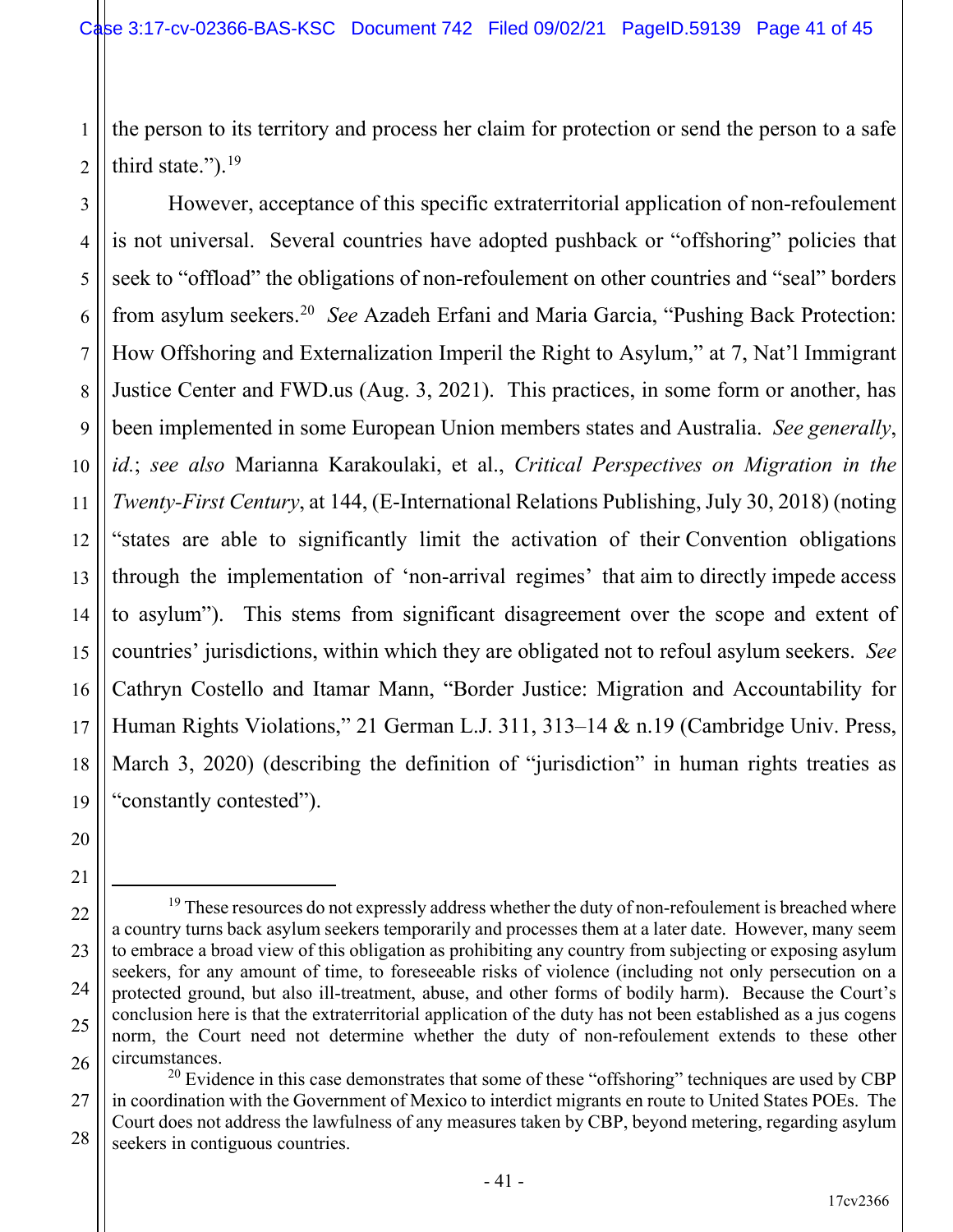1 2 3 4 5 6 7 8 9 10 11 12 13 14 15 16 This rift has manifested itself in judicial and tribunal determinations as well. Some courts have adopted an expansive understanding of jurisdiction and even applied it to find an extraterritorial duty regarding non-refoulement obligations.21 The United States Supreme Court, however, has not. In *Sale v. Haitian Centers Council, Inc.*, the Court held that "the text of Article 33 cannot reasonably be read to say anything at all about a nation's actions toward aliens outside its own territory[.]" 509 U.S. at 183 (1993). The Court in *Sale* relied heavily on statutory interpretation of the text of Article 33 and the "negotiating history" of this provision to conclude that it was not intended to apply outside the territorial seas of the United States. *See id.* at 179–87. The Court acknowledges that this precedent is almost three decades old, and its conclusion is dependent on an interpretation of Article 33 that has since been explicitly disagreed with by the UNHCR itself. UNHCR Advisory Op. ¶¶ 24 n.54, 28–29, 31; *see also The Haitian Centre for Human Rights et al. v. United States*, Inter-American Comm. on Human Rights, Case 10.675 (1997). Nonetheless, its interpretation of Article 33 remains binding precedent on this Court. *See Hart v. Massanari*, 266 F.3d 1155, 1170 (9th Cir. 2001) ("Binding authority within this regime cannot be considered and cast aside; it is not merely evidence of what the law is. Rather,

17

18

19

20

21

22

23

24

25

26

27

<sup>21</sup> *See Hirsijamaa and Others v. Italy*, Application No. 27765/09, European Court of Human Rights ("ECHR") (2012) ("[T]he Italian border control operation of 'push-back' on the high seas, coupled with the absence of an individual, fair and effective procedure to screen asylum seekers, constitutes a serious breach of the prohibition of collective expulsion of aliens and consequently of the principle of non-refoulement."); *Bankovic et al. v. Belgium and 16 other contracting States (Admissibility)*, Application No. 52207/99, ECHR (Dec. 12, 2001) (recognizing exercise of extraterritorial jurisdiction when a "State, through the effective control of the relevant territory and its inhabitants abroad as a consequence of military occupation or through the consent, invitation or acquiescence of the Government of that territory, exercises all or some of the public powers normally to be exercised by that Government"); *see also*, *Coard et al. v. United States*, Report No. 109/99, Case No. 10.951, Inter-American Comm. on Human Rights ("IACHR") (Sept. 29, 1999) (noting that extraterritorial application may be "required by the norms which pertain" and as such, the focus should not be "on the presumed victim's nationality or presence within a particular geographic area, but on whether, under the specific circumstances, the State observed the rights of a person subject to its authority and control"); *Loizidou v. Turkey (Preliminary Objections)*, Application No. 15318/89, ECHR (Feb. 23, 1995), Series A, No. 310, para. 62 (finding, in the context of the convention at issue, that "the concept of 'jurisdiction' under this provision is not restricted to the national territory of the High Contracting Parties" but also extends to "acts of their authorities, whether performed within or outside national boundaries, which produce effects outside their own territory").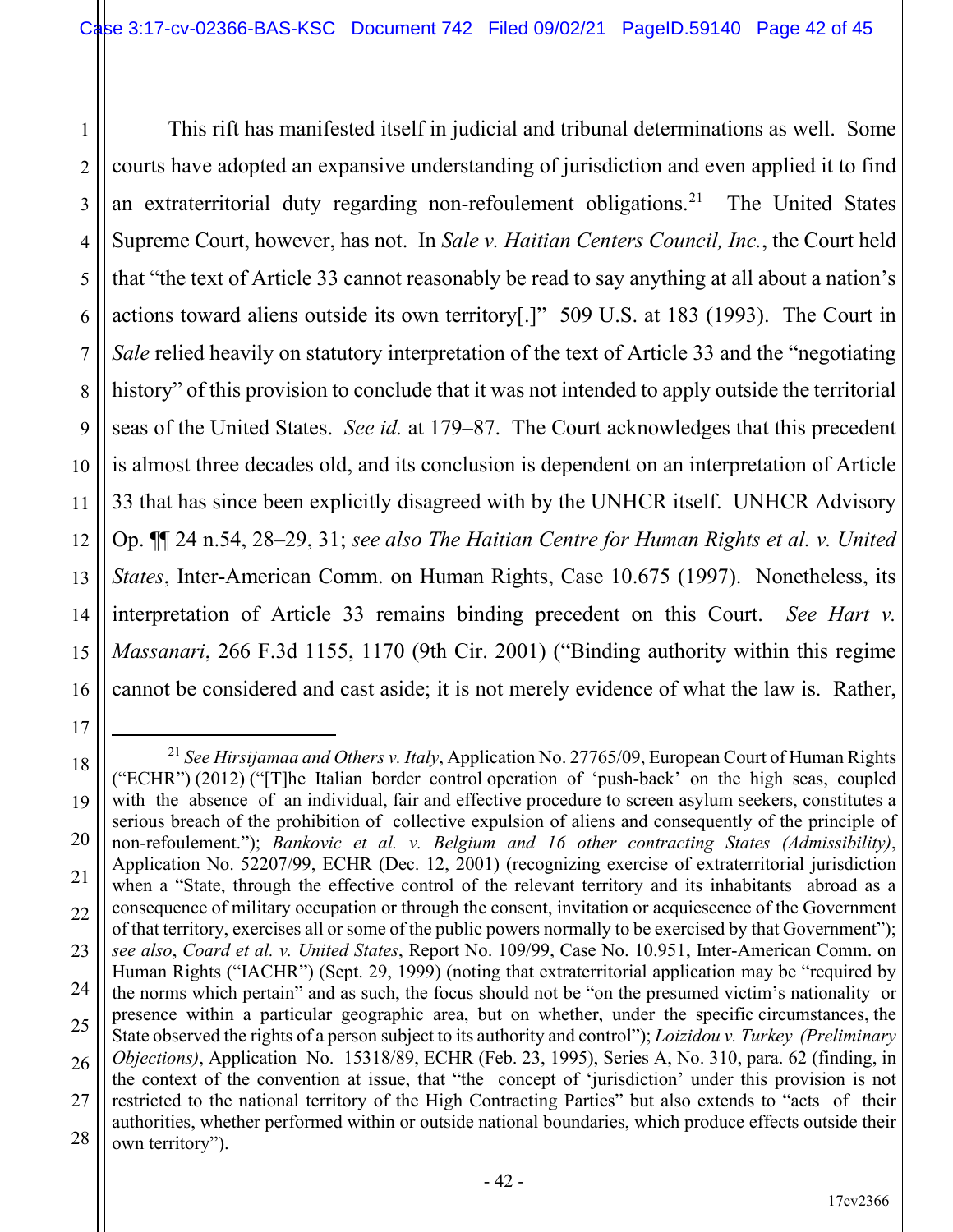1 2 3 4 5 6 caselaw on point is the law. If a court must decide an issue governed by a prior opinion that constitutes binding authority, the later court is bound to reach the same result, even if it considers the rule unwise or incorrect. Binding authority must be followed unless and until overruled by a body competent to do so."); *cf. Guaylupo-Moya v. Gonzales*, 423 F.3d 121, 136 (2d Cir. 2005) ("[C]lear congressional action trumps customary international law and previously enacted treaties.").  $22, 23$ 

7

8

9

10

11

12

13

14

15

16

17

18

19

20

21

22

23

Abiding by non-refoulement principles in the instant circumstances is an objective toward which all countries—including this one—should undoubtedly strive. However, given both controlling case law and the ongoing debate over the proper scope of countries' jurisdictions, the Court regrettably cannot find that this norm is universally applied beyond borders. As such, the Court finds that the duty of non-refoulement as it applies to migrants at the border but physically outside the territorial United States is not a norm from which no derogation is permitted. *See Sosa*, 542 U.S. at 725 (limiting the international norms actionable under the ATS to only those that "rest on a norm of international character accepted by the civilized world"). In the absence of jus cogens norm, the Court finds Plaintiffs' ATS claim is not actionable as a matter of law.

<sup>&</sup>lt;sup>22</sup> The Department of Justice ("DOJ") also does not recognize the extraterritoriality of Article 33, even after the UNHCR stated that it applies extraterritorially. *See* Legal Obligations of the United States Under Article 33 of the Refugee Convention, Dep't of State Mem. Op. for the Legal Adviser (Dec. 12, 1991), accessed at https://www.justice.gov/file/23326/; U.S. observations on UNCHR Advisory Opinion on Extraterritorial Application of Non-Refoulement Obligations (Dec. 28, 2007), accessed at https://2001- 2009.state.gov/s/l/2007/112631.htm.

<sup>24</sup> 25 26 27 28  $^{23}$  Although the law is not conclusive on customary international laws' relationship with domestic laws, lower courts have held that federal statutes have supremacy. *See, e.g.*, *Flores-Nova v. Att'y Gen. of U.S.*, 652 F.3d 488, 495 (3d Cir. 2011) (finding customary international law not binding on the court to the extent that it conflicted with a statute); *Payne–Barahona v. Gonzales*, 474 F.3d 1, 3–4 (1st Cir. 2007) (stating that where customary international law conflicts with a federal statute, "the clear intent of Congress would control"); *Guaylupo-Moya v. Gonzales*, 423 F.3d 121, 136 (2d Cir. 2005) (same); *Martinez–Lopez v. Gonzales*, 454 F.3d 500, 502–03 (5th Cir. 2006) (same). The Court finds no reason why this well-established rule establishing the supremacy of federal statutes over customary international law would not also apply to the decisions of the Supreme Court.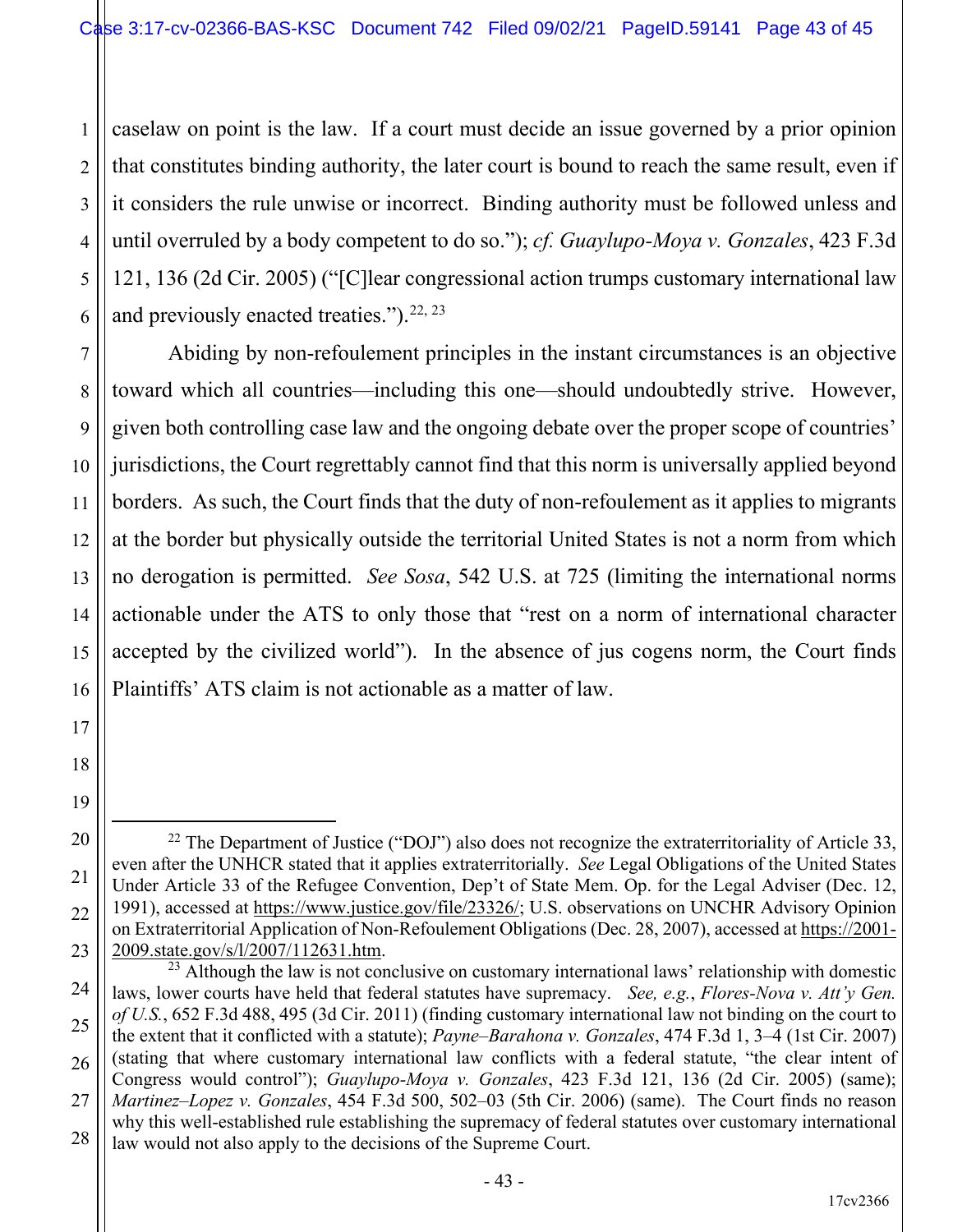## **V. Equitable Relief**

1

2

3

4

5

7

9

10

11

13

14

15

16

17

18

19

20

21

22

23

24

25

26

27

6 8 12 Plaintiffs seek declaratory relief on the basis that Defendants violated the law by implementing turnbacks. (Pls.' Mem. of P. & A. at 38–39.) Further, Plaintiffs request a permanent injunction on the basis that the denial of access to the asylum process causes irreparable harm, no remedy at law will cure the violations, and access to the asylum process is both in the public interest and outweighs any burden to Defendants in complying with asylum procedure. (Pls.' Mem. of P. & A. at 36–38.) Defendants argue that equitable relief is unwarranted because Plaintiffs fail on the merits and raise several, specific objections to a permanent injunction, including based on 8 U.S.C. § 1252(f)(1) and an argument that vacatur, rather than an injunction, is the proper remedy here. (*See* Defs.' Mem. of P. & A. at 59 (citing *Cal. Wilderness Coal. v. U.S. Dep't of Energy*, 631 F.3d 1072, 1095 (9th Cir. 2011)).

Although the parties raise several arguments regarding this limitation, both parties agree that additional briefing on the scope of the remedy is warranted due to the complexity of the issues. (Defs.' Mem. of P. & A. at 58; Pls.' Reply at 16 n.11.) Because the parties request an additional opportunity to fully explore the legal questions related to the requested remedy, the Court orders further briefing below.

#### **CONCLUSION**

Accordingly, the Court orders as follows:

(1) As to Plaintiffs' first claim for ultra vires violations of the right to seek asylum under the INA, Plaintiffs' MSJ is **DENIED** and Defendants' MSJ is **GRANTED**;

(2) As to Plaintiffs' second claim for violations of APA § 706(1), Plaintiffs' MSJ is **GRANTED** and Defendants' MSJ is **DENIED**;

(3) As to Plaintiffs' second claim for violations of APA § 706(2), Plaintiffs' MSJ and Defendants' MSJ are **DENIED AS MOOT**;

(4) As to Plaintiffs' third claim for a violation of the Fifth Amendment's Due Process clause, Plaintiffs' MSJ is **GRANTED** and Defendants' MSJ is **DENIED**;